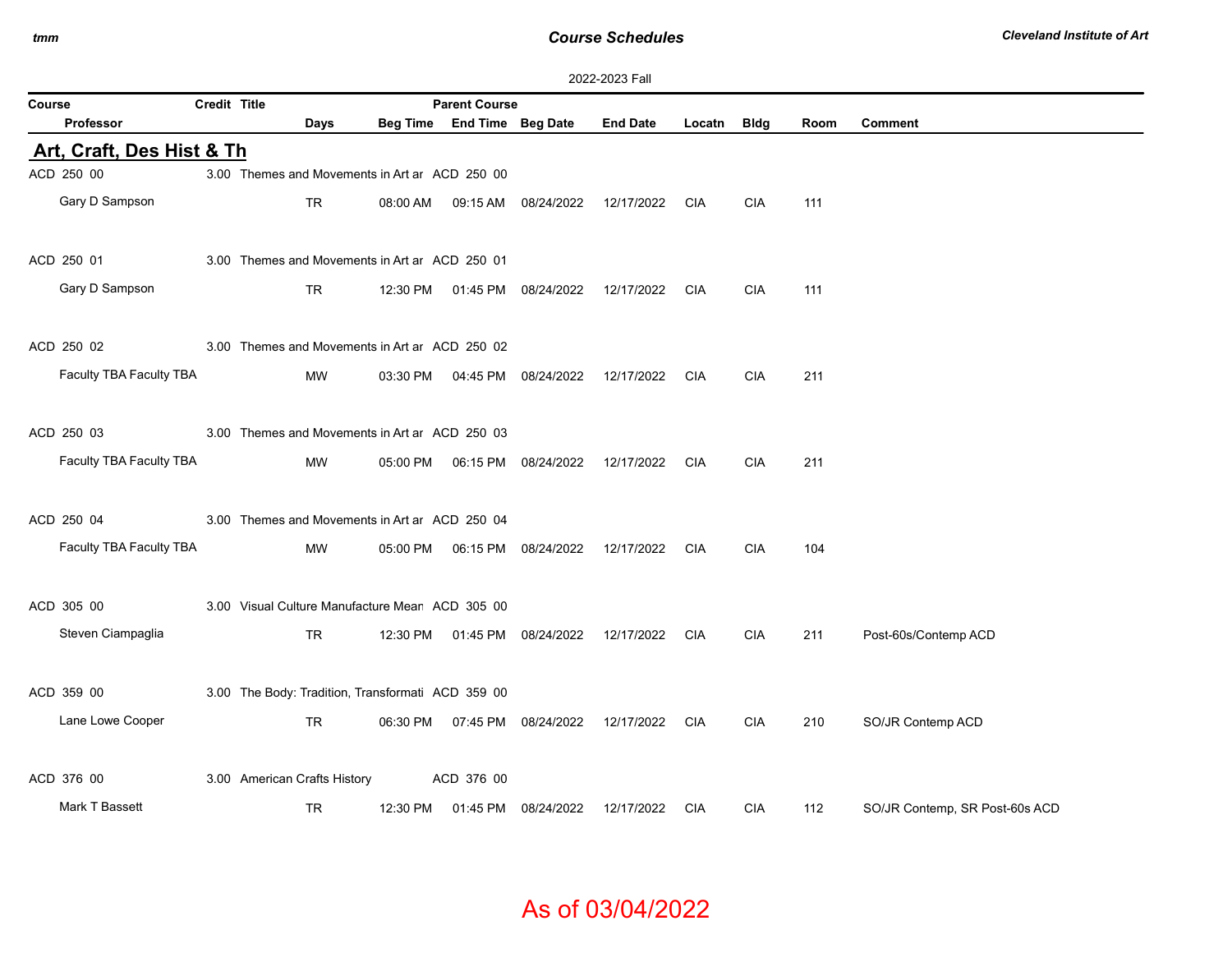### *Course Schedules*

| 2022-2023 Fall                                                     |              |                                                    |          |                            |                     |                 |            |                |      |                                |  |
|--------------------------------------------------------------------|--------------|----------------------------------------------------|----------|----------------------------|---------------------|-----------------|------------|----------------|------|--------------------------------|--|
| Course                                                             | Credit Title |                                                    |          | <b>Parent Course</b>       |                     |                 |            |                |      |                                |  |
| Professor                                                          |              | Days                                               |          | Beg Time End Time Beg Date |                     | <b>End Date</b> | Locatn     | <b>Bldg</b>    | Room | <b>Comment</b>                 |  |
| Art, Craft, Des Hist & Th                                          |              |                                                    |          |                            |                     |                 |            |                |      |                                |  |
| ACD 380 00                                                         |              | 3.00 Issues in 20th & 21st Century Art ACD 380 00  |          |                            |                     |                 |            |                |      |                                |  |
| Faculty TBA Faculty TBA                                            |              | <b>TR</b>                                          | 05:00 PM |                            | 06:15 PM 08/24/2022 | 12/17/2022      | <b>CIA</b> | $\mathsf{CIA}$ | 112  |                                |  |
|                                                                    |              |                                                    |          |                            |                     |                 |            |                |      |                                |  |
| ACD 387 00                                                         |              | 3.00 Media Arts & Visual Culture: Insta ACD 387 00 |          |                            |                     |                 |            |                |      |                                |  |
| David C Hart                                                       |              | <b>MW</b>                                          | 03:30 PM | 04:45 PM                   | 08/24/2022          | 12/17/2022      | CIA        | <b>CIA</b>     | 112  | SO/JR Contemp ACD              |  |
|                                                                    |              |                                                    |          |                            |                     |                 |            |                |      |                                |  |
| ACD 387 01<br>3.00 Media Arts & Visual Culture: Install ACD 387 01 |              |                                                    |          |                            |                     |                 |            |                |      |                                |  |
| David C Hart                                                       |              | MW                                                 | 05:00 PM | 06:15 PM                   | 08/24/2022          | 12/17/2022      | CIA        | <b>CIA</b>     | 112  | SO/JR Contemp ACD              |  |
|                                                                    |              |                                                    |          |                            |                     |                 |            |                |      |                                |  |
| ACD 421 00                                                         |              | 3.00 History of Photography Survey                 |          | ACD 421 00                 |                     |                 |            |                |      |                                |  |
| Gary D Sampson                                                     |              | MW                                                 | 03:30 PM |                            | 04:45 PM 08/24/2022 | 12/17/2022      | <b>CIA</b> | <b>CIA</b>     | 111  | Req SO Pho&Vid Majs, Elects OK |  |
|                                                                    |              |                                                    |          |                            |                     |                 |            |                |      |                                |  |
| ACD 465 00                                                         |              | 3.00 Art of China                                  |          | ACD 465 00                 |                     |                 |            |                |      |                                |  |
| Bo Liu                                                             |              | <b>MW</b>                                          | 06:30 PM | 07:45 PM                   | 08/24/2022          | 12/17/2022      | <b>CIA</b> | <b>CIA</b>     | 111  |                                |  |
|                                                                    |              |                                                    |          |                            |                     |                 |            |                |      |                                |  |
| ACD 472 00                                                         |              | 3.00 Asian Art Survey                              |          | ACD 472 00                 |                     |                 |            |                |      |                                |  |
| Bo Liu                                                             |              |                                                    |          |                            |                     |                 |            |                |      |                                |  |
|                                                                    |              | MW                                                 | 03:30 PM |                            | 04:45 PM 08/24/2022 | 12/17/2022      | <b>CIA</b> | <b>CIA</b>     | 104  |                                |  |
|                                                                    |              |                                                    |          |                            |                     |                 |            |                |      |                                |  |
| ACD 473 00                                                         |              | 3.00 Art of East Asia                              |          | ACD 473 00                 |                     |                 |            |                |      |                                |  |
| Heath C Patten                                                     |              | TR.                                                | 05:00 PM |                            | 06:15 PM 08/24/2022 | 12/17/2022      | <b>CIA</b> | <b>CIA</b>     | 408  | SO/JR Open ACD                 |  |
|                                                                    |              |                                                    |          |                            |                     |                 |            |                |      |                                |  |
| ACD 480 00                                                         |              | 3.00 India: Culture & Society                      |          | ACD 480 00                 |                     |                 |            |                |      |                                |  |
| Heath C Patten                                                     |              | <b>TR</b>                                          | 06:30 PM | 07:45 PM                   | 08/24/2022          | 12/17/2022      | <b>CIA</b> | <b>CIA</b>     | 408  |                                |  |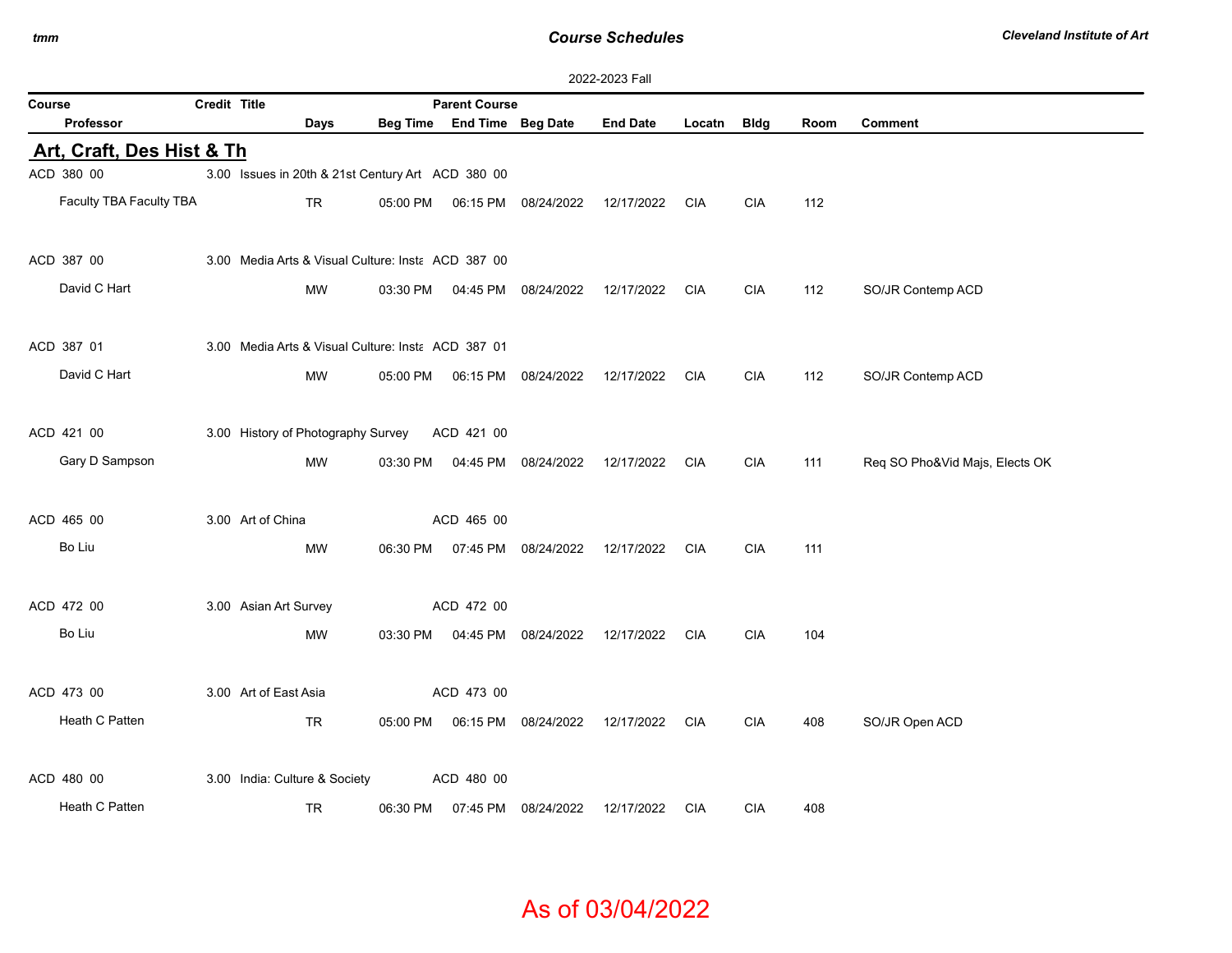## *Course Schedules*

 $\sim$ 

| Course              | Credit Title<br><b>Parent Course</b> |                                               |                 |                   |            |                 |            |                |      |                              |
|---------------------|--------------------------------------|-----------------------------------------------|-----------------|-------------------|------------|-----------------|------------|----------------|------|------------------------------|
| Professor           |                                      | Days                                          | <b>Beg Time</b> | End Time Beg Date |            | <b>End Date</b> | Locatn     | <b>Bldg</b>    | Room | <b>Comment</b>               |
| <b>Animation</b>    |                                      |                                               |                 |                   |            |                 |            |                |      |                              |
| ANIM 201 00         |                                      | 3.00 Concept Development I (ILL)              |                 | ANIM 201 00       |            |                 |            |                |      |                              |
| Timothy N Switalski |                                      | M                                             | 05:00 PM        | 10:00 PM          | 08/24/2022 | 12/17/2022      | <b>CIA</b> | <b>CIA</b>     | 410  | Req SO ILL Majs, No Elects   |
| ANIM 201 01         |                                      | 3.00 Concept Development I (ILL)              |                 | ANIM 201 01       |            |                 |            |                |      |                              |
| William J Appledorn |                                      | M                                             | 05:00 PM        | 10:00 PM          | 08/24/2022 | 12/17/2022      | <b>CIA</b> | <b>CIA</b>     | 410  | Req SO ILL Majs, No Elects   |
| ANIM 201 02         |                                      | 3.00 Concept Development I (ILL)              |                 | ANIM 201 02       |            |                 |            |                |      |                              |
| Matthew P Sweeney   |                                      | M                                             | 05:00 PM        | 10:00 PM          | 08/24/2022 | 12/17/2022      | <b>CIA</b> | <b>CIA</b>     | 410  | Req SO ILL Majs, No Elects   |
| ANIM 201 03         |                                      | 3.00 Concept Development I (GAME) ANIM 201 03 |                 |                   |            |                 |            |                |      |                              |
| Robert K Lauer      |                                      | M                                             | 08:30 AM        | 11:30 AM          | 08/24/2022 | 12/17/2022      | <b>CIA</b> | <b>CIA</b>     | 319B | Req SO GAME Majs, Elects 4/7 |
| Robert K Lauer      |                                      | M                                             | 01:15 PM        | 03:15 PM          | 08/24/2022 | 12/17/2022      | <b>CIA</b> | $\mathsf{CIA}$ | 319B | Req SO GAME Majs, Elects 4/7 |
| ANIM 209 00         |                                      | 3.00 Intro to Animation                       |                 | ANIM 209 00       |            |                 |            |                |      |                              |
| Anthony P Scalmato  |                                      | T                                             | 09:30 AM        | 12:00 PM          | 08/24/2022 | 12/17/2022      | <b>CIA</b> | <b>CIA</b>     | 319B | Reg SO ANIM Majs             |
| Anthony P Scalmato  |                                      | $\sf T$                                       | 02:00 PM        | 04:30 PM          | 08/24/2022 | 12/17/2022      | <b>CIA</b> | $\mathsf{CIA}$ | 319B | Req SO ANIM Majs             |
| Anthony P Scalmato  |                                      | T                                             | 09:30 AM        | 12:00 PM          | 08/24/2022 | 12/17/2022      | <b>CIA</b> | <b>CIA</b>     | 319D |                              |
| Anthony P Scalmato  |                                      | T                                             | 02:00 PM        | 04:30 PM          | 08/24/2022 | 12/17/2022      | <b>CIA</b> | <b>CIA</b>     | 319D |                              |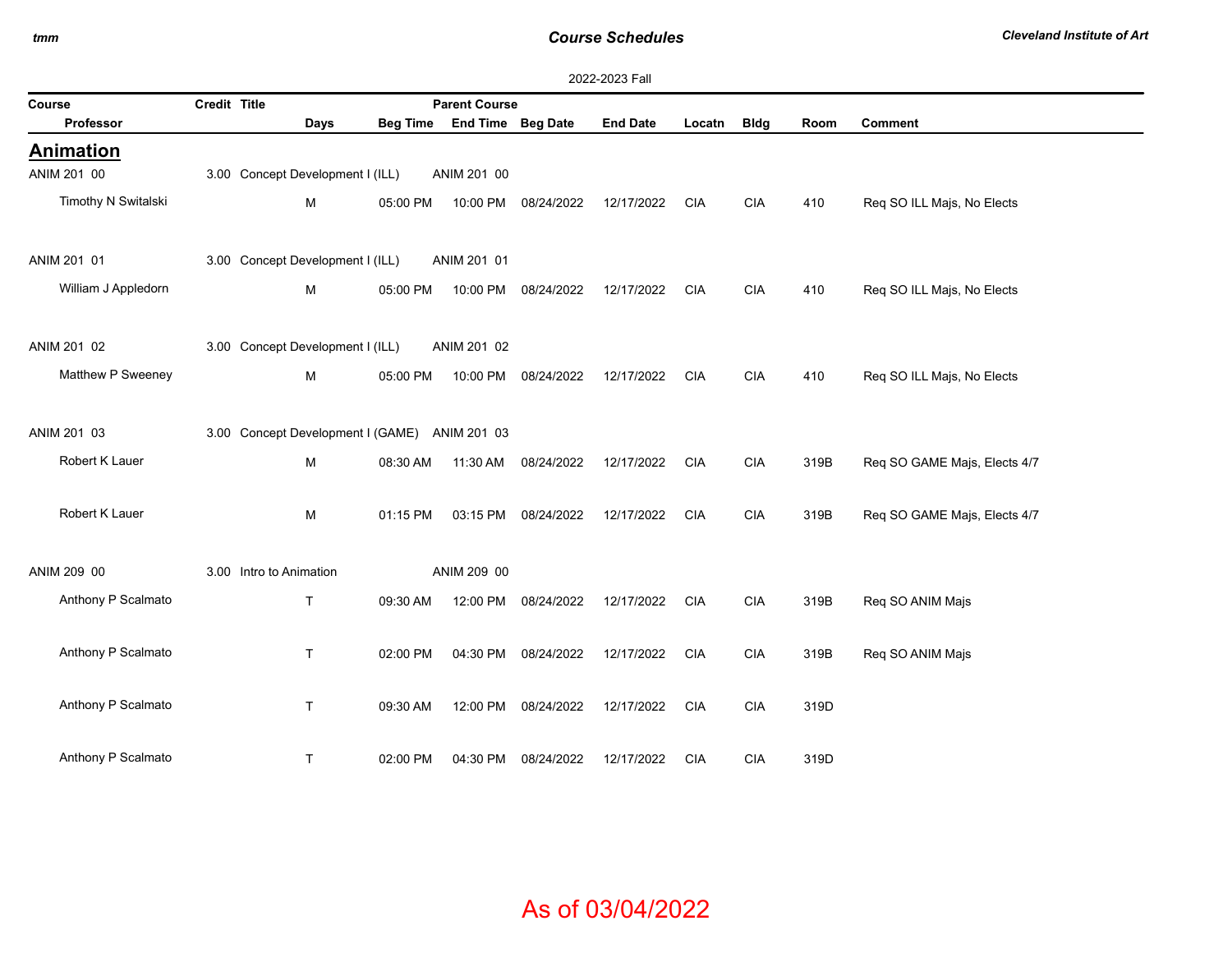## *Course Schedules*

| 2022-2023 Fall          |              |                            |          |                            |                     |                 |            |                |            |                              |  |
|-------------------------|--------------|----------------------------|----------|----------------------------|---------------------|-----------------|------------|----------------|------------|------------------------------|--|
| Course                  | Credit Title |                            |          | <b>Parent Course</b>       |                     |                 |            |                |            |                              |  |
| Professor               |              | Days                       |          | Beg Time End Time Beg Date |                     | <b>End Date</b> | Locatn     | <b>Bldg</b>    | Room       | <b>Comment</b>               |  |
| <b>Animation</b>        |              |                            |          |                            |                     |                 |            |                |            |                              |  |
| ANIM 209 01             |              | 3.00 Intro to Animation    |          | ANIM 209 01                |                     |                 |            |                |            |                              |  |
| Robert K Lauer          |              | $\sf T$                    | 09:30 AM | 12:00 PM                   | 08/24/2022          | 12/17/2022      | <b>CIA</b> | $\mathsf{CIA}$ | 319B       | Req SO ANIM Majs             |  |
| Robert K Lauer          |              | $\mathsf T$                | 02:00 PM | 04:30 PM                   | 08/24/2022          | 12/17/2022      | <b>CIA</b> | <b>CIA</b>     | 319B       | Req SO ANIM Majs             |  |
| ANIM 209 02             |              | 3.00 Intro to Animation    |          | ANIM 209 02                |                     |                 |            |                |            |                              |  |
| Faculty TBA Faculty TBA |              | W                          | 08:30 AM | 11:30 AM                   | 08/24/2022          | 12/17/2022      | CIA        | <b>CIA</b>     | 319B       | Req SO ANIM Majs, Elects 4/7 |  |
| Faculty TBA Faculty TBA |              | W                          | 01:15 PM |                            | 03:15 PM 08/24/2022 | 12/17/2022      | <b>CIA</b> | <b>CIA</b>     | 319B       | Req SO ANIM Majs, Elects 4/7 |  |
| ANIM 220 00             |              | 3.00 Drawing for Animation |          | ANIM 220 00                |                     |                 |            |                |            |                              |  |
| Lincoln G Adams         |              | M                          | 08:30 AM | 11:30 AM                   | 08/24/2022          | 12/17/2022      | <b>CIA</b> | <b>CIA</b>     | 306        | Req SO ANIM Majs, No Elects  |  |
| Lincoln G Adams         |              | M                          | 01:15 PM |                            | 03:15 PM 08/24/2022 | 12/17/2022      | <b>CIA</b> | <b>CIA</b>     | 306        | Req SO ANIM Majs, No Elects  |  |
| ANIM 220 01             |              | 3.00 Drawing for Animation |          | ANIM 220 01                |                     |                 |            |                |            |                              |  |
| Matthew B Brownstein    |              | F                          | 09:30 AM | 12:00 PM                   | 08/24/2022          | 12/17/2022      | <b>CIA</b> | <b>CIA</b>     | 306        | Req SO ANIM Majs, Elects 4/7 |  |
| Matthew B Brownstein    |              | $\mathsf F$                | 02:00 PM | 04:30 PM                   | 08/24/2022          | 12/17/2022      | <b>CIA</b> | <b>CIA</b>     | 306        | Reg SO ANIM Majs, Elects 4/7 |  |
| ANIM 220 02             |              | 3.00 Drawing for Animation |          | ANIM 220 02                |                     |                 |            |                |            |                              |  |
| Faculty TBA Faculty TBA |              | F                          | 09:30 AM | 12:00 PM                   | 08/24/2022          | 12/17/2022      | <b>CIA</b> | <b>CIA</b>     | <b>TBA</b> | Req SO ANIM Majs, Elects 4/7 |  |
| Faculty TBA Faculty TBA |              | F                          | 02:00 PM | 04:30 PM                   | 08/24/2022          | 12/17/2022      | <b>CIA</b> | CIA            | <b>TBA</b> | Req SO ANIM Majs, Elects 4/7 |  |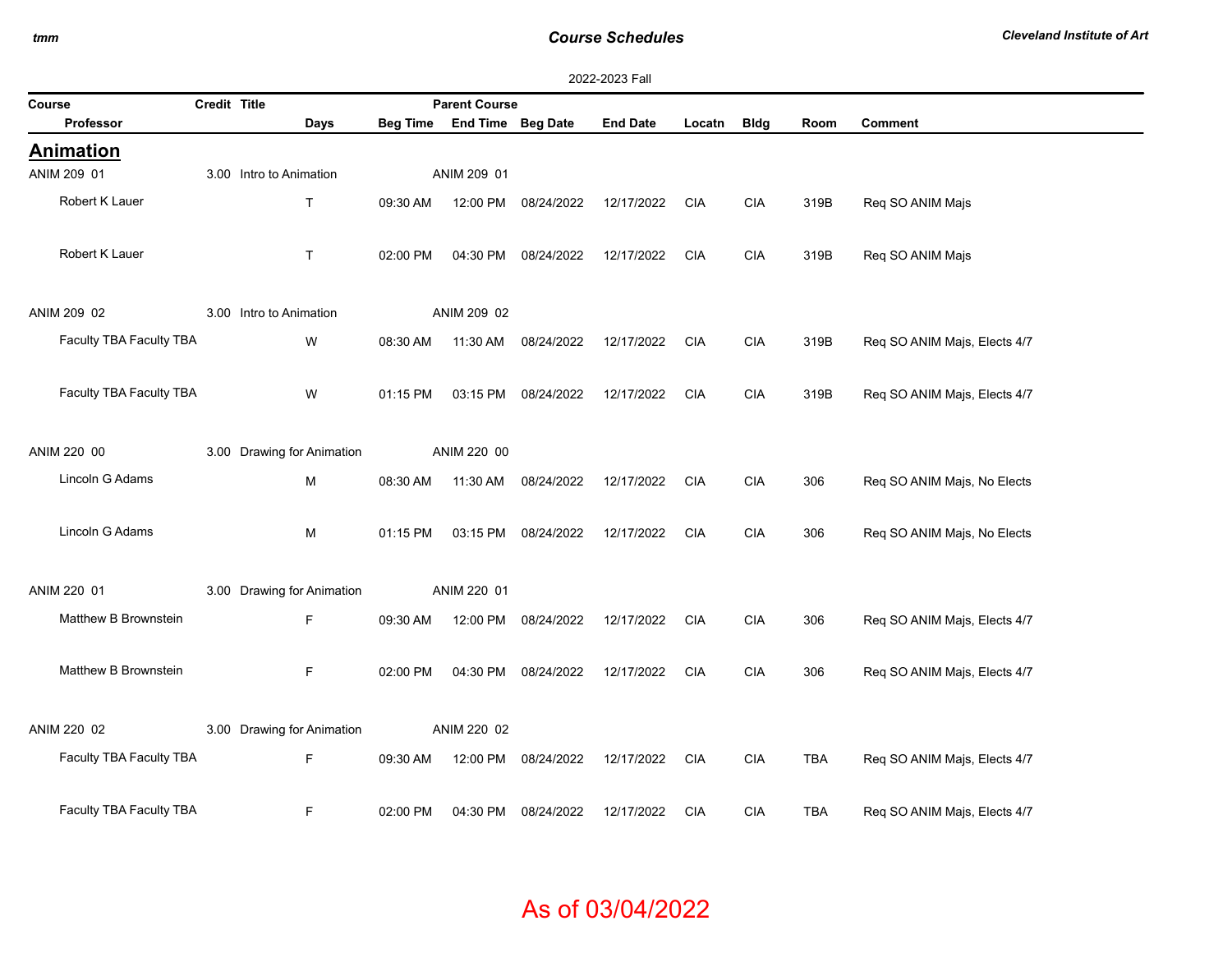### *Course Schedules*

*Cleveland Institute of Art*

| 2022-2023 Fall      |              |                                                     |                 |                      |                     |                 |            |             |      |                                |  |
|---------------------|--------------|-----------------------------------------------------|-----------------|----------------------|---------------------|-----------------|------------|-------------|------|--------------------------------|--|
| Course              | Credit Title |                                                     |                 | <b>Parent Course</b> |                     |                 |            |             |      |                                |  |
| <b>Professor</b>    |              | <b>Days</b>                                         | <b>Beg Time</b> | End Time Beg Date    |                     | <b>End Date</b> | Locatn     | <b>Bldg</b> | Room | <b>Comment</b>                 |  |
| <b>Animation</b>    |              |                                                     |                 |                      |                     |                 |            |             |      |                                |  |
| ANIM 307A 00        |              | 3.00 Intro 3D Animation: Character                  |                 | ANIM 307A 00         |                     |                 |            |             |      |                                |  |
| Jeffrey J Simonetta |              | W                                                   | 08:30 AM        | 11:30 AM             | 08/24/2022          | 12/17/2022      | <b>CIA</b> | <b>CIA</b>  | 319C | Req SO ANIM Majs, No Elects    |  |
| Jeffrey J Simonetta |              | W                                                   | 01:15 PM        | 03:15 PM             | 08/24/2022          | 12/17/2022      | <b>CIA</b> | <b>CIA</b>  | 319C | Req SO ANIM Majs, No Elects    |  |
| ANIM 307A 01        |              | 3.00 Intro 3D Animation: Character                  |                 | ANIM 307A 01         |                     |                 |            |             |      |                                |  |
| Zachary E Owens     |              | W                                                   | 08:30 AM        | 11:30 AM             | 08/24/2022          | 12/17/2022      | <b>CIA</b> | <b>CIA</b>  | 319C | Req SO ANIM Majs, No Elects    |  |
| Zachary E Owens     |              | W                                                   | 01:15 PM        | 03:15 PM             | 08/24/2022          | 12/17/2022      | <b>CIA</b> | <b>CIA</b>  | 319C | Req SO ANIM Majs, No Elects    |  |
| Zachary E Owens     |              | W                                                   | 08:30 AM        | 11:30 AM             | 08/24/2022          | 12/17/2022      | <b>CIA</b> | <b>CIA</b>  | 319D | Req SO ANIM Majs, No Elects    |  |
| Zachary E Owens     |              | W                                                   | 01:15 PM        | 03:15 PM             | 08/24/2022          | 12/17/2022      | <b>CIA</b> | <b>CIA</b>  | 319D | Req SO ANIM Majs, No Elects    |  |
| ANIM 307A 02        |              | 3.00 Intro 3D Animation: Character (G. ANIM 307A 02 |                 |                      |                     |                 |            |             |      |                                |  |
| Jeffrey J Simonetta |              | R.                                                  | 09:30 AM        |                      | 12:00 PM 08/24/2022 | 12/17/2022      | <b>CIA</b> | <b>CIA</b>  | 319C | Req JR GAME Majs, Open to ANIM |  |
| Jeffrey J Simonetta |              | R                                                   | 02:00 PM        | 04:30 PM             | 08/24/2022          | 12/17/2022      | <b>CIA</b> | <b>CIA</b>  | 319C | Req JR GAME Majs, Open to ANIM |  |
| ANIM 308 00         |              | 3.00 Advanced Animation                             |                 | ANIM 308 00          |                     |                 |            |             |      |                                |  |
| Jeffrey J Simonetta |              | M                                                   | 05:00 PM        | 10:00 PM             | 08/24/2022          | 12/17/2022      | <b>CIA</b> | <b>CIA</b>  | 319C | Req JR ANIM Majs, Elects 4/7   |  |
| Jeffrey J Simonetta |              | м                                                   | 05:00 PM        | 10:00 PM             | 08/24/2022          | 12/17/2022      | <b>CIA</b> | <b>CIA</b>  | 321  | Req JR ANIM Majs, Elects 4/7   |  |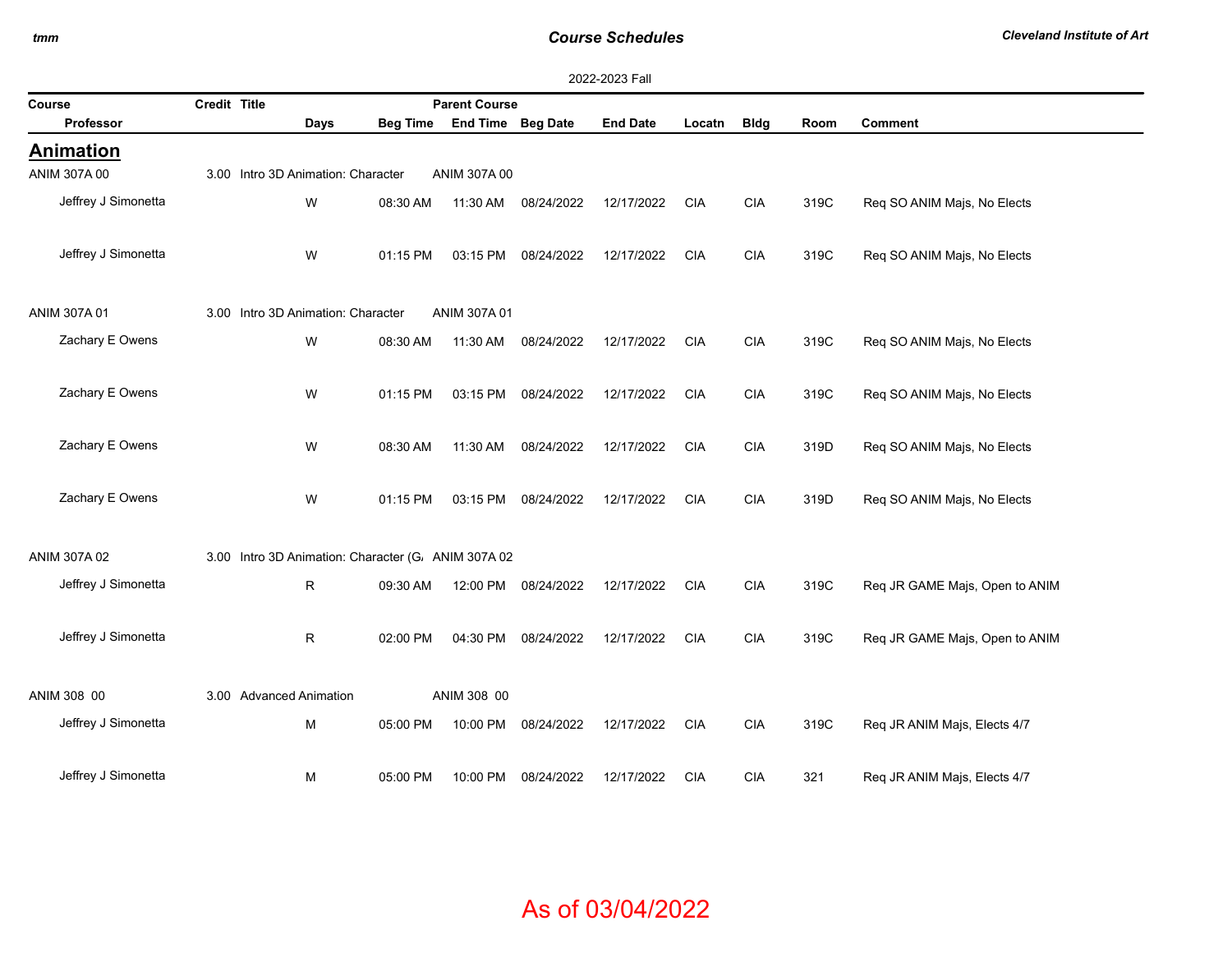### *Course Schedules*

 $\overline{\phantom{a}}$ 

| 2022-2023 Fall          |              |                             |          |                            |            |                 |            |                |      |                              |
|-------------------------|--------------|-----------------------------|----------|----------------------------|------------|-----------------|------------|----------------|------|------------------------------|
| Course                  | Credit Title |                             |          | <b>Parent Course</b>       |            |                 |            |                |      |                              |
| Professor               |              | <b>Days</b>                 |          | Beg Time End Time Beg Date |            | <b>End Date</b> | Locatn     | <b>Bldg</b>    | Room | <b>Comment</b>               |
| <b>Animation</b>        |              |                             |          |                            |            |                 |            |                |      |                              |
| ANIM 308 01             |              | 3.00 Advanced Animation     |          | ANIM 308 01                |            |                 |            |                |      |                              |
| Faculty TBA Faculty TBA |              | M                           | 05:00 PM | 10:00 PM                   | 08/24/2022 | 12/17/2022      | <b>CIA</b> | <b>CIA</b>     | 319B | Req JR ANIM Majs, Elects 4/7 |
| Faculty TBA Faculty TBA |              | M                           | 05:00 PM | 10:00 PM                   | 08/24/2022 | 12/17/2022      | <b>CIA</b> | <b>CIA</b>     | 321  | Req JR ANIM Majs, Elects 4/7 |
| ANIM 310 00             |              | 3.00 Motion Graphics        |          | ANIM 310 00                |            |                 |            |                |      |                              |
| Daniel R Olszewski      |              | W                           | 05:00 PM | 10:00 PM                   | 08/24/2022 | 12/17/2022      | <b>CIA</b> | $\mathsf{CIA}$ | 319B | JR ANIM Elect, Elects Ok 4/7 |
| Daniel R Olszewski      |              | W                           | 05:00 PM | 10:00 PM                   | 08/24/2022 | 12/17/2022      | <b>CIA</b> | $\mathsf{CIA}$ | 319D | JR ANIM Elect, Elects Ok 4/7 |
| ANIM 310 01             |              | 3.00 Motion Graphics        |          | ANIM 310 01                |            |                 |            |                |      |                              |
| Faculty TBA Faculty TBA |              | W                           | 05:00 PM | 10:00 PM                   | 08/24/2022 | 12/17/2022      | <b>CIA</b> | $\mathsf{CIA}$ | 319A | SR GDS Elect, Elects Ok 4/7  |
| Faculty TBA Faculty TBA |              | W                           | 05:00 PM | 10:00 PM                   | 08/24/2022 | 12/17/2022      | <b>CIA</b> | <b>CIA</b>     | 319A | SR GDS Elect, Elects Ok 4/7  |
| ANIM 313 00             |              | 3.00 Narrative Production I |          | ANIM 313 00                |            |                 |            |                |      |                              |
| Lincoln G Adams         |              | $\mathsf F$                 | 09:30 AM | 12:00 PM                   | 08/24/2022 | 12/17/2022      | <b>CIA</b> | <b>CIA</b>     | 319B | Reg JR ANIM Majs, No Elects  |
| Lincoln G Adams         |              | $\mathsf F$                 | 02:00 PM | 04:30 PM                   | 08/24/2022 | 12/17/2022      | <b>CIA</b> | <b>CIA</b>     | 319B | Req JR ANIM Majs, No Elects  |
| ANIM 313 01             |              | 3.00 Narrative Production I |          | ANIM 313 01                |            |                 |            |                |      |                              |
| Faculty TBA Faculty TBA |              | F                           | 09:30 AM | 12:00 PM                   | 08/24/2022 | 12/17/2022      | <b>CIA</b> | <b>CIA</b>     | 319C | Req JR ANIM Majs, No Elects  |
| Faculty TBA Faculty TBA |              | F                           | 02:00 PM | 04:30 PM                   | 08/24/2022 | 12/17/2022      | <b>CIA</b> | <b>CIA</b>     | 319C | Req JR ANIM Majs, No Elects  |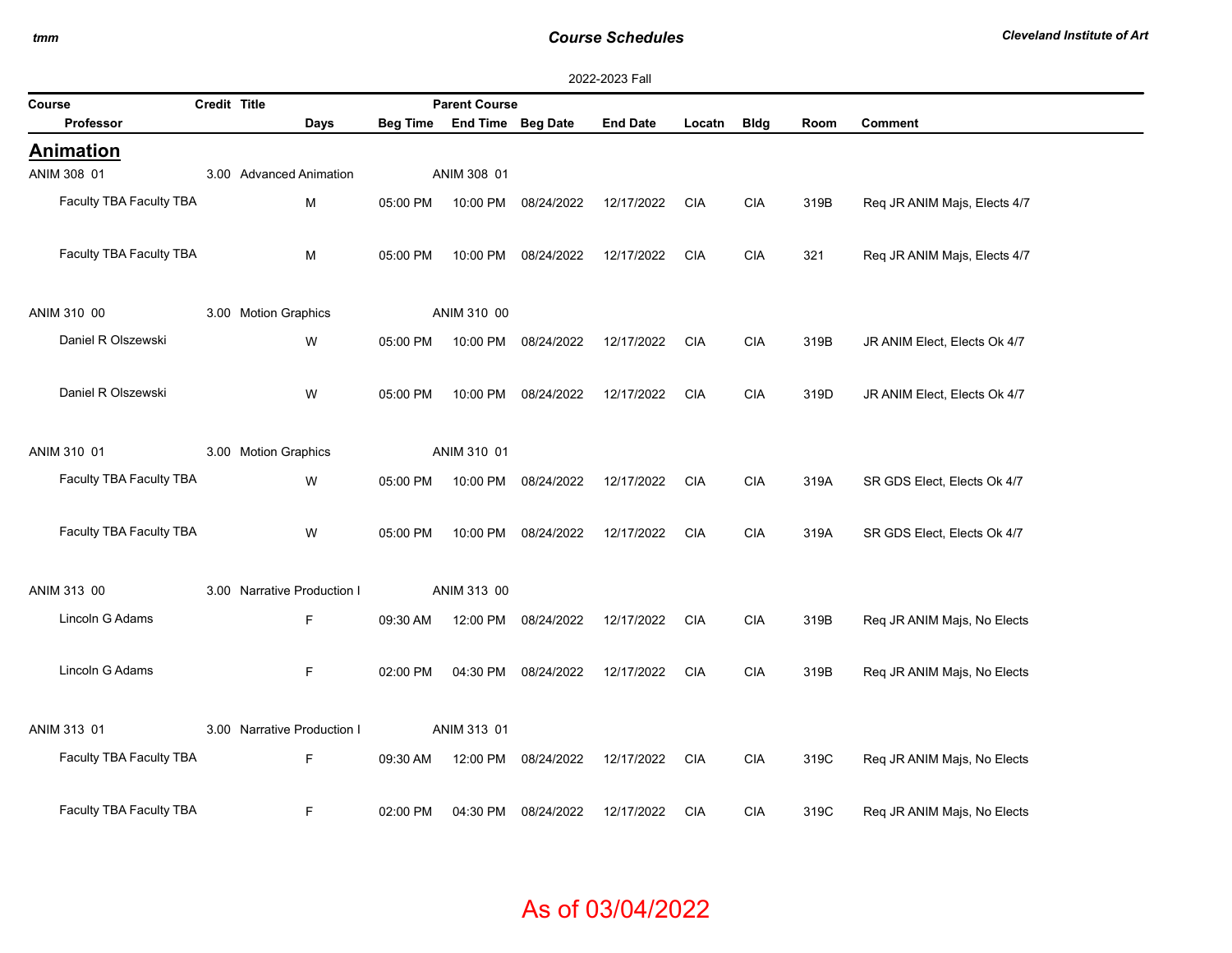### *Course Schedules*

*Cleveland Institute of Art*

| 2022-2023 Fall              |              |                                  |          |                            |                     |                 |            |             |      |                              |  |  |
|-----------------------------|--------------|----------------------------------|----------|----------------------------|---------------------|-----------------|------------|-------------|------|------------------------------|--|--|
| Course                      | Credit Title |                                  |          | <b>Parent Course</b>       |                     |                 |            |             |      |                              |  |  |
| Professor                   |              | <b>Days</b>                      |          | Beg Time End Time Beg Date |                     | <b>End Date</b> | Locatn     | <b>Bldg</b> | Room | <b>Comment</b>               |  |  |
| <b>Animation</b>            |              |                                  |          |                            |                     |                 |            |             |      |                              |  |  |
| ANIM 345 00                 |              | 3.00 Intro to 3D Modeling        |          | ANIM 345 00                |                     |                 |            |             |      |                              |  |  |
| <b>Harold William Lewis</b> |              | M                                | 08:30 AM | 11:30 AM                   | 08/24/2022          | 12/17/2022      | <b>CIA</b> | <b>CIA</b>  | 319C | Req SO ANIM Majs, No Elects  |  |  |
| <b>Harold William Lewis</b> |              | M                                | 01:15 PM |                            | 03:15 PM 08/24/2022 | 12/17/2022      | <b>CIA</b> | <b>CIA</b>  | 319C | Req SO ANIM Majs, No Elects  |  |  |
| ANIM 345 01                 |              | 3.00 Intro to 3D Modeling        |          | ANIM 345 01                |                     |                 |            |             |      |                              |  |  |
| Lisa J Tan                  |              | M                                | 08:30 AM | 11:30 AM                   | 08/24/2022          | 12/17/2022      | <b>CIA</b> | <b>CIA</b>  | 319C | Req SO ANIM Majs, No Elects  |  |  |
| Lisa J Tan                  |              | M                                | 01:15 PM |                            | 03:15 PM 08/24/2022 | 12/17/2022      | <b>CIA</b> | <b>CIA</b>  | 319C | Req SO ANIM Majs, No Elects  |  |  |
| Lisa J Tan                  |              | M                                | 08:30 AM | 11:30 AM                   | 08/24/2022          | 12/17/2022      | <b>CIA</b> | <b>CIA</b>  | 319D | Req SO ANIM Majs, No Elects  |  |  |
| Lisa J Tan                  |              | M                                | 01:15 PM | 03:15 PM                   | 08/24/2022          | 12/17/2022      | <b>CIA</b> | <b>CIA</b>  | 319D | Req SO ANIM Majs, No Elects  |  |  |
| ANIM 345 02                 |              | 3.00 Intro to 3D Modeling        |          | ANIM 345 02                |                     |                 |            |             |      |                              |  |  |
| <b>Harold William Lewis</b> |              | $\mathsf{T}$                     | 09:30 AM |                            | 12:00 PM 08/24/2022 | 12/17/2022      | <b>CIA</b> | <b>CIA</b>  | 319C | Req SO ANIM Majs, Elects 4/7 |  |  |
| <b>Harold William Lewis</b> |              | $\mathsf{T}$                     | 02:00 PM | 04:30 PM                   | 08/24/2022          | 12/17/2022      | <b>CIA</b> | <b>CIA</b>  | 319C | Req SO ANIM Majs, Elects 4/7 |  |  |
| ANIM 345 03                 |              | 3.00 Intro to 3D Modeling (GAME) |          | ANIM 345 03                |                     |                 |            |             |      |                              |  |  |
| <b>Harold William Lewis</b> |              | W                                | 05:00 PM |                            | 10:00 PM 08/24/2022 | 12/17/2022      | <b>CIA</b> | <b>CIA</b>  | 319C | Req SO GAME Majs, Elects 4/7 |  |  |
| ANIM 401 00                 |              | 3.00 BFA Research & Preparation  |          | ANIM 401 00                |                     |                 |            |             |      |                              |  |  |
| Anthony P Scalmato          |              | R                                | 05:00 PM | 10:00 PM                   | 08/24/2022          | 12/17/2022      | <b>CIA</b> | <b>CIA</b>  | 319B | Req SR ANIM Majs, No Elects  |  |  |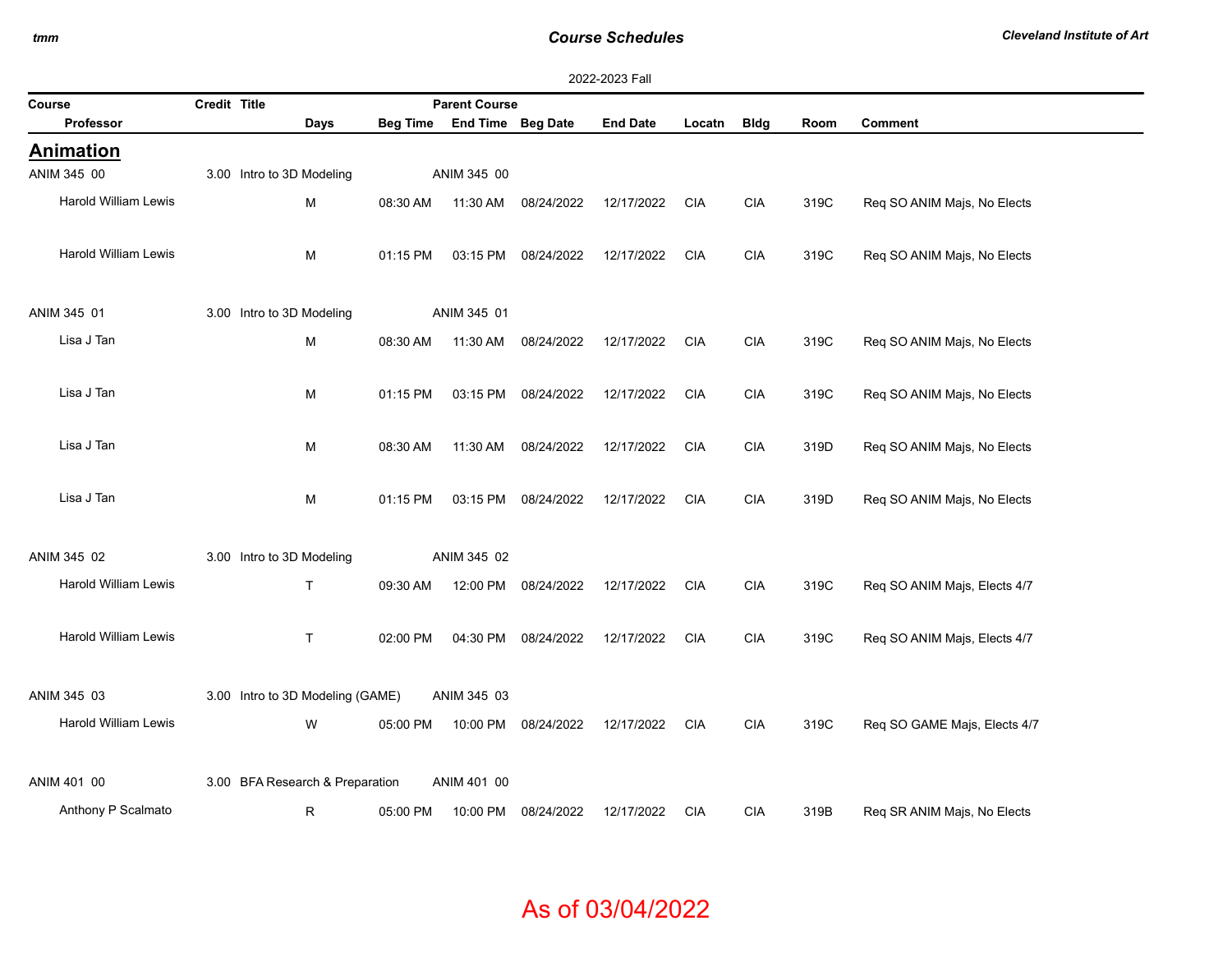## *Course Schedules*

| 2022-2023 Fall |  |
|----------------|--|
|                |  |

| Course                              | Credit Title<br><b>Parent Course</b> |                                                   |          |                            |                     |                 |            |             |      |                                |
|-------------------------------------|--------------------------------------|---------------------------------------------------|----------|----------------------------|---------------------|-----------------|------------|-------------|------|--------------------------------|
| <b>Professor</b>                    |                                      | Days                                              |          | Beg Time End Time Beg Date |                     | <b>End Date</b> | Locatn     | <b>Bldg</b> | Room | Comment                        |
| <b>Animation</b>                    |                                      |                                                   |          |                            |                     |                 |            |             |      |                                |
| ANIM 401 01                         |                                      | 3.00 BFA Research & Preparation                   |          | ANIM 401 01                |                     |                 |            |             |      |                                |
| Faculty TBA Faculty TBA             |                                      | $R_{\parallel}$                                   | 05:00 PM |                            | 10:00 PM 08/24/2022 | 12/17/2022      | <b>CIA</b> | <b>CIA</b>  | 319C | Req SR ANIM Majs, No Elects    |
| ANIM 413 00                         |                                      | 3.00 Narrative Production III                     |          | ANIM 413 00                |                     |                 |            |             |      |                                |
| Lincoln G Adams                     |                                      | $\mathsf{T}$                                      | 05:00 PM |                            | 10:00 PM 08/24/2022 | 12/17/2022      | <b>CIA</b> | <b>CIA</b>  | 319B | Req SR ANIM Majs, No Elects    |
| ANIM 413 01                         |                                      | 3.00 Narrative Production III                     |          | ANIM 413 01                |                     |                 |            |             |      |                                |
| Faculty TBA Faculty TBA             |                                      | T                                                 | 05:00 PM |                            | 10:00 PM 08/24/2022 | 12/17/2022      | CIA        | <b>CIA</b>  | 319C | Req SR ANIM Majs, No Elects    |
| ANIM 454T 00                        |                                      | 3.00 3D Modeling for Concept Vehicle ANIM 454T 00 |          |                            |                     |                 |            |             |      |                                |
| Jason Tilk                          |                                      | $\mathsf{T}$                                      | 09:30 AM |                            | 12:00 PM 08/24/2022 | 12/17/2022      | <b>CIA</b> | <b>CIA</b>  | 319A | Req JR/SR INDT Majs, No Elects |
| Jason Tilk                          |                                      | T                                                 | 02:00 PM |                            | 04:30 PM 08/24/2022 | 12/17/2022      | <b>CIA</b> | <b>CIA</b>  | 319A |                                |
| <b>Biomedical Art</b><br>BMA 352 00 |                                      | 3.00 Surgical Illust & Media (EP)                 |          | BMA 352 00                 |                     |                 |            |             |      |                                |
| Joseph A Pangrace                   |                                      | м                                                 | 05:00 PM |                            | 10:00 PM 08/24/2022 | 12/17/2022      | <b>CIA</b> | <b>CIA</b>  | 3271 | Req SR BMA Majs, No Elects     |
|                                     |                                      |                                                   |          |                            |                     |                 |            |             |      |                                |
| BMA 405 00                          |                                      | 3.00 BFA Thesis Research                          |          | BMA 405 00                 |                     |                 |            |             |      |                                |
| Thomas M Nowacki                    |                                      | W                                                 | 08:30 AM |                            | 11:30 AM 08/24/2022 | 12/17/2022      | <b>CIA</b> | <b>CIA</b>  | 326  | Req SR BMA Majs, No Elects     |
| Thomas M Nowacki                    |                                      | W                                                 | 01:15 PM |                            | 03:15 PM 08/24/2022 | 12/17/2022      | CIA        | <b>CIA</b>  | 326  | Req SR BMA Majs, No Elects     |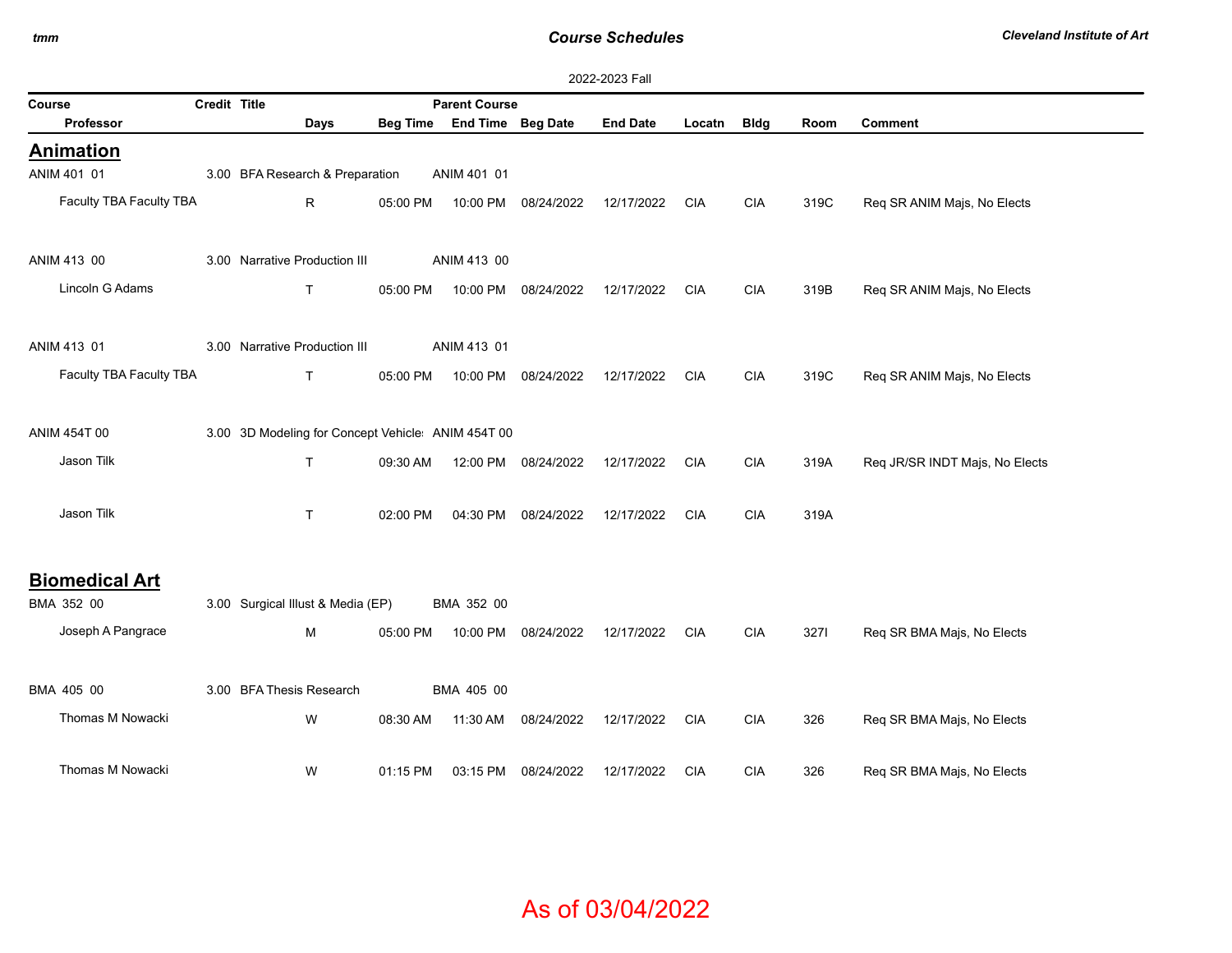### *Course Schedules*

*Cleveland Institute of Art*

| 2022-2023 Fall                |                                   |      |                                                  |                            |            |                 |            |             |      |                                |  |  |
|-------------------------------|-----------------------------------|------|--------------------------------------------------|----------------------------|------------|-----------------|------------|-------------|------|--------------------------------|--|--|
| Course                        | Credit Title                      |      |                                                  | <b>Parent Course</b>       |            |                 |            |             |      |                                |  |  |
| <b>Professor</b>              |                                   | Days |                                                  | Beg Time End Time Beg Date |            | <b>End Date</b> | Locatn     | <b>Bldg</b> | Room | <b>Comment</b>                 |  |  |
| <b>Craft &amp; Design</b>     |                                   |      |                                                  |                            |            |                 |            |             |      |                                |  |  |
| CDE 200 00                    |                                   |      | 3.00 Creative Process & Material Stud CDE 200 00 |                            |            |                 |            |             |      |                                |  |  |
| Kathy Buszkiewicz             |                                   | T.   | 09:30 AM                                         | 12:00 PM                   | 08/24/2022 | 12/17/2022      | <b>CIA</b> | <b>CIA</b>  | 112  | Req SO Craft Majs, Elects 4/7  |  |  |
| Kathy Buszkiewicz             |                                   | T.   | 02:00 PM                                         | 04:30 PM                   | 08/24/2022 | 12/17/2022      | <b>CIA</b> | <b>CIA</b>  | 112  | Req SO Craft Majs, Elects 4/7  |  |  |
| CDE 300 00                    | 3.00 Digital Surface & Image (EP) |      |                                                  | CDE 300 00                 |            |                 |            |             |      |                                |  |  |
| Gretchen Goss                 |                                   | T.   | 09:30 AM                                         | 12:00 PM                   | 08/24/2022 | 12/17/2022      | <b>CIA</b> | <b>CIA</b>  | 305  | Req JR Craft Majs, Elects 4/7  |  |  |
| Gretchen Goss                 |                                   | T.   | 02:00 PM                                         | 04:30 PM                   | 08/24/2022 | 12/17/2022      | <b>CIA</b> | <b>CIA</b>  | 305  | Req JR Craft Majs, Elects 4/7  |  |  |
| CDE 301 00                    | 3.00 Digital Modeling & Making    |      |                                                  | CDE 301 00                 |            |                 |            |             |      |                                |  |  |
| <b>Matthew Hollern</b>        |                                   | W    | 08:30 AM                                         | 11:30 AM                   | 08/24/2022 | 12/17/2022      | <b>CIA</b> | <b>CIA</b>  | 409G | Req JR SEM Majs                |  |  |
| <b>Matthew Hollern</b>        |                                   | W    | 01:15 PM                                         | 03:15 PM                   | 08/24/2022 | 12/17/2022      | <b>CIA</b> | <b>CIA</b>  | 409G | Req JR SEM Majs                |  |  |
| CDE 400 00                    | 3.00 BFA Research & Thesis:       |      |                                                  | CDE 400 00                 |            |                 |            |             |      |                                |  |  |
| Seth A Nagelberg              |                                   | T.   | 09:30 AM                                         | 12:00 PM                   | 08/24/2022 | 12/17/2022      | <b>CIA</b> | <b>CIA</b>  | 109  | Req SR Craft Majs, No Elects   |  |  |
| Seth A Nagelberg              |                                   | T.   | 02:00 PM                                         | 04:30 PM                   | 08/24/2022 | 12/17/2022      | <b>CIA</b> | <b>CIA</b>  | 109  | Req SR Craft Majs, No Elects   |  |  |
| <b>Ceramics</b><br>CER 200 00 | 3.00 Ceramics Core: Environmental |      |                                                  | CER 200 00                 |            |                 |            |             |      |                                |  |  |
|                               |                                   |      |                                                  |                            |            |                 |            |             |      |                                |  |  |
| Seth A Nagelberg              |                                   | W    | 08:30 AM                                         | 11:30 AM                   | 08/24/2022 | 12/17/2022      | <b>CIA</b> | <b>CIA</b>  | 402A | Req SO CER Majs, Elects Ok 4/7 |  |  |
| Seth A Nagelberg              |                                   | W    | 01:15 PM                                         | 03:15 PM                   | 08/24/2022 | 12/17/2022      | <b>CIA</b> | <b>CIA</b>  | 402A | Req SO CER Majs, Elects Ok 4/7 |  |  |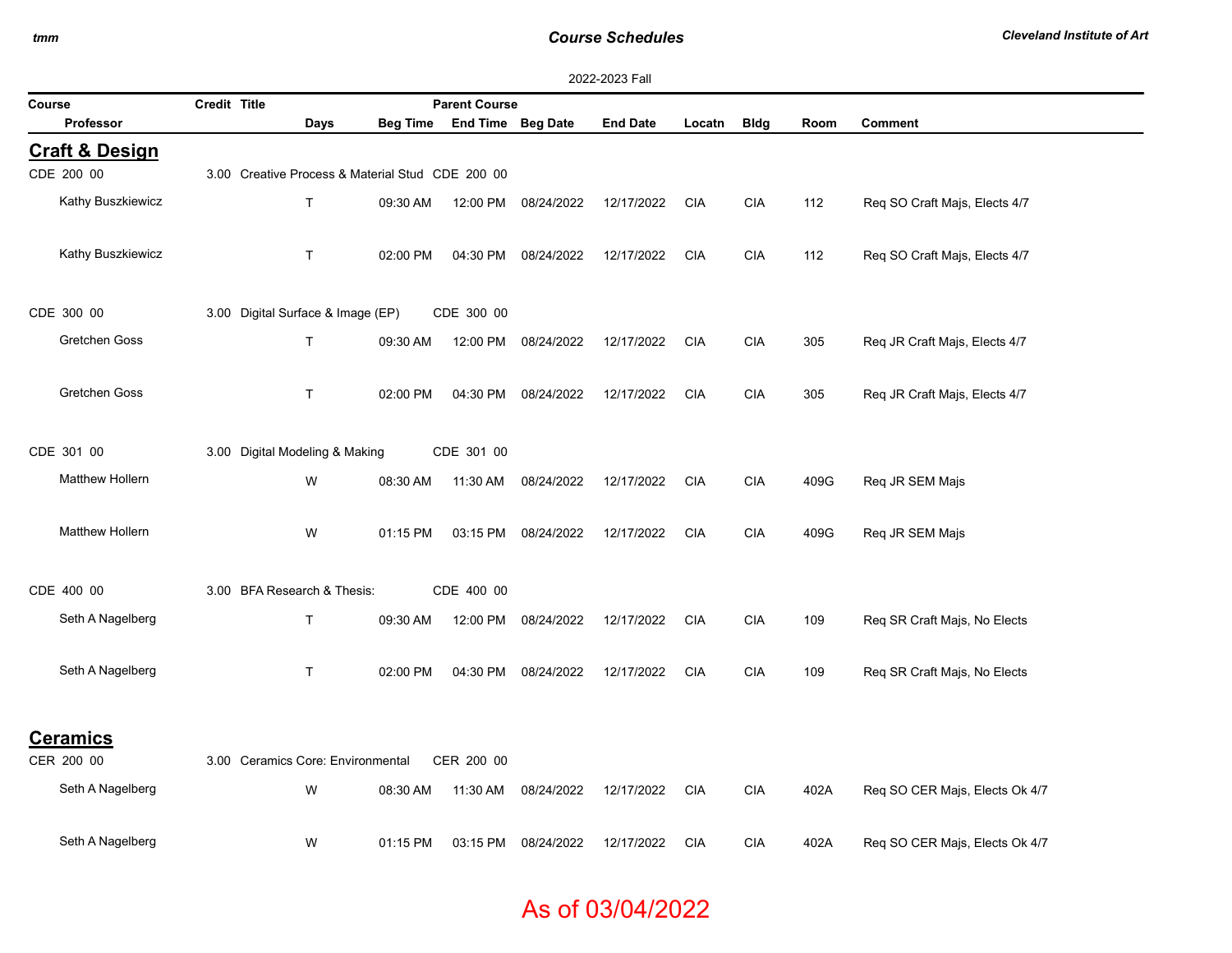### *Course Schedules*

*Cleveland Institute of Art*

|        | 2022-2023 Fall         |              |                                                   |          |                            |            |                 |            |             |      |                                |  |
|--------|------------------------|--------------|---------------------------------------------------|----------|----------------------------|------------|-----------------|------------|-------------|------|--------------------------------|--|
| Course |                        | Credit Title |                                                   |          | <b>Parent Course</b>       |            |                 |            |             |      |                                |  |
|        | <b>Professor</b>       |              | <b>Days</b>                                       |          | Beg Time End Time Beg Date |            | <b>End Date</b> | Locatn     | <b>Bldg</b> | Room | <b>Comment</b>                 |  |
|        | <b>Ceramics</b>        |              |                                                   |          |                            |            |                 |            |             |      |                                |  |
|        | CER 204 00             |              | 3.00 Ceramics: Intro Materials & Makir CER 204 00 |          |                            |            |                 |            |             |      |                                |  |
|        | Alberto Veronica Lopez |              | M                                                 | 08:30 AM | 11:30 AM                   | 08/24/2022 | 12/17/2022      | <b>CIA</b> | <b>CIA</b>  | 402A | Req SO CER Majs, Elects 4/7    |  |
|        | Alberto Veronica Lopez |              | M                                                 | 01:15 PM | 03:15 PM                   | 08/24/2022 | 12/17/2022      | <b>CIA</b> | <b>CIA</b>  | 402A | Req SO CER Majs, Elects 4/7    |  |
|        | CER 240 00             |              | 3.00 Ceramics: The Potter's Wheel                 |          | CER 240 00                 |            |                 |            |             |      |                                |  |
|        | Andrea S LeBlond       |              | F                                                 | 09:30 AM | 12:00 PM                   | 08/24/2022 | 12/17/2022      | <b>CIA</b> | <b>CIA</b>  | 402A | Req CER Majors, Elects OK      |  |
|        | Andrea S LeBlond       |              | F                                                 | 02:00 PM | 04:30 PM                   | 08/24/2022 | 12/17/2022      | <b>CIA</b> | <b>CIA</b>  | 402A | Req CER Majors, Elects OK      |  |
|        | CER 300 00             |              | 3.00 Ceramics Core: Environmental                 |          | CER 200 00                 |            |                 |            |             |      |                                |  |
|        | Seth A Nagelberg       |              | W                                                 | 08:30 AM | 11:30 AM                   | 08/24/2022 | 12/17/2022      | <b>CIA</b> | <b>CIA</b>  | 402A | Req JR CER Majs, Elects Ok 4/7 |  |
|        | Seth A Nagelberg       |              | W                                                 | 01:15 PM | 03:15 PM                   | 08/24/2022 | 12/17/2022      | <b>CIA</b> | <b>CIA</b>  | 402A | Req JR CER Majs, Elects Ok 4/7 |  |
|        | CER 340 00             |              | 3.00 Ceramics: The Potter's Wheel                 |          | CER 240 00                 |            |                 |            |             |      |                                |  |
|        | Andrea S LeBlond       |              | $\mathsf F$                                       | 09:30 AM | 12:00 PM                   | 08/24/2022 | 12/17/2022      | <b>CIA</b> | <b>CIA</b>  | 402A | Req CER Majors, Elects OK      |  |
|        | Andrea S LeBlond       |              | F                                                 | 02:00 PM | 04:30 PM                   | 08/24/2022 | 12/17/2022      | <b>CIA</b> | <b>CIA</b>  | 402A | Req CER Majors, Elects OK      |  |
|        | CER 400 00             |              | 3.00 Ceramics Core: Environmental                 |          | CER 200 00                 |            |                 |            |             |      |                                |  |
|        | Seth A Nagelberg       |              | W                                                 | 08:30 AM | 11:30 AM                   | 08/24/2022 | 12/17/2022      | <b>CIA</b> | <b>CIA</b>  | 402A | Req SR CER Majs, Elects Ok 4/7 |  |
|        | Seth A Nagelberg       |              | W                                                 | 01:15 PM | 03:15 PM                   | 08/24/2022 | 12/17/2022      | <b>CIA</b> | <b>CIA</b>  | 402A | Req SR CER Majs, Elects Ok 4/7 |  |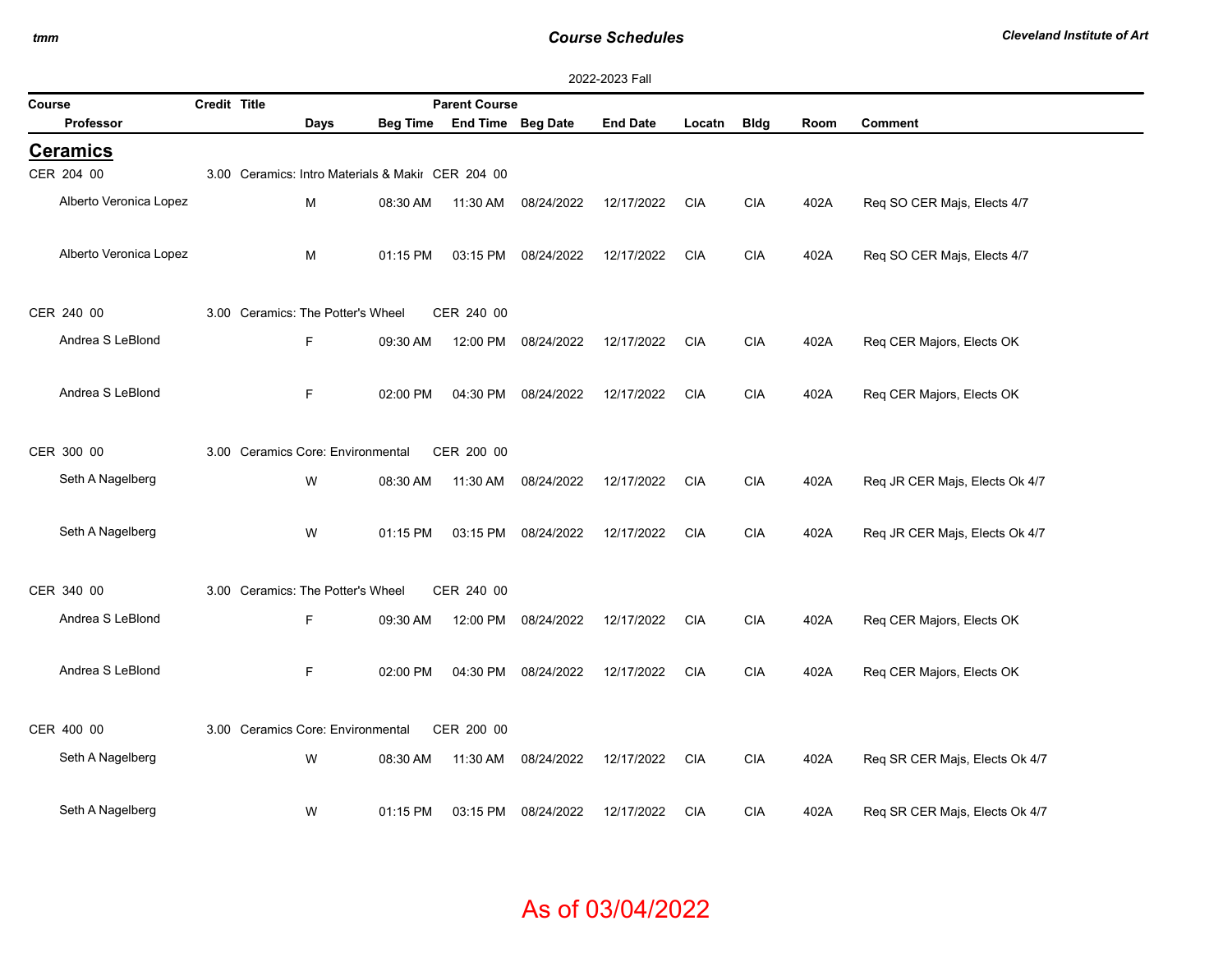## *Course Schedules*

| 2022-2023 Fall    |                     |                                    |                 |                          |            |                 |            |             |      |                             |  |
|-------------------|---------------------|------------------------------------|-----------------|--------------------------|------------|-----------------|------------|-------------|------|-----------------------------|--|
| Course            | <b>Credit Title</b> |                                    |                 | <b>Parent Course</b>     |            |                 |            |             |      |                             |  |
| <b>Professor</b>  |                     | Days                               | <b>Beg Time</b> | <b>End Time Beg Date</b> |            | <b>End Date</b> | Locatn     | <b>Bldg</b> | Room | <b>Comment</b>              |  |
| <b>Ceramics</b>   |                     |                                    |                 |                          |            |                 |            |             |      |                             |  |
| CER 440 00        |                     | 3.00 Ceramics: The Potter's Wheel  |                 | CER 240 00               |            |                 |            |             |      |                             |  |
| Andrea S LeBlond  |                     | F                                  | 09:30 AM        | 12:00 PM                 | 08/24/2022 | 12/17/2022      | <b>CIA</b> | <b>CIA</b>  | 402A | Req CER Majors, Elects OK   |  |
| Andrea S LeBlond  |                     | F                                  | 02:00 PM        | 04:30 PM                 | 08/24/2022 | 12/17/2022      | <b>CIA</b> | <b>CIA</b>  | 402A | Req CER Majors, Elects OK   |  |
| <b>Drawing</b>    |                     |                                    |                 |                          |            |                 |            |             |      |                             |  |
| DRG 215M 00       |                     | 3.00 Illusionism: Intro to Drawing |                 | DRG 215M 00              |            |                 |            |             |      |                             |  |
| Sarah E Kabot     |                     | M                                  | 08:30 AM        | 11:30 AM                 | 08/24/2022 | 12/17/2022      | <b>CIA</b> | <b>CIA</b>  | 400E | Req SO DRG Majs, Elects 4/7 |  |
| Sarah E Kabot     |                     | M                                  | 01:15 PM        | 03:15 PM                 | 08/24/2022 | 12/17/2022      | <b>CIA</b> | <b>CIA</b>  | 400E | Req SO DRG Majs, Elects 4/7 |  |
| DRG 221 00        |                     | 3.00 Drawing Beyond Observation    |                 | DRG 221 00               |            |                 |            |             |      |                             |  |
| Amber D Kempthorn |                     | T.                                 | 09:30 AM        | 12:00 PM                 | 08/24/2022 | 12/17/2022      | <b>CIA</b> | <b>CIA</b>  | 400E | Req JR DRG Majs, Elects 4/7 |  |
| Amber D Kempthorn |                     | $\mathsf{T}$                       | 02:00 PM        | 04:30 PM                 | 08/24/2022 | 12/17/2022      | <b>CIA</b> | <b>CIA</b>  | 400E | Req JR DRG Majs, Elects 4/7 |  |
| DRG 321M 00       |                     | 3.00 Drawing Beyond Observation    |                 | DRG 221 00               |            |                 |            |             |      |                             |  |
| Amber D Kempthorn |                     | $\mathsf{T}$                       | 09:30 AM        | 12:00 PM                 | 08/24/2022 | 12/17/2022      | <b>CIA</b> | <b>CIA</b>  | 400E | Req JR DRG Majs, Elects 4/7 |  |
| Amber D Kempthorn |                     | $\top$                             | 02:00 PM        | 04:30 PM                 | 08/24/2022 | 12/17/2022      | <b>CIA</b> | <b>CIA</b>  | 400E | Req JR DRG Majs, Elects 4/7 |  |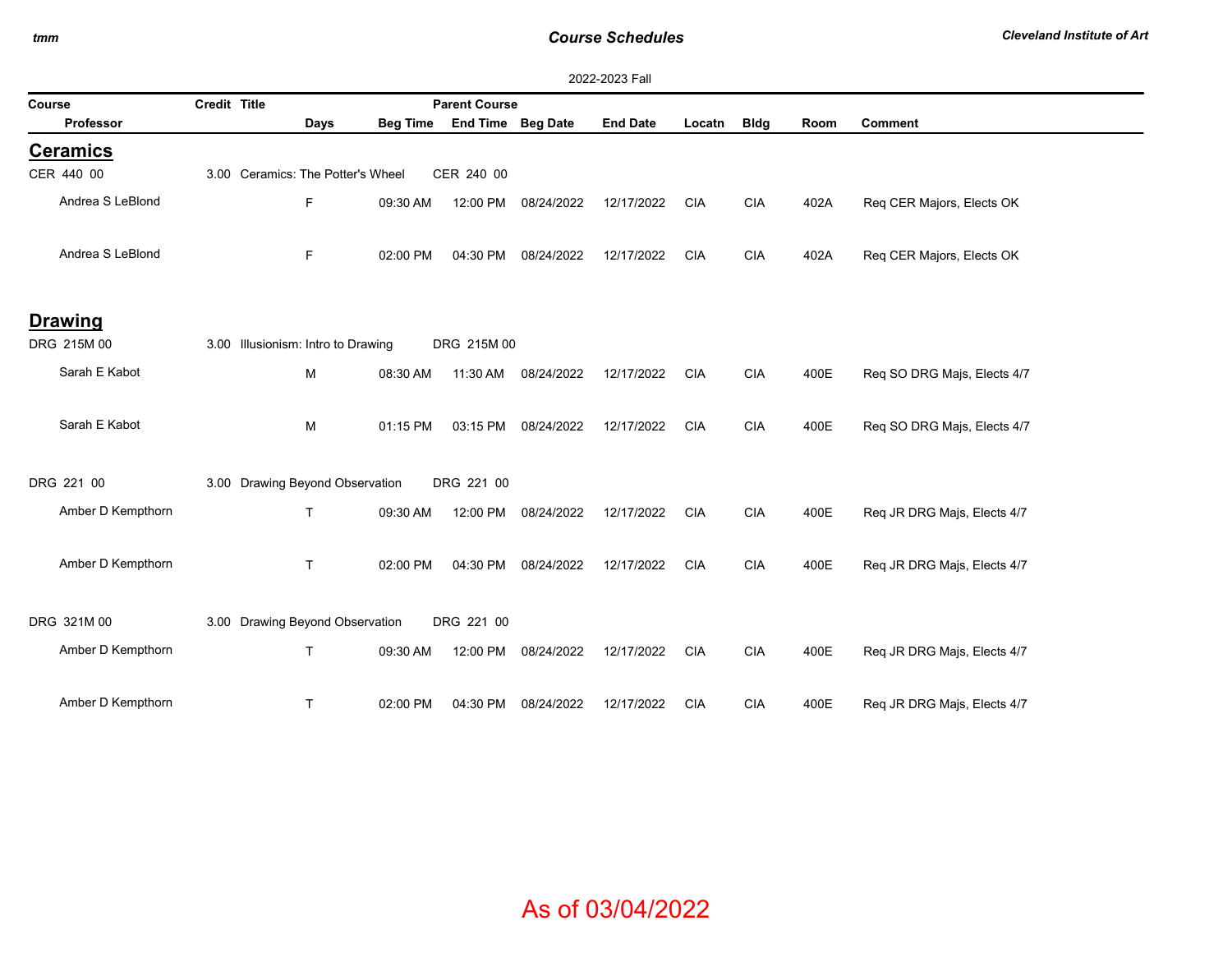## *Course Schedules*

| Course                         | Credit Title                                     |              |          | <b>Parent Course</b>       |                      |                 |            |             |      |                             |
|--------------------------------|--------------------------------------------------|--------------|----------|----------------------------|----------------------|-----------------|------------|-------------|------|-----------------------------|
| Professor                      |                                                  | Days         |          | Beg Time End Time Beg Date |                      | <b>End Date</b> | Locatn     | <b>Bldg</b> | Room | <b>Comment</b>              |
| <b>Drawing</b>                 |                                                  |              |          |                            |                      |                 |            |             |      |                             |
| DRG 415M 00                    | 3.00 Drawing Major Day: Drawing in C DRG 415M 00 |              |          |                            |                      |                 |            |             |      |                             |
| Michael T Meier                |                                                  | $\mathsf{T}$ | 09:30 AM |                            | 12:00 PM 08/24/2022  | 12/17/2022      | CIA        | <b>CIA</b>  | 400D | Req SR DRG Majs, Elects 4/7 |
| Michael T Meier                |                                                  | $\mathsf{T}$ | 02:00 PM |                            | 04:30 PM 08/24/2022  | 12/17/2022      | <b>CIA</b> | <b>CIA</b>  | 400D | Req SR DRG Majs, Elects 4/7 |
| Michael T Meier                |                                                  | $\mathsf{T}$ | 09:30 AM |                            | 12:00 PM 08/24/2022  | 12/17/2022      | <b>CIA</b> | <b>JMC</b>  | 400F |                             |
| Michael T Meier                |                                                  | $\mathsf{T}$ | 02:00 PM |                            | 04:30 PM 08/24/2022  | 12/17/2022      | <b>CIA</b> | <b>JMC</b>  | 400F |                             |
| <b>Foundation (Begining Fa</b> |                                                  |              |          |                            |                      |                 |            |             |      |                             |
| FNDN 110 00                    | 3.00 2D Design                                   |              |          | FNDN 110 00                |                      |                 |            |             |      |                             |
| Nicole C Condon                |                                                  | M            | 08:30 AM |                            | 11:30 AM  08/24/2022 | 12/17/2022      | <b>CIA</b> | <b>CIA</b>  | 201  |                             |
| Nicole C Condon                |                                                  | M            | 01:15 PM |                            | 03:15 PM 08/24/2022  | 12/17/2022      | <b>CIA</b> | <b>CIA</b>  | 201  |                             |
| FNDN 110 01                    | 3.00 2D Design                                   |              |          | FNDN 110 01                |                      |                 |            |             |      |                             |
| Christian Wulffen              |                                                  | M            | 08:30 AM |                            | 11:30 AM 08/24/2022  | 12/17/2022      | <b>CIA</b> | <b>CIA</b>  | 202  |                             |
| Christian Wulffen              |                                                  | М            | 01:15 PM |                            | 03:15 PM 08/24/2022  | 12/17/2022      | <b>CIA</b> | <b>CIA</b>  | 202  |                             |
| FNDN 110 02                    | 3.00 2D Design                                   |              |          | FNDN 110 02                |                      |                 |            |             |      |                             |
| Kevin Kautenburger             |                                                  | T.           | 09:30 AM |                            | 12:00 PM 08/24/2022  | 12/17/2022      | <b>CIA</b> | <b>CIA</b>  | 200  |                             |
| Kevin Kautenburger             |                                                  | T.           | 02:00 PM | 04:30 PM                   | 08/24/2022           | 12/17/2022      | <b>CIA</b> | <b>CIA</b>  | 200  |                             |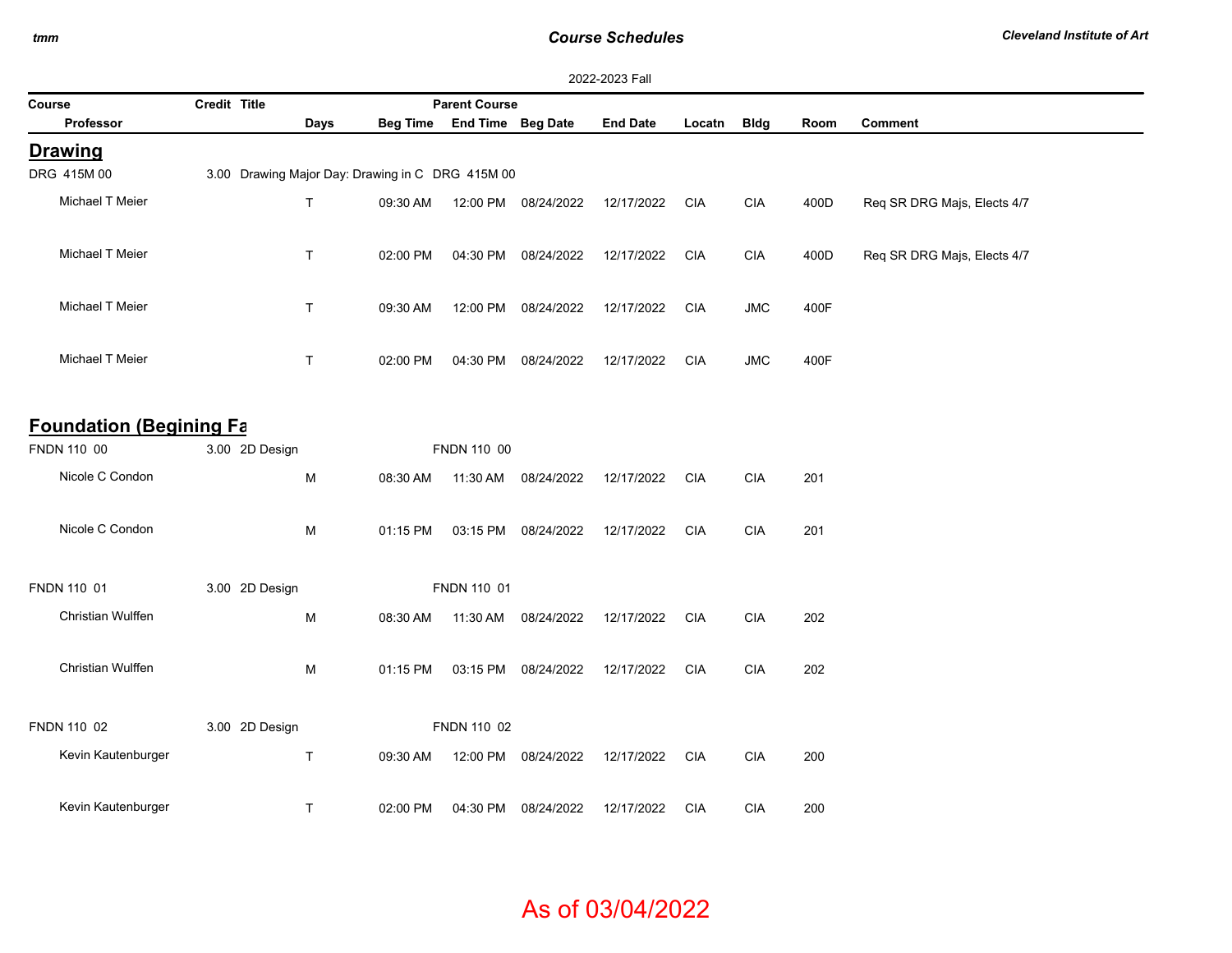## *Course Schedules*

| 2022-2023 Fall                 |                |              |          |                            |                     |                 |            |             |      |                |  |
|--------------------------------|----------------|--------------|----------|----------------------------|---------------------|-----------------|------------|-------------|------|----------------|--|
| Course                         | Credit Title   |              |          | <b>Parent Course</b>       |                     |                 |            |             |      |                |  |
| Professor                      |                | Days         |          | Beg Time End Time Beg Date |                     | <b>End Date</b> | Locatn     | <b>Bldg</b> | Room | <b>Comment</b> |  |
| <b>Foundation (Begining Fa</b> |                |              |          |                            |                     |                 |            |             |      |                |  |
| FNDN 110 03                    | 3.00 2D Design |              |          | FNDN 110 03                |                     |                 |            |             |      |                |  |
| Margaret Denk-Leigh            |                | $\mathsf T$  | 09:30 AM |                            | 12:00 PM 08/24/2022 | 12/17/2022      | <b>CIA</b> | <b>CIA</b>  | 201  |                |  |
| Margaret Denk-Leigh            |                | $\mathsf{T}$ | 02:00 PM |                            | 04:30 PM 08/24/2022 | 12/17/2022      | <b>CIA</b> | CIA         | 201  |                |  |
| FNDN 110 04                    | 3.00 2D Design |              |          | FNDN 110 04                |                     |                 |            |             |      |                |  |
| Kevin Kautenburger             |                | W            | 08:30 AM | 11:30 AM                   | 08/24/2022          | 12/17/2022      | <b>CIA</b> | <b>CIA</b>  | 200  |                |  |
| Kevin Kautenburger             |                | W            | 01:15 PM |                            | 03:15 PM 08/24/2022 | 12/17/2022      | <b>CIA</b> | <b>CIA</b>  | 200  |                |  |
| FNDN 110 05                    | 3.00 2D Design |              |          | FNDN 110 05                |                     |                 |            |             |      |                |  |
| Meagan E Smith                 |                | W            | 08:30 AM |                            | 11:30 AM 08/24/2022 | 12/17/2022      | <b>CIA</b> | <b>CIA</b>  | 201  |                |  |
| Meagan E Smith                 |                | W            | 01:15 PM |                            | 03:15 PM 08/24/2022 | 12/17/2022      | <b>CIA</b> | <b>CIA</b>  | 201  |                |  |
| FNDN 110 06                    | 3.00 2D Design |              |          | FNDN 110 06                |                     |                 |            |             |      |                |  |
| Scott C Goss                   |                | W            | 08:30 AM |                            | 11:30 AM 08/24/2022 | 12/17/2022      | <b>CIA</b> | <b>CIA</b>  | 202  |                |  |
| Scott C Goss                   |                | W            | 01:15 PM |                            | 03:15 PM 08/24/2022 | 12/17/2022      | <b>CIA</b> | <b>CIA</b>  | 202  |                |  |
| FNDN 110 07                    | 3.00 2D Design |              |          | FNDN 110 07                |                     |                 |            |             |      |                |  |
| Kevin Kautenburger             |                | F            | 09:30 AM |                            | 12:00 PM 08/24/2022 | 12/17/2022      | <b>CIA</b> | <b>CIA</b>  | 200  |                |  |
| Kevin Kautenburger             |                | F            | 02:00 PM |                            | 04:30 PM 08/24/2022 | 12/17/2022      | CIA        | <b>CIA</b>  | 200  |                |  |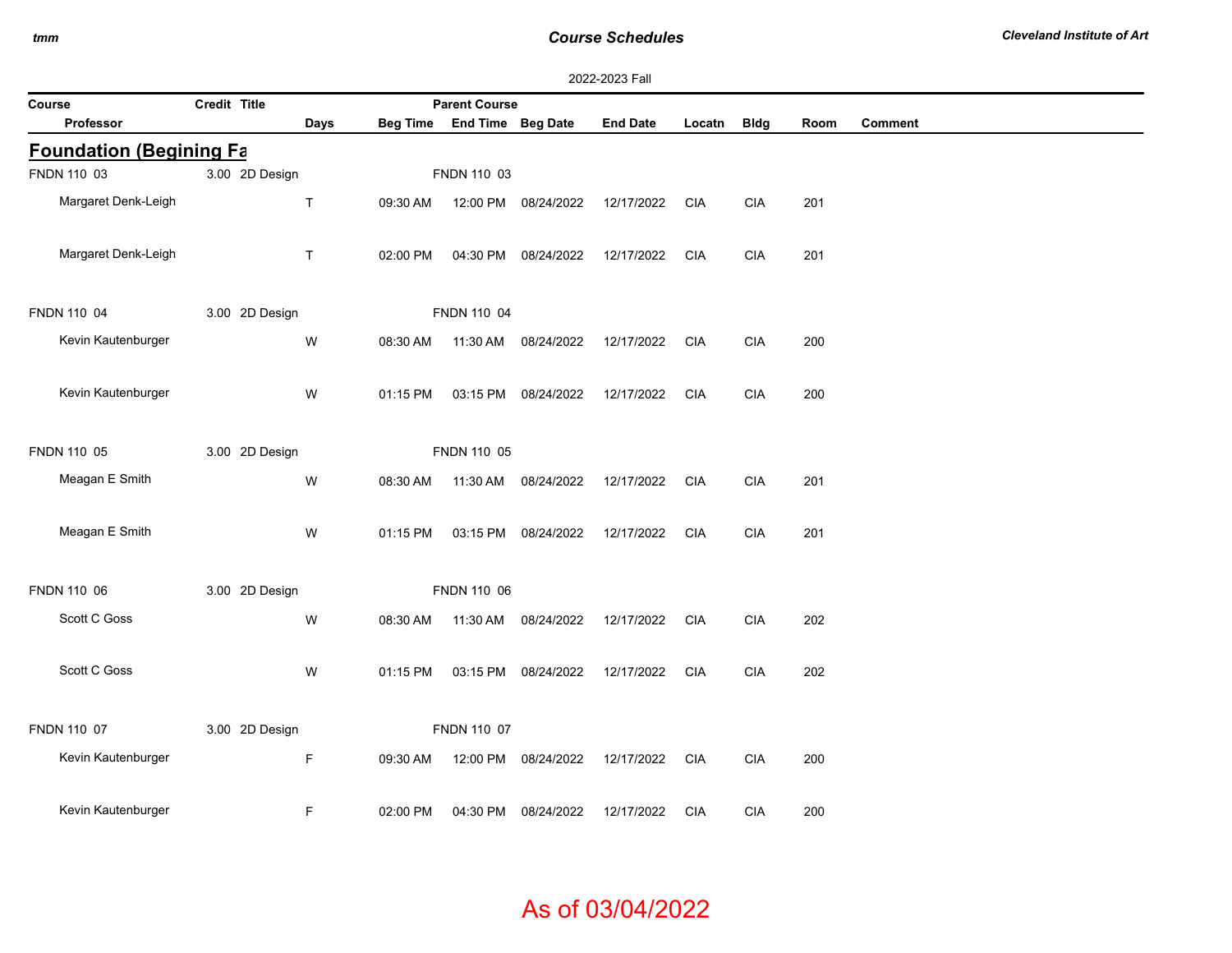## *Course Schedules*

|                                |                 |             |          |                            |                     | 2022-2023 Fall  |            |                |      |                |
|--------------------------------|-----------------|-------------|----------|----------------------------|---------------------|-----------------|------------|----------------|------|----------------|
| Course                         | Credit Title    |             |          | <b>Parent Course</b>       |                     |                 |            |                |      |                |
| Professor                      |                 | Days        |          | Beg Time End Time Beg Date |                     | <b>End Date</b> | Locatn     | <b>Bldg</b>    | Room | <b>Comment</b> |
| <b>Foundation (Begining Fa</b> |                 |             |          |                            |                     |                 |            |                |      |                |
| FNDN 110 08                    | 3.00 2D Design  |             |          | FNDN 110 08                |                     |                 |            |                |      |                |
| Faculty TBA Faculty TBA        |                 | F           | 09:30 AM |                            | 12:00 PM 08/24/2022 | 12/17/2022      | CIA        | <b>CIA</b>     | 201  |                |
| Faculty TBA Faculty TBA        |                 | F           | 02:00 PM |                            | 04:30 PM 08/24/2022 | 12/17/2022      | <b>CIA</b> | <b>CIA</b>     | 201  |                |
| FNDN 110 09                    | 3.00 2D Design  |             |          | FNDN 110 09                |                     |                 |            |                |      |                |
| Scott C Goss                   |                 | $\mathsf F$ | 09:30 AM | 12:00 PM                   | 08/24/2022          | 12/17/2022      | <b>CIA</b> | $\mathsf{CIA}$ | 202  |                |
| Scott C Goss                   |                 | F           | 02:00 PM | 04:30 PM                   | 08/24/2022          | 12/17/2022      | <b>CIA</b> | <b>CIA</b>     | 202  |                |
| FNDN 110L 00                   | 0.00 Safety Lab |             |          | <b>FNDN 110L 00</b>        |                     |                 |            |                |      |                |
| Zachary C Smoker               |                 |             | 00:00 AM |                            | 00:00 AM 08/24/2022 | 12/17/2022      |            |                |      |                |
| BY ARRANGEMENT                 |                 |             |          |                            |                     |                 |            |                |      |                |
| FNDN 120 00                    | 3.00 Digital I  |             |          | FNDN 120 00                |                     |                 |            |                |      |                |
| Gerald J Shamray               |                 | M           | 08:30 AM | 11:30 AM                   | 08/24/2022          | 12/17/2022      | <b>CIA</b> | <b>CIA</b>     | 203  |                |
| Gerald J Shamray               |                 | M           | 01:15 PM | 03:15 PM                   | 08/24/2022          | 12/17/2022      | <b>CIA</b> | <b>CIA</b>     | 203  |                |
| FNDN 120 01                    | 3.00 Digital I  |             |          | FNDN 120 01                |                     |                 |            |                |      |                |
| Pamela J Spremulli             |                 | M           | 08:30 AM |                            | 11:30 AM 08/24/2022 | 12/17/2022      | <b>CIA</b> | <b>CIA</b>     | 205  |                |
| Pamela J Spremulli             |                 | M           | 01:15 PM | 03:15 PM                   | 08/24/2022          | 12/17/2022      | <b>CIA</b> | <b>CIA</b>     | 205  |                |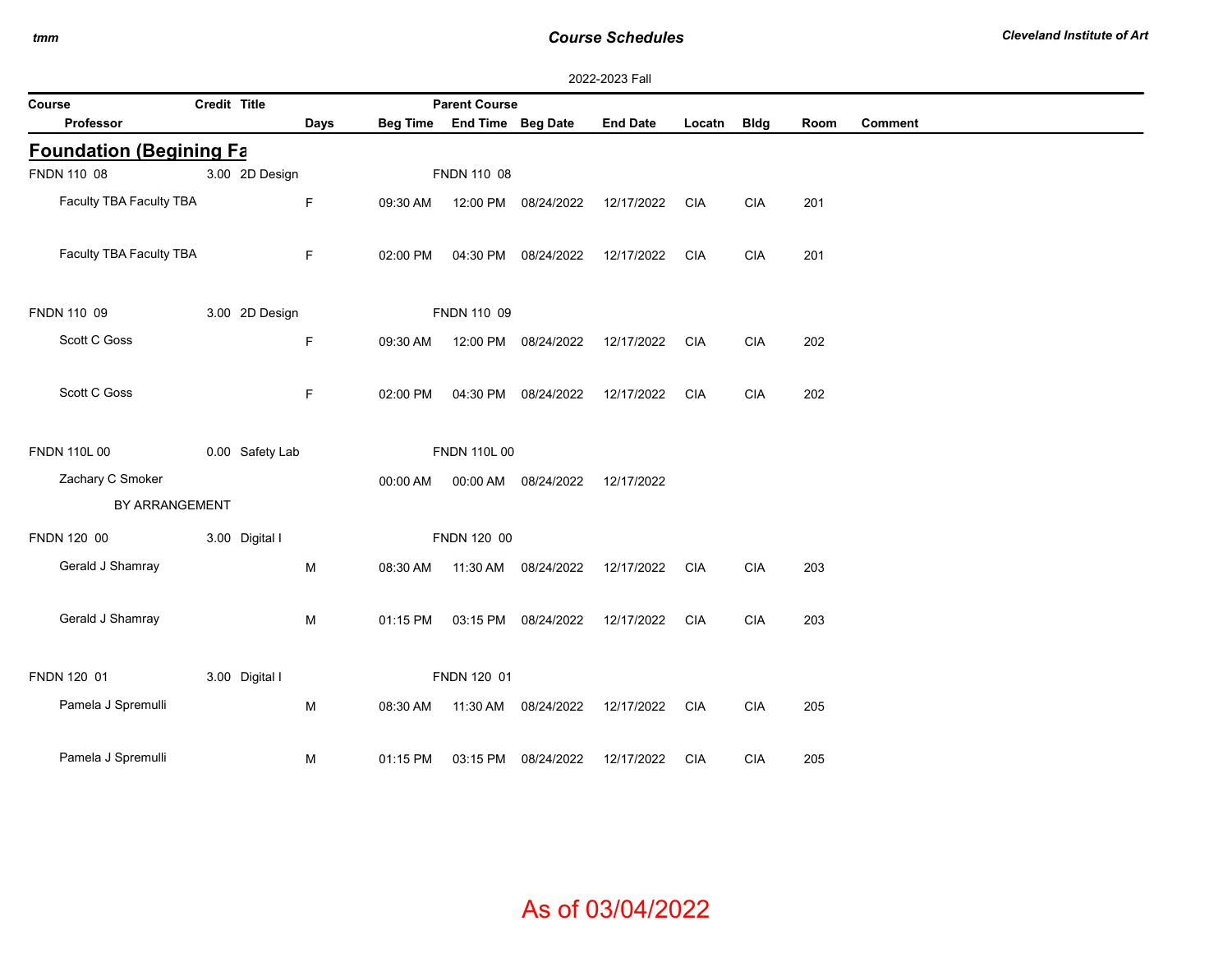### *Course Schedules*

| 2022-2023 Fall                                 |                               |             |          |                            |                      |                 |            |              |      |                |  |  |
|------------------------------------------------|-------------------------------|-------------|----------|----------------------------|----------------------|-----------------|------------|--------------|------|----------------|--|--|
| Credit Title<br><b>Parent Course</b><br>Course |                               |             |          |                            |                      |                 |            |              |      |                |  |  |
| Professor                                      |                               | <b>Days</b> |          | Beg Time End Time Beg Date |                      | <b>End Date</b> | Locatn     | <b>Bldg</b>  | Room | <b>Comment</b> |  |  |
| <b>Foundation (Begining Fa</b>                 |                               |             |          |                            |                      |                 |            |              |      |                |  |  |
| FNDN 120 02                                    | 3.00 Digital I                |             |          | FNDN 120 02                |                      |                 |            |              |      |                |  |  |
| Scott A Ligon                                  |                               | $\top$      | 09:30 AM |                            | 12:00 PM 08/24/2022  | 12/17/2022      | <b>CIA</b> | <b>CIA</b>   | 203  |                |  |  |
| Scott A Ligon                                  |                               | T           | 02:00 PM |                            | 04:30 PM 08/24/2022  | 12/17/2022      | <b>CIA</b> | <b>CIA</b>   | 203  |                |  |  |
| FNDN 120 03                                    | 3.00 Digital I<br>FNDN 120 03 |             |          |                            |                      |                 |            |              |      |                |  |  |
| Meagan E Smith                                 |                               | $\sf T$     | 09:30 AM |                            | 12:00 PM 08/24/2022  | 12/17/2022      | <b>CIA</b> | <b>CIA</b>   | 205  |                |  |  |
| Meagan E Smith                                 |                               | T           | 02:00 PM |                            | 04:30 PM 08/24/2022  | 12/17/2022      | <b>CIA</b> | <b>CIA</b>   | 205  |                |  |  |
| FNDN 120 04                                    | 3.00 Digital I                |             |          | FNDN 120 04                |                      |                 |            |              |      |                |  |  |
| Scott A Ligon                                  |                               | W           | 08:30 AM |                            | 11:30 AM 08/24/2022  | 12/17/2022      | <b>CIA</b> | <b>CIA</b>   | 203  |                |  |  |
| Scott A Ligon                                  |                               | W           | 01:15 PM |                            | 03:15 PM 08/24/2022  | 12/17/2022      | <b>CIA</b> | <b>CIA</b>   | 203  |                |  |  |
| FNDN 120 05                                    | 3.00 Digital I                |             |          | FNDN 120 05                |                      |                 |            |              |      |                |  |  |
| Pamela J Spremulli                             |                               | W           | 08:30 AM |                            | 11:30 AM  08/24/2022 | 12/17/2022      | <b>CIA</b> | <b>CIA</b>   | 205  |                |  |  |
| Pamela J Spremulli                             |                               | W           | 01:15 PM |                            | 03:15 PM 08/24/2022  | 12/17/2022      | <b>CIA</b> | <b>CIA</b>   | 205  |                |  |  |
| FNDN 120 06                                    | 3.00 Digital I                |             |          | FNDN 120 06                |                      |                 |            |              |      |                |  |  |
| Gerald J Shamray                               |                               | F           | 09:30 AM |                            | 12:00 PM 08/24/2022  | 12/17/2022      | CIA        | ONLIN        | TBD  | Online         |  |  |
| Gerald J Shamray                               |                               | F           | 02:00 PM |                            | 04:30 PM 08/24/2022  | 12/17/2022      | <b>CIA</b> | <b>ONLIN</b> | TBD  |                |  |  |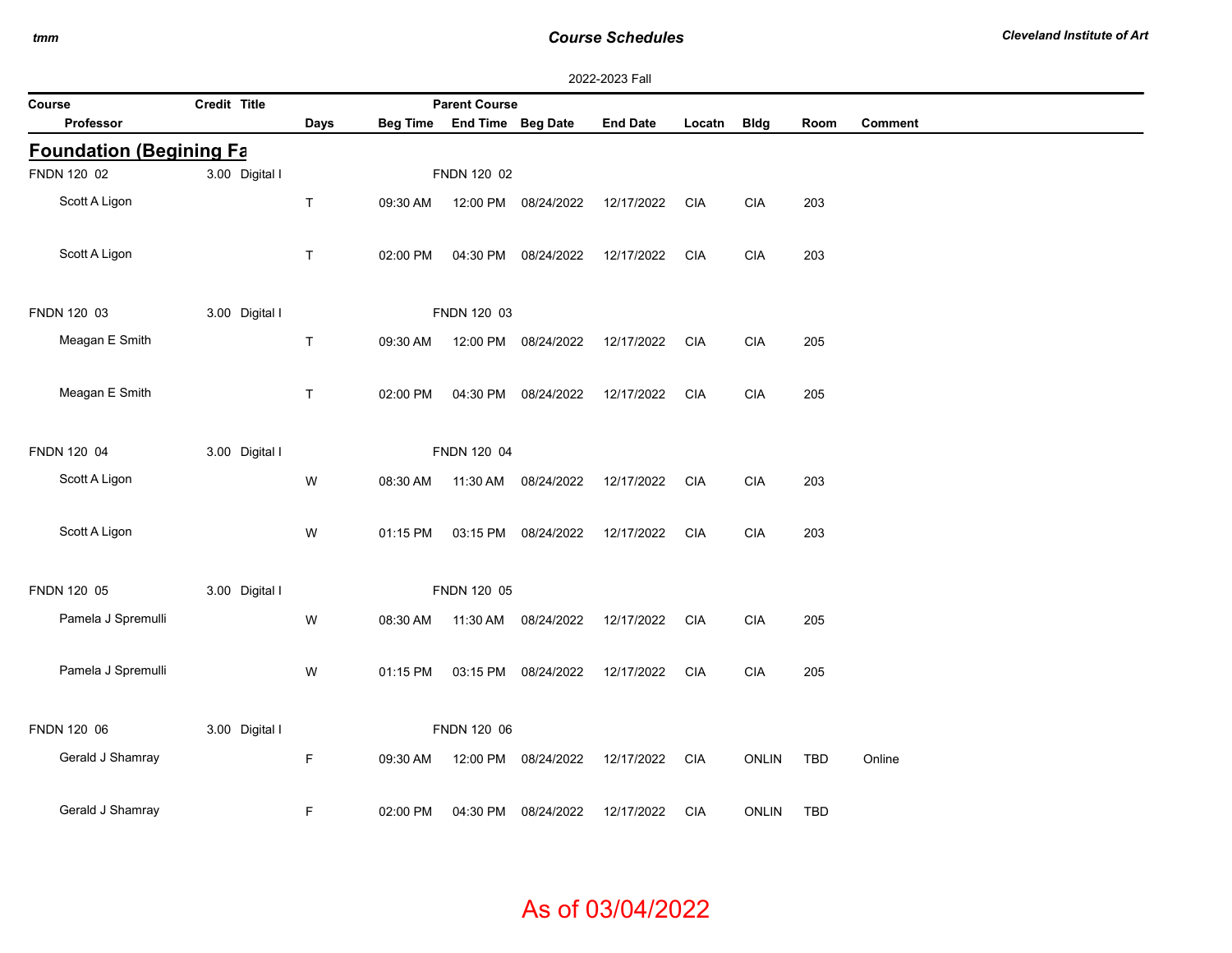## *Course Schedules*

| 2022-2023 Fall                 |              |                            |          |                            |                                |                 |            |              |            |         |  |
|--------------------------------|--------------|----------------------------|----------|----------------------------|--------------------------------|-----------------|------------|--------------|------------|---------|--|
| Course                         | Credit Title |                            |          | <b>Parent Course</b>       |                                |                 |            |              |            |         |  |
| Professor                      |              | <b>Days</b>                |          | Beg Time End Time Beg Date |                                | <b>End Date</b> | Locatn     | <b>Bldg</b>  | Room       | Comment |  |
| <b>Foundation (Begining Fa</b> |              |                            |          |                            |                                |                 |            |              |            |         |  |
| FNDN 120 07                    |              | 3.00 Digital I             |          | FNDN 120 07                |                                |                 |            |              |            |         |  |
| Faculty TBA Faculty TBA        |              | F                          | 09:30 AM |                            | 12:00 PM 08/24/2022            | 12/17/2022      | <b>CIA</b> | <b>CIA</b>   | 205        |         |  |
| Faculty TBA Faculty TBA        |              | F                          | 02:00 PM |                            | 04:30 PM 08/24/2022            | 12/17/2022      | <b>CIA</b> | <b>CIA</b>   | 205        |         |  |
| FNDN 120 08                    |              | 3.00 Digital I             |          | FNDN 120 08                |                                |                 |            |              |            |         |  |
| Scott A Ligon                  |              | F                          | 09:30 AM |                            | 12:00 PM 08/24/2022            | 12/17/2022      | <b>CIA</b> | <b>ONLIN</b> | <b>TBD</b> |         |  |
| Scott A Ligon                  |              | F                          | 02:00 PM |                            | 04:30 PM 08/24/2022            | 12/17/2022      | <b>CIA</b> | <b>ONLIN</b> | <b>TBD</b> |         |  |
| FNDN 120 09                    |              | 3.00 Digital I             |          | FNDN 120 09                |                                |                 |            |              |            |         |  |
| Faculty TBA Faculty TBA        |              |                            | 00:00 AM |                            | 00:00 AM 08/24/2022            | 12/17/2022      | CIA        | <b>ONLIN</b> | <b>TBD</b> |         |  |
| Faculty TBA Faculty TBA        |              |                            | 00:00 AM |                            | 00:00 AM 08/24/2022            | 12/17/2022      | <b>CIA</b> | <b>ONLIN</b> | <b>TBD</b> |         |  |
| FNDN 130 00                    |              | 3.00 Observational Drawing |          | FNDN 130 00                |                                |                 |            |              |            |         |  |
| Wesley Berg                    |              | M                          |          |                            | 05:00 PM  10:00 PM  08/24/2022 | 12/17/2022      | <b>CIA</b> | <b>CIA</b>   | 301        |         |  |
| FNDN 130 01                    |              | 3.00 Observational Drawing |          | FNDN 130 01                |                                |                 |            |              |            |         |  |
| Terry J Clark                  |              | M                          | 08:30 AM |                            | 11:30 AM 08/24/2022            | 12/17/2022      | <b>CIA</b> | <b>CIA</b>   | 302        |         |  |
| Terry J Clark                  |              | M                          | 01:15 PM |                            | 03:15 PM 08/24/2022            | 12/17/2022      | <b>CIA</b> | <b>CIA</b>   | 302        |         |  |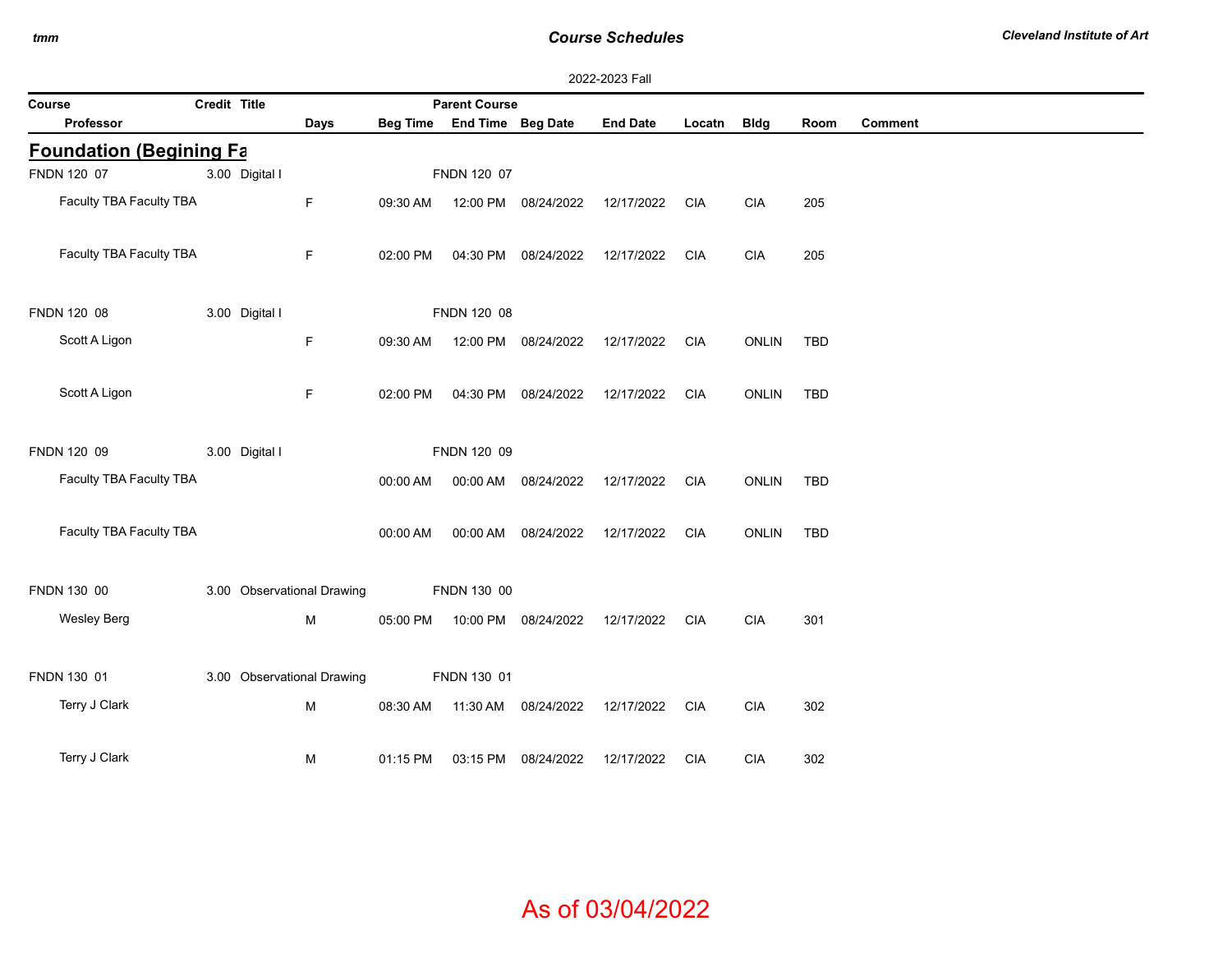## *Course Schedules*

| 2022-2023 Fall                 |              |                            |          |                            |                      |                 |            |             |      |                |  |
|--------------------------------|--------------|----------------------------|----------|----------------------------|----------------------|-----------------|------------|-------------|------|----------------|--|
| Course                         | Credit Title |                            |          | <b>Parent Course</b>       |                      |                 |            |             |      |                |  |
| Professor                      |              | Days                       |          | Beg Time End Time Beg Date |                      | <b>End Date</b> | Locatn     | <b>Bldg</b> | Room | <b>Comment</b> |  |
| <b>Foundation (Begining Fa</b> |              |                            |          |                            |                      |                 |            |             |      |                |  |
| FNDN 130 02                    |              | 3.00 Observational Drawing |          | FNDN 130 02                |                      |                 |            |             |      |                |  |
| Ryan S Craycraft               |              | M                          | 08:30 AM | 11:30 AM                   | 08/24/2022           | 12/17/2022      | <b>CIA</b> | <b>CIA</b>  | 301  |                |  |
| Ryan S Craycraft               |              | M                          | 01:15 PM |                            | 03:15 PM 08/24/2022  | 12/17/2022      | <b>CIA</b> | <b>CIA</b>  | 301  |                |  |
| FNDN 130 03                    |              | 3.00 Observational Drawing |          | FNDN 130 03                |                      |                 |            |             |      |                |  |
| Faculty TBA Faculty TBA        |              | $\mathsf T$                | 09:30 AM | 12:00 PM                   | 08/24/2022           | 12/17/2022      | <b>CIA</b> | <b>CIA</b>  | 301  |                |  |
| Faculty TBA Faculty TBA        |              | T                          | 02:00 PM | 04:30 PM                   | 08/24/2022           | 12/17/2022      | <b>CIA</b> | <b>CIA</b>  | 301  |                |  |
| FNDN 130 04                    |              | 3.00 Observational Drawing |          | FNDN 130 04                |                      |                 |            |             |      |                |  |
| Terry J Clark                  |              | $\mathsf T$                | 09:30 AM | 12:00 PM                   | 08/24/2022           | 12/17/2022      | <b>CIA</b> | <b>CIA</b>  | 302  |                |  |
| Terry J Clark                  |              | $\mathsf T$                | 02:00 PM | 04:30 PM                   | 08/24/2022           | 12/17/2022      | <b>CIA</b> | <b>CIA</b>  | 302  |                |  |
| FNDN 130 05                    |              | 3.00 Observational Drawing |          | FNDN 130 05                |                      |                 |            |             |      |                |  |
| Christian Wulffen              |              | $\mathsf T$                | 09:30 AM |                            | 12:00 PM 08/24/2022  | 12/17/2022      | CIA        | <b>CIA</b>  | 306  |                |  |
| Christian Wulffen              |              | $\mathsf T$                | 02:00 PM |                            | 04:30 PM 08/24/2022  | 12/17/2022      | <b>CIA</b> | <b>CIA</b>  | 306  |                |  |
| FNDN 130 06                    |              | 3.00 Observational Drawing |          | FNDN 130 06                |                      |                 |            |             |      |                |  |
| Nicole C Condon                |              | W                          | 08:30 AM |                            | 11:30 AM  08/24/2022 | 12/17/2022      | CIA        | <b>CIA</b>  | 301  |                |  |
| Nicole C Condon                |              | W                          | 01:15 PM | 03:15 PM                   | 08/24/2022           | 12/17/2022      | <b>CIA</b> | <b>CIA</b>  | 301  |                |  |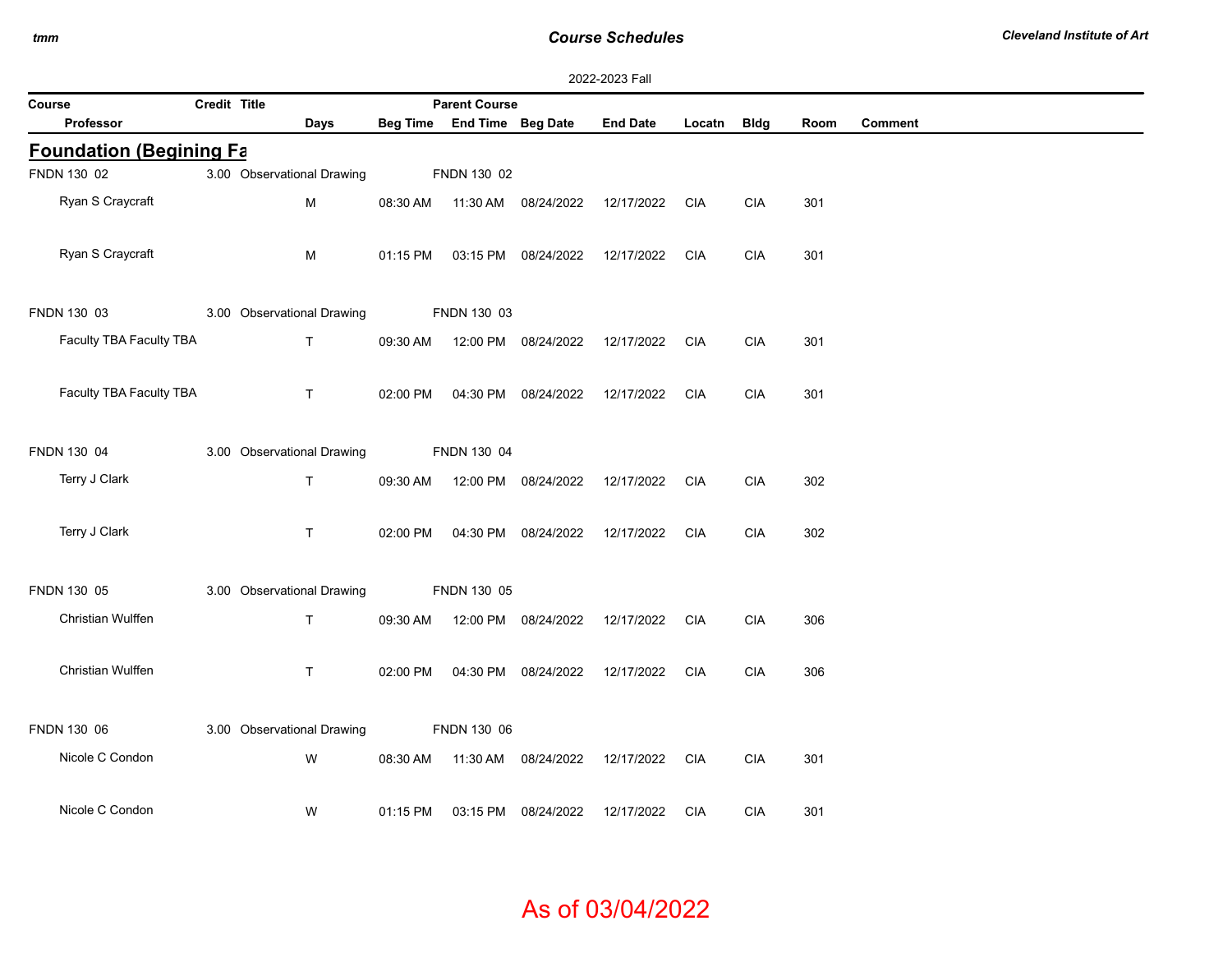## *Course Schedules*

| 2022-2023 Fall                                 |  |                            |          |                            |                     |                                  |            |             |            |                |  |
|------------------------------------------------|--|----------------------------|----------|----------------------------|---------------------|----------------------------------|------------|-------------|------------|----------------|--|
| Credit Title<br><b>Parent Course</b><br>Course |  |                            |          |                            |                     |                                  |            |             |            |                |  |
| Professor                                      |  | Days                       |          | Beg Time End Time Beg Date |                     | <b>End Date</b>                  | Locatn     | <b>Bldg</b> | Room       | <b>Comment</b> |  |
| <b>Foundation (Begining Fa</b>                 |  |                            |          |                            |                     |                                  |            |             |            |                |  |
| FNDN 130 07                                    |  | 3.00 Observational Drawing |          | FNDN 130 07                |                     |                                  |            |             |            |                |  |
| Terry J Clark                                  |  | W                          | 08:30 AM |                            | 11:30 AM 08/24/2022 | 12/17/2022                       | CIA        | <b>CIA</b>  | 302        |                |  |
| Terry J Clark                                  |  | W                          | 01:15 PM |                            | 03:15 PM 08/24/2022 | 12/17/2022                       | CIA        | <b>CIA</b>  | 302        |                |  |
| FNDN 130 08                                    |  | 3.00 Observational Drawing |          | FNDN 130 08                |                     |                                  |            |             |            |                |  |
| Christian Wulffen                              |  | W                          | 08:30 AM |                            | 11:30 AM 08/24/2022 | 12/17/2022                       | <b>CIA</b> | <b>CIA</b>  | 306        |                |  |
| Christian Wulffen                              |  | W                          | 01:15 PM |                            | 03:15 PM 08/24/2022 | 12/17/2022                       | <b>CIA</b> | <b>CIA</b>  | 306        |                |  |
| FNDN 130 09                                    |  | 3.00 Observational Drawing |          | FNDN 130 09                |                     |                                  |            |             |            |                |  |
| Ryan S Craycraft                               |  | F.                         | 09:30 AM |                            | 12:00 PM 08/24/2022 | 12/17/2022 CIA                   |            | <b>CIA</b>  | <b>TBA</b> |                |  |
| Ryan S Craycraft                               |  | F.                         | 02:00 PM |                            | 04:30 PM 08/24/2022 | 12/17/2022                       | <b>CIA</b> | <b>CIA</b>  | <b>TBA</b> |                |  |
| FNDN 150 00                                    |  | 3.00 Studio Discovery      |          | FNDN 150 00                |                     |                                  |            |             |            |                |  |
| Faculty TBA Faculty TBA                        |  |                            | 00:00 AM |                            |                     | 00:00 AM  08/24/2022  12/17/2022 | CIA        | <b>CIA</b>  | <b>TBA</b> |                |  |
| FNDN 150 01                                    |  | 3.00 Studio Discovery      |          | FNDN 150 01                |                     |                                  |            |             |            |                |  |
| Faculty TBA Faculty TBA                        |  |                            | 00:00 AM |                            | 00:00 AM 08/24/2022 | 12/17/2022 CIA                   |            | <b>CIA</b>  | <b>TBA</b> |                |  |
| FNDN 150 02                                    |  | 3.00 Studio Discovery      |          | FNDN 150 02                |                     |                                  |            |             |            |                |  |
| Faculty TBA Faculty TBA                        |  |                            | 00:00 AM |                            | 00:00 AM 08/24/2022 | 12/17/2022                       | CIA        | <b>CIA</b>  | <b>TBA</b> |                |  |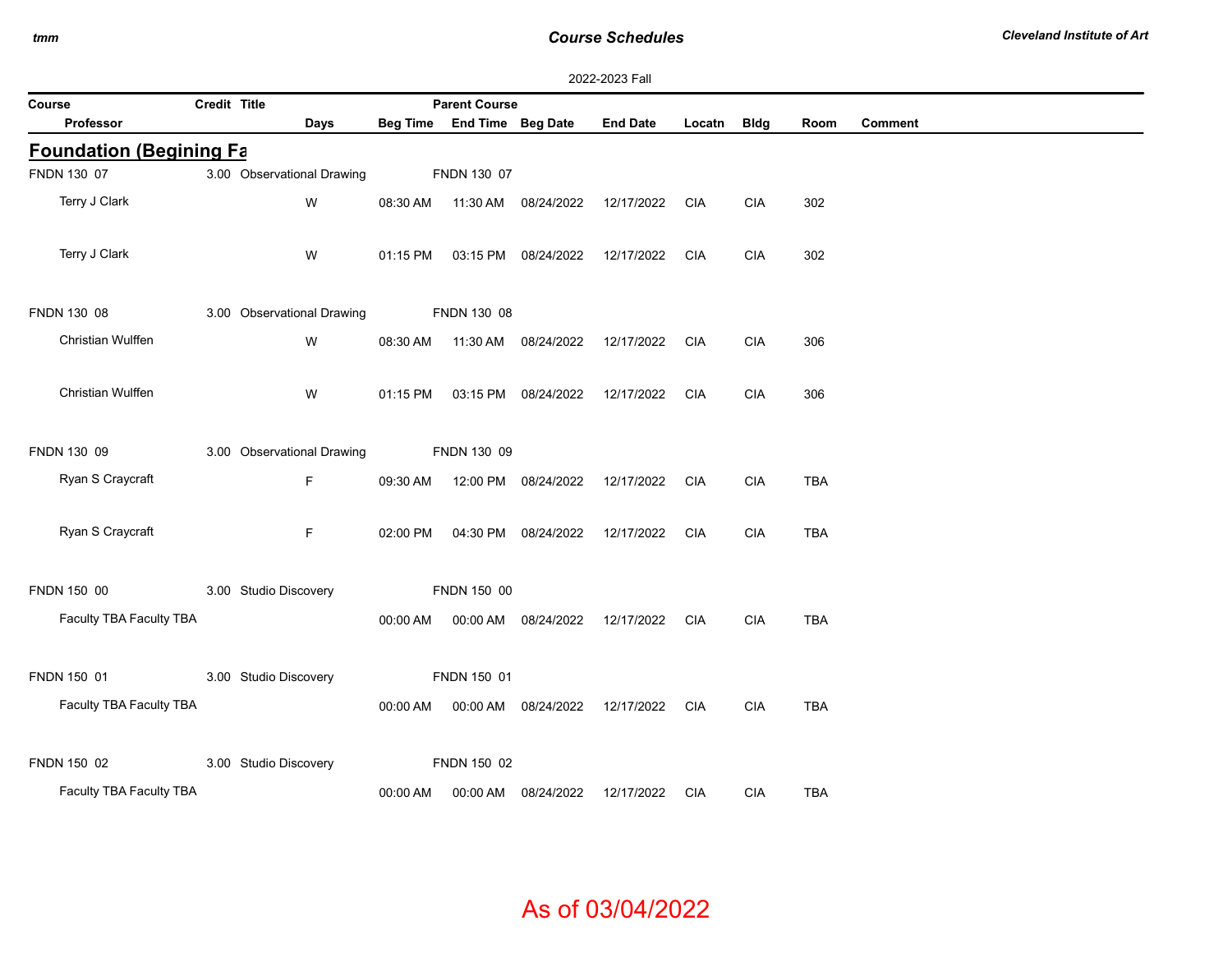## *Course Schedules*

| 2022-2023 Fall                 |              |                        |          |                            |                     |                                       |            |             |            |                              |
|--------------------------------|--------------|------------------------|----------|----------------------------|---------------------|---------------------------------------|------------|-------------|------------|------------------------------|
| Course                         | Credit Title |                        |          | <b>Parent Course</b>       |                     |                                       |            |             |            |                              |
| <b>Professor</b>               |              | Days                   |          | Beg Time End Time Beg Date |                     | <b>End Date</b>                       | Locatn     | <b>Bldg</b> | Room       | Comment                      |
| <b>Foundation (Begining Fa</b> |              |                        |          |                            |                     |                                       |            |             |            |                              |
| FNDN 150 03                    |              | 3.00 Studio Discovery  |          | FNDN 150 03                |                     |                                       |            |             |            |                              |
| Faculty TBA Faculty TBA        |              |                        | 00:00 AM |                            | 00:00 AM 08/24/2022 | 12/17/2022 CIA                        |            | <b>CIA</b>  | <b>TBA</b> |                              |
| FNDN 150 04                    |              | 3.00 Studio Discovery  |          | FNDN 150 04                |                     |                                       |            |             |            |                              |
| Faculty TBA Faculty TBA        |              |                        | 00:00 AM |                            | 00:00 AM 08/24/2022 | 12/17/2022                            | <b>CIA</b> | <b>CIA</b>  | <b>TBA</b> |                              |
| FNDN 150 05                    |              | 3.00 Studio Discovery  |          | FNDN 150 05                |                     |                                       |            |             |            |                              |
| Faculty TBA Faculty TBA        |              |                        | 00:00 AM |                            | 00:00 AM 08/24/2022 | 12/17/2022 CIA                        |            | <b>CIA</b>  | <b>TBA</b> |                              |
| FNDN 150 06                    |              | 3.00 Studio Discovery  |          | FNDN 150 06                |                     |                                       |            |             |            |                              |
| Faculty TBA Faculty TBA        |              |                        | 00:00 AM |                            | 00:00 AM 08/24/2022 | 12/17/2022 CIA                        |            | <b>CIA</b>  | <b>TBA</b> |                              |
| FNDN 150 07                    |              | 3.00 Studio Discovery  |          | FNDN 150 07                |                     |                                       |            |             |            |                              |
| Scott C Goss                   |              |                        | 00:00 AM |                            | 00:00 AM 08/24/2022 | 12/17/2022 CIA                        |            | <b>CIA</b>  | <b>TBA</b> |                              |
| FNDN 150 08                    |              | 3.00 Studio Discovery  |          | FNDN 150 08                |                     |                                       |            |             |            |                              |
| Faculty TBA Faculty TBA        |              |                        | 00:00 AM |                            | 00:00 AM 08/24/2022 | 12/17/2022 CIA                        |            | <b>CIA</b>  | <b>TBA</b> |                              |
| FNDN 150 09                    |              | 3.00 Studio Discovery  |          | FNDN 150 09                |                     |                                       |            |             |            |                              |
| Faculty TBA Faculty TBA        |              |                        | 00:00 AM |                            |                     | 00:00 AM  08/24/2022  12/17/2022  CIA |            | <b>CIA</b>  | <b>TBA</b> |                              |
| <b>Game Design</b>             |              |                        |          |                            |                     |                                       |            |             |            |                              |
| GAME 215 00                    |              | 3.00 Intro Game Design |          | GAME 215 00                |                     |                                       |            |             |            |                              |
| Jared E Bendis                 |              | $\mathsf{T}$           | 05:00 PM |                            | 10:00 PM 08/24/2022 | 12/17/2022 CIA                        |            | <b>CIA</b>  | 327H       | Req SO GAME Majs, Elects 4/7 |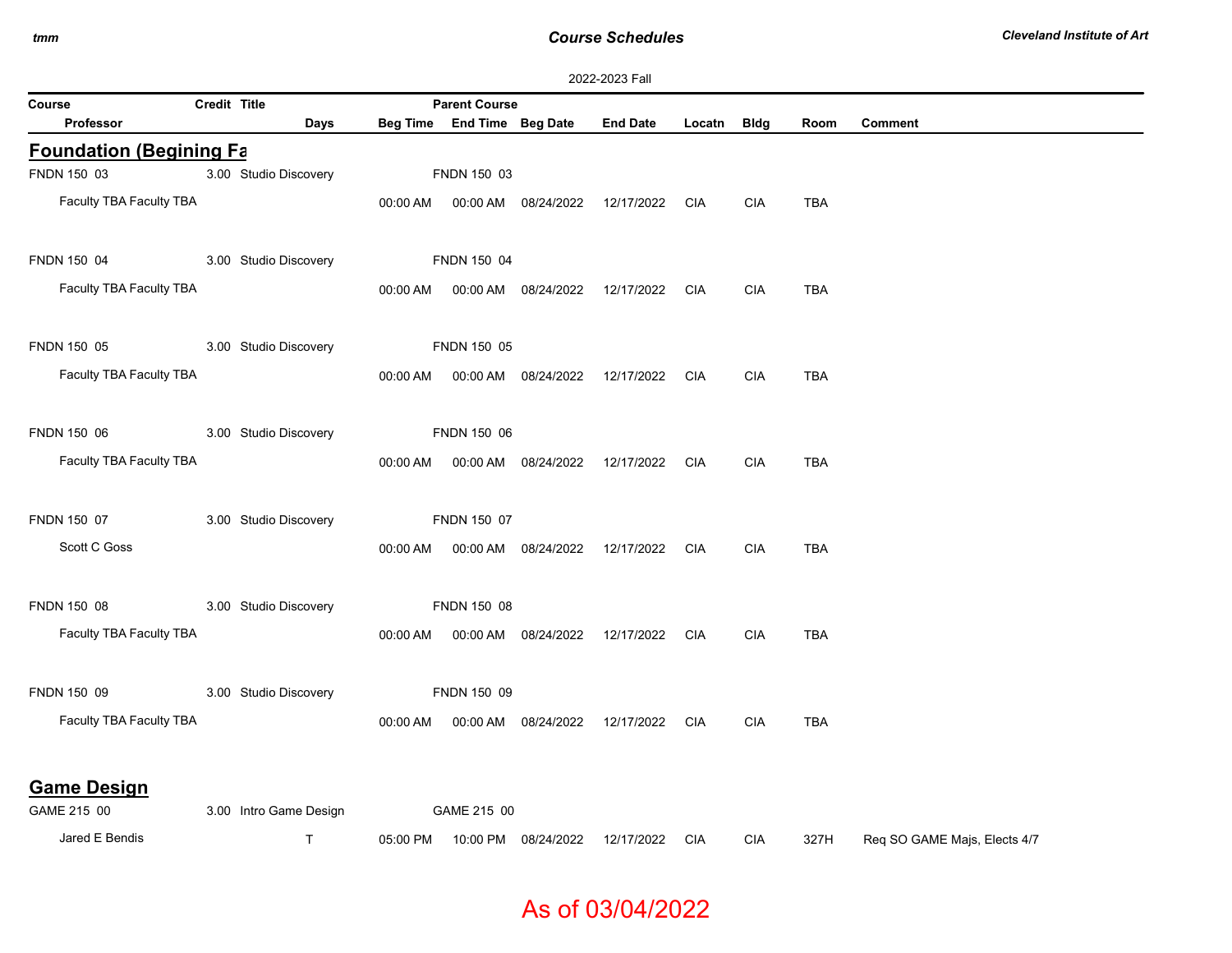## *Course Schedules*

| 2022-2023 Fall          |              |                                                      |                 |                      |                     |                 |            |                |            |                              |  |  |  |
|-------------------------|--------------|------------------------------------------------------|-----------------|----------------------|---------------------|-----------------|------------|----------------|------------|------------------------------|--|--|--|
| Course                  | Credit Title |                                                      |                 | <b>Parent Course</b> |                     |                 |            |                |            |                              |  |  |  |
| Professor               |              | Days                                                 | <b>Beg Time</b> | End Time Beg Date    |                     | <b>End Date</b> | Locatn     | <b>Bldg</b>    | Room       | <b>Comment</b>               |  |  |  |
| <b>Game Design</b>      |              |                                                      |                 |                      |                     |                 |            |                |            |                              |  |  |  |
| GAME 318 00             |              | 3.00 Game Testing & Level Design                     |                 | GAME 318 00          |                     |                 |            |                |            |                              |  |  |  |
| Harrison R Walsh        |              | F                                                    | 09:30 AM        | 12:00 PM             | 08/24/2022          | 12/17/2022      | <b>CIA</b> | $\mathsf{CIA}$ | 327H       | Req JR GAME Majs, Elects 4/7 |  |  |  |
| Harrison R Walsh        |              | $\mathsf F$                                          | 02:00 PM        | 04:30 PM             | 08/24/2022          | 12/17/2022      | <b>CIA</b> | <b>CIA</b>     | 327H       | Req JR GAME Majs, Elects 4/7 |  |  |  |
| GAME 320 00             |              | 3.00 Game Media Production I (EP)<br>GAME 320 00     |                 |                      |                     |                 |            |                |            |                              |  |  |  |
| Anthony J Calabro       |              | R                                                    | 08:30 AM        | 11:30 AM             | 08/24/2022          | 12/17/2022      | <b>CIA</b> | <b>CIA</b>     | 327H       | Req JR GAME Majs, Elects 4/7 |  |  |  |
| Anthony J Calabro       |              | R                                                    | 01:15 PM        |                      | 03:15 PM 08/24/2022 | 12/17/2022      | <b>CIA</b> | <b>CIA</b>     | 327H       | Req JR GAME Majs, Elects 4/7 |  |  |  |
| GAME 345 00             |              | 3.00 Introduction to 3D Modeling                     |                 | GAME 345 00          |                     |                 |            |                |            |                              |  |  |  |
| Faculty TBA Faculty TBA |              | W                                                    | 05:00 PM        |                      | 10:00 PM 08/24/2022 | 12/17/2022      | <b>CIA</b> | <b>CIA</b>     | <b>TBA</b> | Req SO GAME Majs, Elects 4/7 |  |  |  |
| GAME 355 00             |              | 3.00 Intro to Real-time Visual Effects a GAME 355 00 |                 |                      |                     |                 |            |                |            |                              |  |  |  |
| Harrison R Walsh        |              | $\mathsf{T}$                                         | 09:30 AM        |                      | 12:00 PM 08/24/2022 | 12/17/2022      | <b>CIA</b> | <b>CIA</b>     | 327H       | Req GAME Majs, Elects 4/7    |  |  |  |
| Harrison R Walsh        |              | $\mathsf{T}$                                         | 02:00 PM        | 04:30 PM             | 08/24/2022          | 12/17/2022      | <b>CIA</b> | <b>CIA</b>     | 327H       | Req GAME Majs, Elects 4/7    |  |  |  |
| GAME 401 00             |              | 3.00 BFA Research & Preparation                      |                 | GAME 401 00          |                     |                 |            |                |            |                              |  |  |  |
| Jared E Bendis          |              | W                                                    | 05:00 PM        | 10:00 PM             | 08/24/2022          | 12/17/2022      | <b>CIA</b> | <b>CIA</b>     | 327H       | Req SR GAME Majs, No Elects  |  |  |  |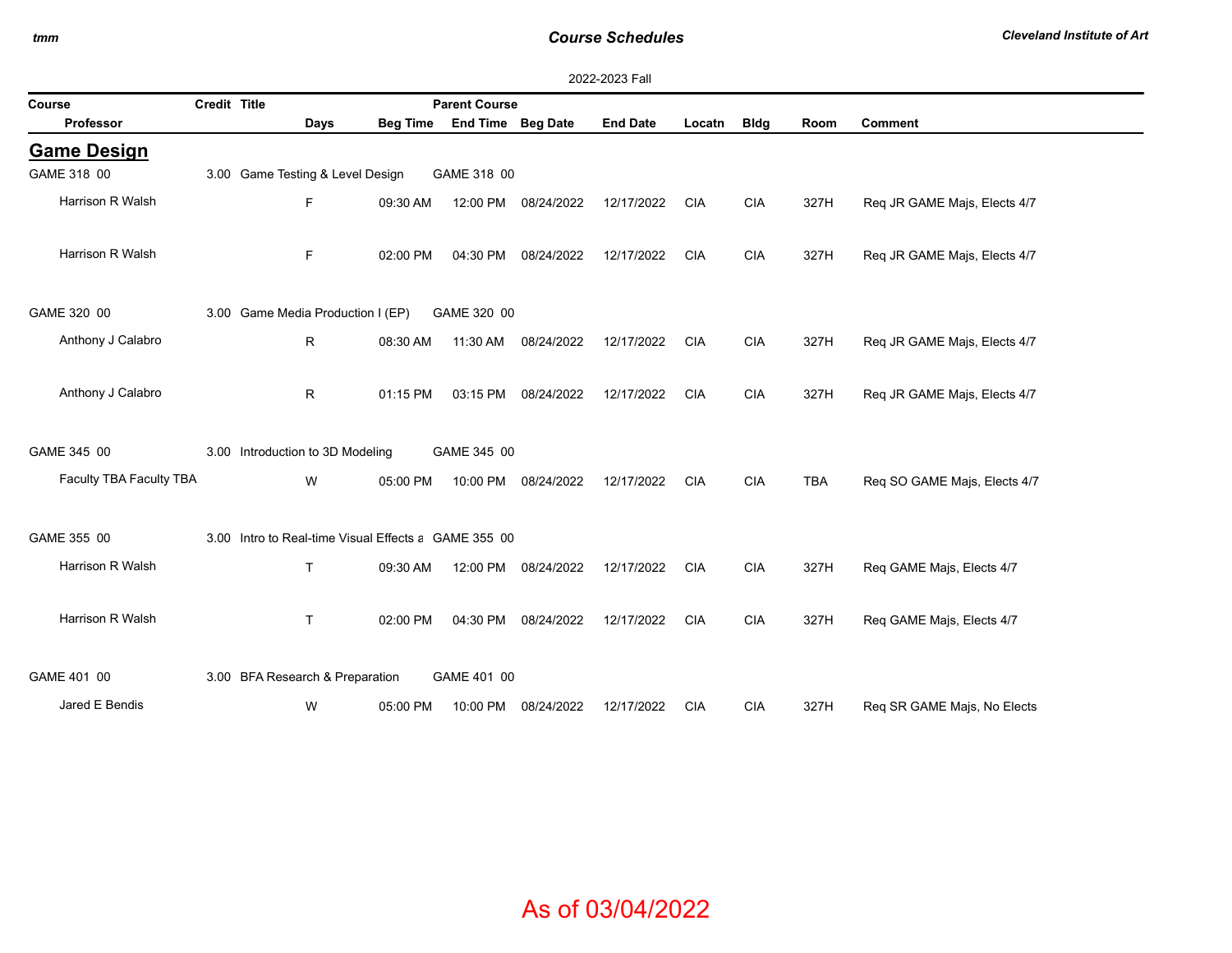### *Course Schedules*

*Cleveland Institute of Art*

| 2022-2023 Fall                                 |  |                                    |                 |                   |            |                 |            |             |      |                               |  |
|------------------------------------------------|--|------------------------------------|-----------------|-------------------|------------|-----------------|------------|-------------|------|-------------------------------|--|
| Credit Title<br>Course<br><b>Parent Course</b> |  |                                    |                 |                   |            |                 |            |             |      |                               |  |
| Professor                                      |  | Days                               | <b>Beg Time</b> | End Time Beg Date |            | <b>End Date</b> | Locatn     | <b>Bldg</b> | Room | <b>Comment</b>                |  |
| <b>Graphic Design</b>                          |  |                                    |                 |                   |            |                 |            |             |      |                               |  |
| GDS 200 00                                     |  | 3.00 Graphic Design for Non-Majors |                 | GDS 200 00        |            |                 |            |             |      |                               |  |
| Pamela J Spremulli                             |  | $\mathsf{T}$                       | 09:30 AM        | 12:00 PM          | 08/24/2022 | 12/17/2022      | <b>CIA</b> | <b>CIA</b>  | 408  | Req SO GAME, SO ILL, JR PHO&V |  |
| Pamela J Spremulli                             |  | T                                  | 02:00 PM        | 04:30 PM          | 08/24/2022 | 12/17/2022      | <b>CIA</b> | <b>CIA</b>  | 408  | Req SO GAME, SO ILL, JR PHO&V |  |
| GDS 200 01                                     |  | 3.00 Graphic Design for Non-Majors |                 | GDS 200 01        |            |                 |            |             |      |                               |  |
| Demetrio L Peralta                             |  | W                                  | 08:30 AM        | 11:30 AM          | 08/24/2022 | 12/17/2022      | CIA        | <b>CIA</b>  | 305  | Req SO GAME, SO ILL, JR PHO&V |  |
| Demetrio L Peralta                             |  | W                                  | 01:15 PM        | 03:15 PM          | 08/24/2022 | 12/17/2022      | <b>CIA</b> | <b>CIA</b>  | 305  | Req SO GAME, SO ILL, JR PHO&V |  |
| GDS 200 02                                     |  | 3.00 Graphic Design for Non-Majors |                 | GDS 200 02        |            |                 |            |             |      |                               |  |
| Holly A Baumgartl                              |  | F                                  | 09:30 AM        | 12:00 PM          | 08/24/2022 | 12/17/2022      | <b>CIA</b> | <b>CIA</b>  | 305  | Req SO GAME, SO ILL, JR PHO&V |  |
| Holly A Baumgartl                              |  | F                                  | 02:00 PM        | 04:30 PM          | 08/24/2022 | 12/17/2022      | <b>CIA</b> | <b>CIA</b>  | 305  | Req SO GAME, SO ILL, JR PHO&V |  |
| GDS 203 00                                     |  | 3.00 Typography I                  |                 | GDS 203 00        |            |                 |            |             |      |                               |  |
| Deborah A Belt                                 |  | $\mathsf{R}$                       | 09:30 AM        | 12:00 PM          | 08/24/2022 | 12/17/2022      | <b>CIA</b> | <b>CIA</b>  | 301  | Req SO GDS Majs, Elects 4/7   |  |
| Deborah A Belt                                 |  | R                                  | 02:00 PM        | 04:30 PM          | 08/24/2022 | 12/17/2022      | <b>CIA</b> | <b>CIA</b>  | 301  | Req SO GDS Majs, Elects 4/7   |  |
| GDS 237 00                                     |  | 3.00 Graphics for Design           |                 | GDS 237 00        |            |                 |            |             |      |                               |  |
| Deborah A Belt                                 |  | $\mathsf T$                        | 09:30 AM        | 12:00 PM          | 08/24/2022 | 12/17/2022      | <b>CIA</b> | <b>CIA</b>  | 223G | Req SO IND&T, JR INTA Majs    |  |
| Deborah A Belt                                 |  | $\mathsf{T}$                       | 02:00 PM        | 04:30 PM          | 08/24/2022 | 12/17/2022      | <b>CIA</b> | <b>CIA</b>  | 223G | Req SO IND&T, JR INTA Majs    |  |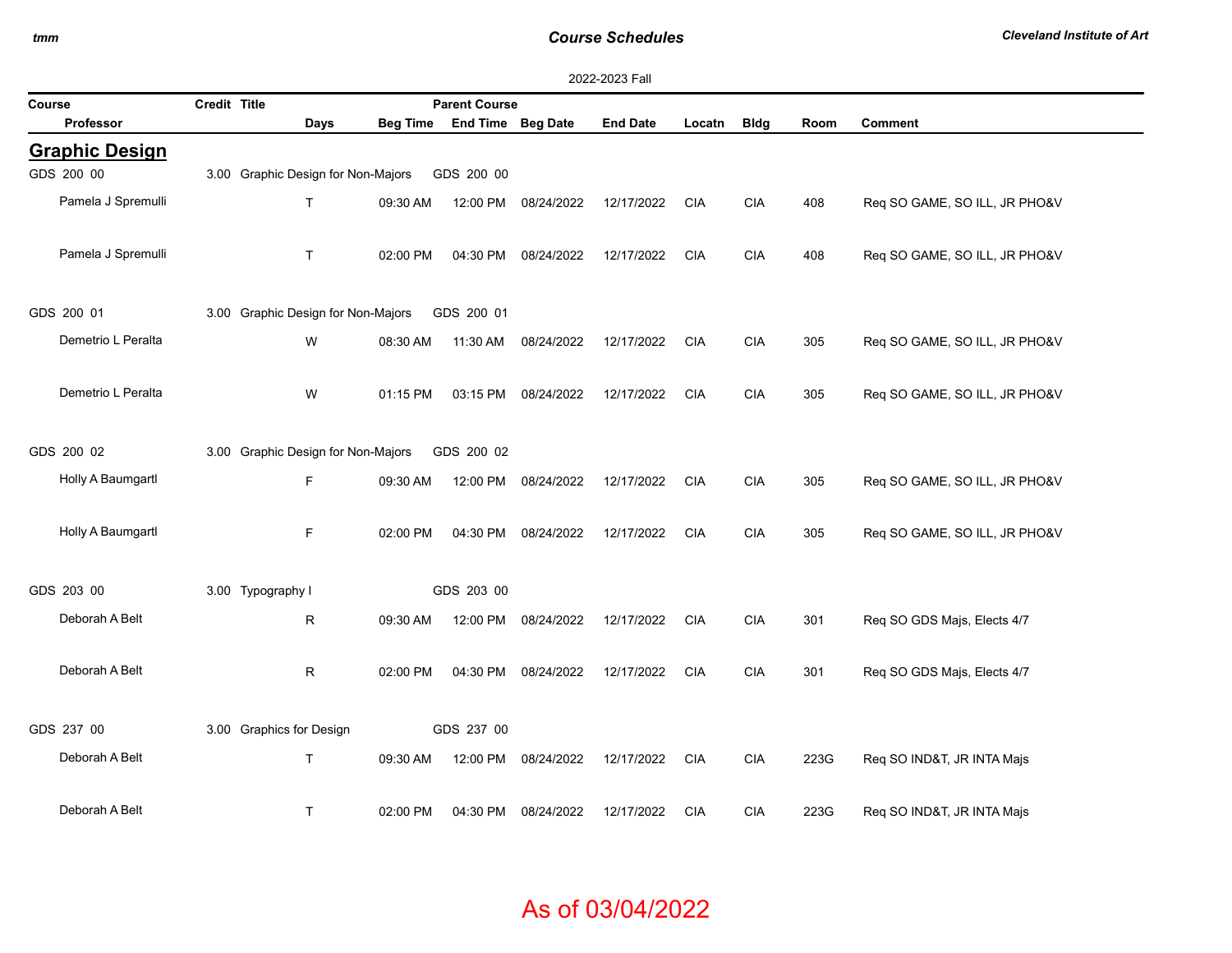### *Course Schedules*

*Cleveland Institute of Art*

|                       |              |                                                  |                 |                      |                     | 2022-2023 Fall  |            |             |      |                             |
|-----------------------|--------------|--------------------------------------------------|-----------------|----------------------|---------------------|-----------------|------------|-------------|------|-----------------------------|
| Course                | Credit Title |                                                  |                 | <b>Parent Course</b> |                     |                 |            |             |      |                             |
| Professor             |              | Days                                             | <b>Beg Time</b> | End Time Beg Date    |                     | <b>End Date</b> | Locatn     | <b>Bldg</b> | Room | Comment                     |
| <b>Graphic Design</b> |              |                                                  |                 |                      |                     |                 |            |             |      |                             |
| GDS 265 00            |              | 3.00 Design for Communication I (GD: GDS 265 00  |                 |                      |                     |                 |            |             |      |                             |
| Deborah A Belt        |              | W                                                | 08:30 AM        | 11:30 AM             | 08/24/2022          | 12/17/2022      | <b>CIA</b> | <b>CIA</b>  | 223G | Req SO GDS Majs, Elects 4/7 |
| Deborah A Belt        |              | W                                                | 01:15 PM        |                      | 03:15 PM 08/24/2022 | 12/17/2022      | <b>CIA</b> | <b>CIA</b>  | 223G | Req SO GDS Majs, Elects 4/7 |
| GDS 265 01            |              | 3.00 Design for Communication I (LSI) GDS 265 01 |                 |                      |                     |                 |            |             |      |                             |
| James Wilhelm         |              | $\mathsf F$                                      | 09:30 AM        |                      | 12:00 PM 08/24/2022 | 12/17/2022      | <b>CIA</b> | <b>CIA</b>  | 3271 | Req JR LSI Majs, Elects 4/7 |
| James Wilhelm         |              | F                                                | 02:00 PM        | 04:30 PM             | 08/24/2022          | 12/17/2022      | <b>CIA</b> | <b>CIA</b>  | 3271 | Req JR LSI Majs, Elects 4/7 |
| GDS 305 00            |              | 3.00 Web Design/Interactive I                    |                 | GDS 305 00           |                     |                 |            |             |      |                             |
| Scott C. Lucas        |              | F                                                | 05:00 PM        |                      | 10:00 PM 08/24/2022 | 12/17/2022      | <b>CIA</b> | <b>CIA</b>  | 205  | Req JR GDS Majs, Elects 4/7 |
| GDS 309 00            |              | 3.00 Hand Made Book                              |                 | GDS 309 00           |                     |                 |            |             |      |                             |
| Sylvia R. Alotta      |              | $\mathsf T$                                      | 09:30 AM        |                      | 12:00 PM 08/24/2022 | 12/17/2022      | <b>CIA</b> | <b>CIA</b>  | 324  | Elects Ok                   |
| Sylvia R. Alotta      |              | T                                                | 02:00 PM        | 04:30 PM             | 08/24/2022          | 12/17/2022      | <b>CIA</b> | <b>CIA</b>  | 324  | Elects Ok                   |
| GDS 320 00            |              | 3.00 User Exper/User Interface Des (E GDS 320 00 |                 |                      |                     |                 |            |             |      |                             |
| Melissa A Mack        |              | M                                                | 08:30 AM        | 11:30 AM             | 08/24/2022          | 12/17/2022      | CIA        | <b>CIA</b>  | 223G | Req JR GDS Majs, Elects 4/7 |
| Melissa A Mack        |              | м                                                | 01:15 PM        |                      | 03:15 PM 08/24/2022 | 12/17/2022      | <b>CIA</b> | <b>CIA</b>  | 223G | Req JR GDS Majs, Elects 4/7 |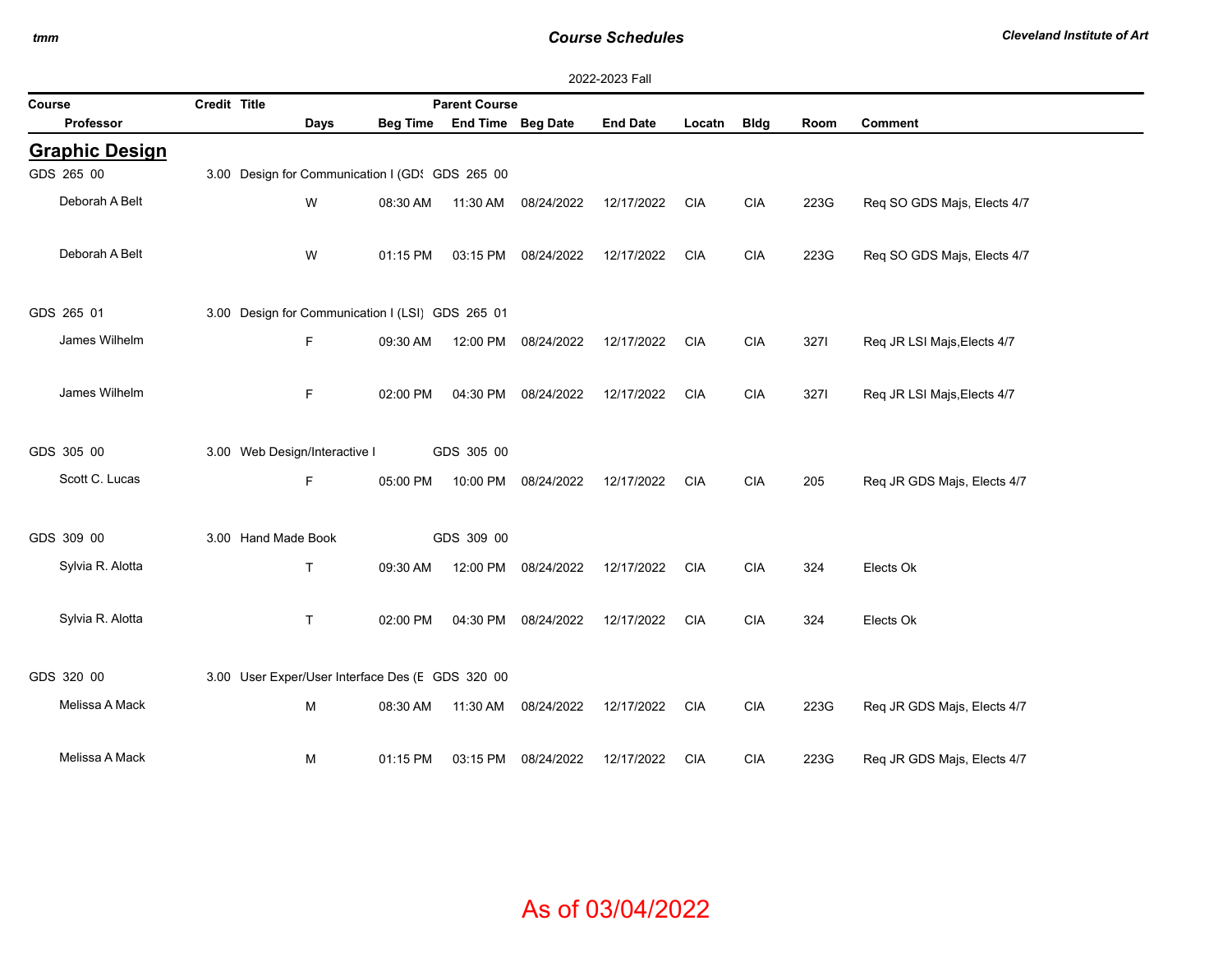### *Course Schedules*

|              | 2022-2023 Fall<br>Credit Title |  |                                                 |                 |                      |            |                 |            |             |      |                               |  |
|--------------|--------------------------------|--|-------------------------------------------------|-----------------|----------------------|------------|-----------------|------------|-------------|------|-------------------------------|--|
| Course       |                                |  |                                                 |                 | <b>Parent Course</b> |            |                 |            |             |      |                               |  |
|              | Professor                      |  | Days                                            | <b>Beg Time</b> | End Time Beg Date    |            | <b>End Date</b> | Locatn     | <b>Bldg</b> | Room | <b>Comment</b>                |  |
|              | <b>Graphic Design</b>          |  |                                                 |                 |                      |            |                 |            |             |      |                               |  |
|              | GDS 365 00                     |  | 3.00 Graphic Design: Adv Studio (EP) GDS 365 00 |                 |                      |            |                 |            |             |      |                               |  |
|              | Gregory J Luvison              |  | F                                               | 09:30 AM        | 12:00 PM             | 08/24/2022 | 12/17/2022      | <b>CIA</b> | <b>CIA</b>  | 223  | Req JR GDS Majs, Elects 4/7   |  |
|              | Gregory J Luvison              |  | F                                               | 02:00 PM        | 04:30 PM             | 08/24/2022 | 12/17/2022      | <b>CIA</b> | <b>CIA</b>  | 223  | Req JR GDS Majs, Elects 4/7   |  |
|              | GDS 367 00                     |  | 3.00 Contemp Market & Art Direct (EP GDS 367 00 |                 |                      |            |                 |            |             |      |                               |  |
|              | Gregory J Luvison              |  | $\mathsf{R}$                                    | 09:30 AM        | 12:00 PM             | 08/24/2022 | 12/17/2022      | <b>CIA</b> | <b>CIA</b>  | 223  | Req JR GDS Majs, Elects 4/7   |  |
|              | Gregory J Luvison              |  | ${\sf R}$                                       | 02:00 PM        | 04:30 PM             | 08/24/2022 | 12/17/2022      | <b>CIA</b> | <b>CIA</b>  | 223  | Req JR GDS Majs, Elects 4/7   |  |
|              | GDS 409 00                     |  | 3.00 Hand-Made Book                             |                 | GDS 309 00           |            |                 |            |             |      |                               |  |
|              | Sylvia R. Alotta               |  | T                                               | 09:30 AM        | 12:00 PM             | 08/24/2022 | 12/17/2022      | <b>CIA</b> | <b>CIA</b>  | 324  | Elects Ok                     |  |
|              | Sylvia R. Alotta               |  | $\top$                                          | 02:00 PM        | 04:30 PM             | 08/24/2022 | 12/17/2022      | <b>CIA</b> | <b>CIA</b>  | 324  | Elects Ok                     |  |
|              | GDS 465 00                     |  | 3.00 Graphic Design: BFA Thesis                 |                 | GDS 465 00           |            |                 |            |             |      |                               |  |
|              | Gregory J Luvison              |  | W                                               | 08:30 AM        | 11:30 AM             | 08/24/2022 | 12/17/2022      | <b>CIA</b> | <b>CIA</b>  | 223  | Req SR GDS Majs, No Elects    |  |
|              | Gregory J Luvison              |  | W                                               | 01:15 PM        | 03:15 PM             | 08/24/2022 | 12/17/2022      | <b>CIA</b> | <b>CIA</b>  | 223  | Req SR GDS Majs, No Elects    |  |
| <b>Glass</b> |                                |  |                                                 |                 |                      |            |                 |            |             |      |                               |  |
|              | GLS 200 00                     |  | 3.00 Glass Core: Material                       |                 | GLS 200 00           |            |                 |            |             |      |                               |  |
|              | Benjamin A Johnson             |  | W                                               | 08:30 AM        | 11:30 AM             | 08/24/2022 | 12/17/2022      | <b>CIA</b> | <b>CIA</b>  | 403  | Req SO/JR/SR GLS Majs, Elects |  |
|              | Benjamin A Johnson             |  | W                                               | 01:15 PM        | 03:15 PM             | 08/24/2022 | 12/17/2022      | <b>CIA</b> | <b>CIA</b>  | 403  | Req SO/JR/SR GLS Majs, Elects |  |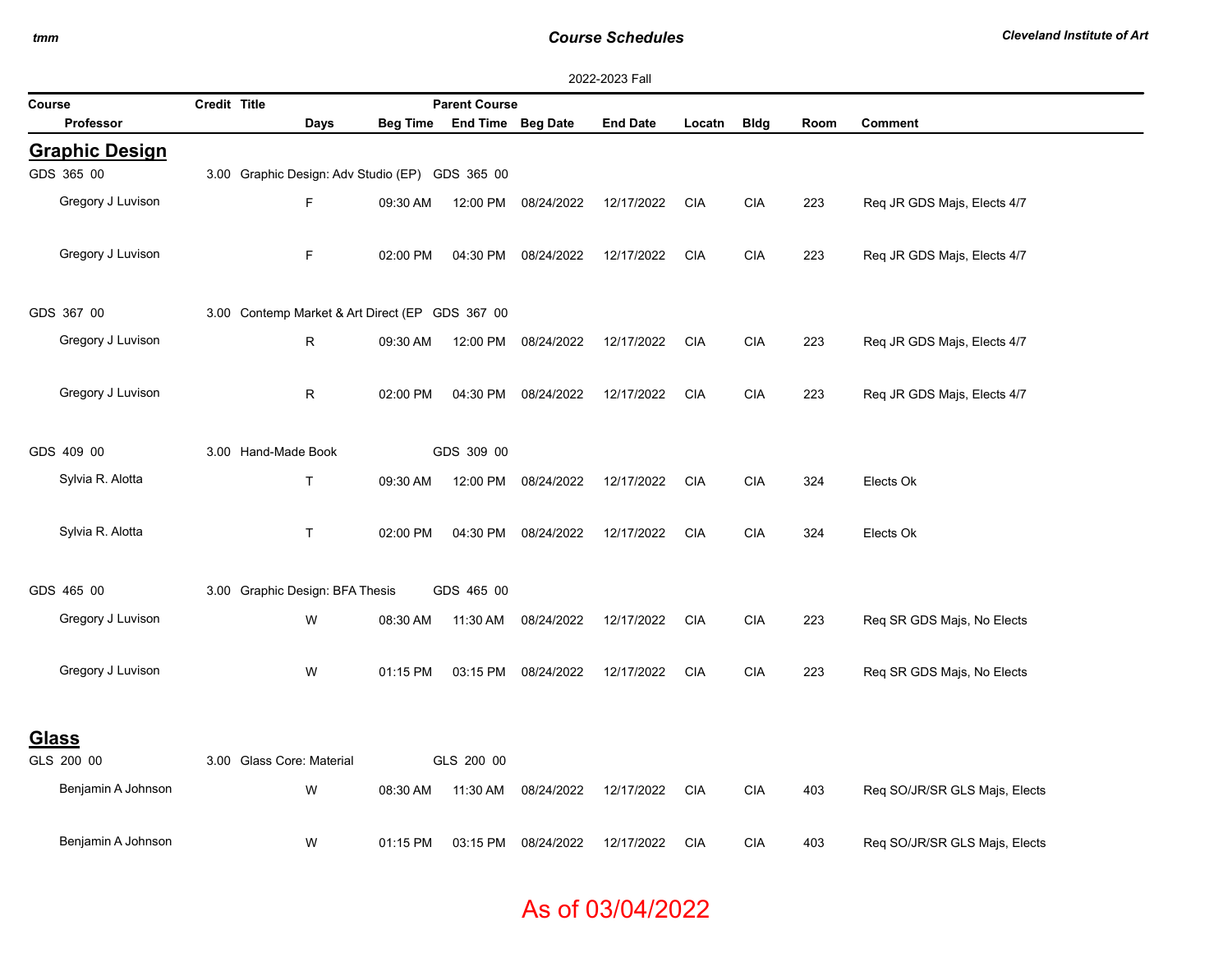## *Course Schedules*

|                                                    |              |                                                   |                 |                      |            | 2022-2023 Fall  |            |             |      |                               |
|----------------------------------------------------|--------------|---------------------------------------------------|-----------------|----------------------|------------|-----------------|------------|-------------|------|-------------------------------|
| Course                                             | Credit Title |                                                   |                 | <b>Parent Course</b> |            |                 |            |             |      |                               |
| Professor                                          |              | Days                                              | <b>Beg Time</b> | End Time Beg Date    |            | <b>End Date</b> | Locatn     | <b>Bldg</b> | Room | <b>Comment</b>                |
| <b>Glass</b>                                       |              |                                                   |                 |                      |            |                 |            |             |      |                               |
| GLS 243 00                                         |              | 3.00 Glass Forming Survey: An Introdu GLS 243 00  |                 |                      |            |                 |            |             |      |                               |
| Faculty TBA Faculty TBA                            |              | M                                                 | 08:30 AM        | 11:30 AM             | 08/24/2022 | 12/17/2022      | <b>CIA</b> | <b>CIA</b>  | 403  | Req SO GLS Majs, Elects 4/7   |
| Faculty TBA Faculty TBA                            |              | M                                                 | 01:15 PM        | 03:15 PM             | 08/24/2022 | 12/17/2022      | <b>CIA</b> | <b>CIA</b>  | 403  | Req SO GLS Majs, Elects 4/7   |
| GLS 300 00                                         |              | 3.00 Glass Core: Material                         |                 | GLS 200 00           |            |                 |            |             |      |                               |
| Benjamin A Johnson                                 |              | W                                                 | 08:30 AM        | 11:30 AM             | 08/24/2022 | 12/17/2022      | <b>CIA</b> | <b>CIA</b>  | 403  | Req SO/JR/SR GLS Majs, Elects |
| Benjamin A Johnson                                 |              | W                                                 | 01:15 PM        | 03:15 PM             | 08/24/2022 | 12/17/2022      | <b>CIA</b> | <b>CIA</b>  | 403  | Req SO/JR/SR GLS Majs, Elects |
| GLS 343 00                                         |              | 3.00 Glass: Concept, Theory, & Practic GLS 343 00 |                 |                      |            |                 |            |             |      |                               |
| Benjamin A Johnson                                 |              | $\mathsf F$                                       | 09:30 AM        | 12:00 PM             | 08/24/2022 | 12/17/2022      | <b>CIA</b> | <b>CIA</b>  | 403  | Req GLS Majs, Elects 4/7      |
| Benjamin A Johnson                                 |              | F                                                 | 02:00 PM        | 04:30 PM             | 08/24/2022 | 12/17/2022      | <b>CIA</b> | <b>CIA</b>  | 403  | Req GLS Majs, Elects 4/7      |
| GLS 400 00                                         |              | 3.00 Glass Core: Material                         |                 | GLS 200 00           |            |                 |            |             |      |                               |
| Benjamin A Johnson                                 |              | W                                                 | 08:30 AM        | 11:30 AM             | 08/24/2022 | 12/17/2022      | <b>CIA</b> | <b>CIA</b>  | 403  | Req SO/JR/SR GLS Majs, Elects |
| Benjamin A Johnson                                 |              | W                                                 | 01:15 PM        | 03:15 PM             | 08/24/2022 | 12/17/2022      | <b>CIA</b> | <b>CIA</b>  | 403  | Req SO/JR/SR GLS Majs, Elects |
| <b>Humanities &amp; Cultural St</b><br>HCS 211W 00 |              | 3.00 Poetry Writing Workshop                      |                 | LLC 211W 00          |            |                 |            |             |      |                               |
| Zachary I Peckham                                  |              | MW                                                | 03:30 PM        | 04:45 PM             | 08/24/2022 | 12/17/2022      | <b>CIA</b> | <b>CIA</b>  | 305  |                               |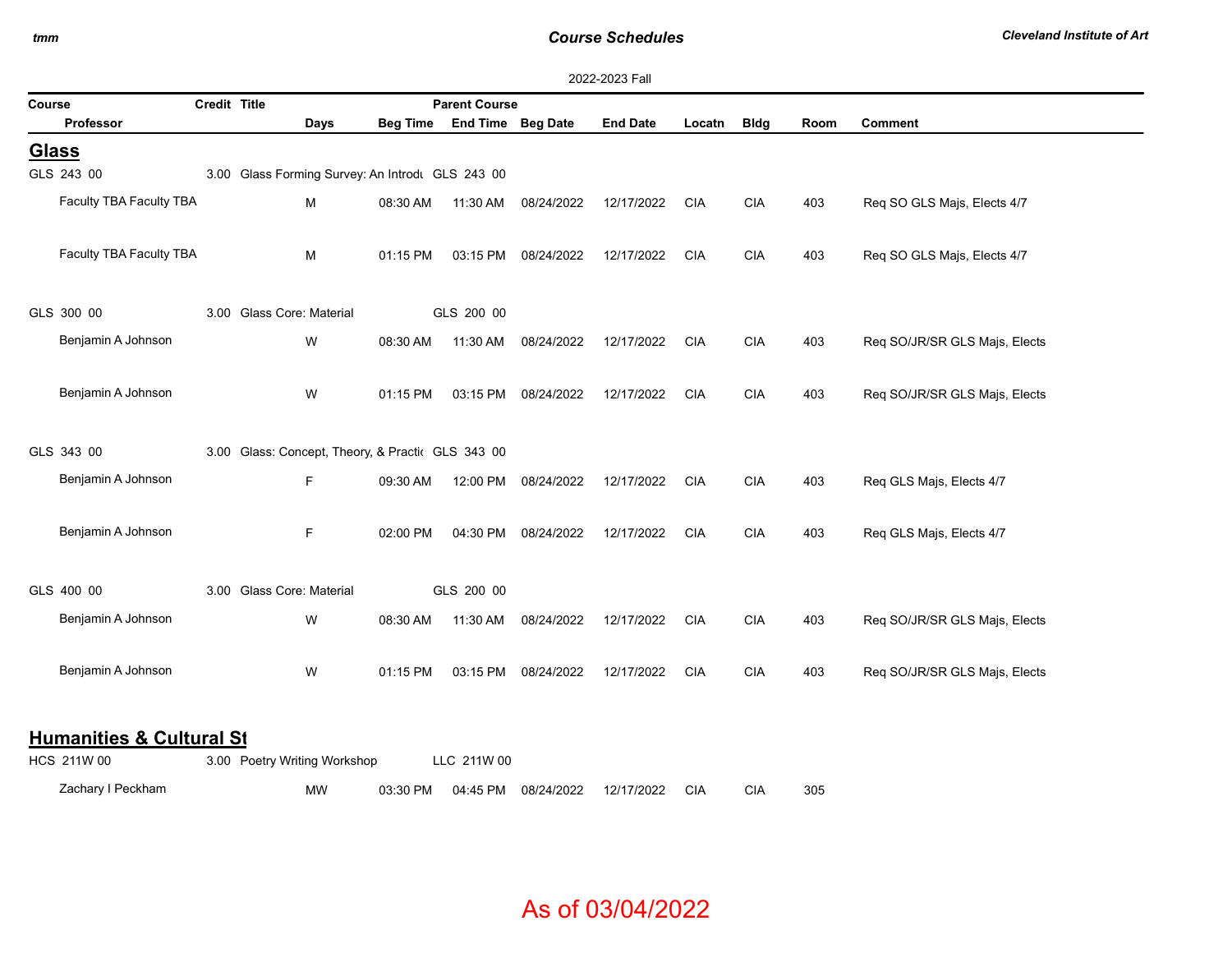## *Course Schedules*

 $\overline{\phantom{a}}$ 

|                                     |              |                                  |          |                            |                     | 2022-2023 Fall  |            |             |      |                            |
|-------------------------------------|--------------|----------------------------------|----------|----------------------------|---------------------|-----------------|------------|-------------|------|----------------------------|
| Course                              | Credit Title |                                  |          | <b>Parent Course</b>       |                     |                 |            |             |      |                            |
| Professor                           |              | <b>Days</b>                      |          | Beg Time End Time Beg Date |                     | <b>End Date</b> | Locatn     | <b>Bldg</b> | Room | <b>Comment</b>             |
| <b>Humanities &amp; Cultural St</b> |              |                                  |          |                            |                     |                 |            |             |      |                            |
| HCS 215W 00                         |              | 3.00 Creative Writing            |          | LLC 215W 00                |                     |                 |            |             |      |                            |
| Alyssa R Perry                      |              | <b>MW</b>                        | 05:00 PM |                            | 06:15 PM 08/24/2022 | 12/17/2022      | <b>CIA</b> | <b>CIA</b>  | 109  |                            |
| HCS 225 00                          |              | 3.00 Reading Topics:             |          | HCS 225 00                 |                     |                 |            |             |      |                            |
| Zachary A Savich                    |              | <b>TR</b>                        | 06:30 PM | 07:45 PM                   | 08/24/2022          | 12/17/2022      | CIA        | <b>CIA</b>  | 104  |                            |
| HCS 322 00                          |              | 3.00 Social Cinemas:             |          | HCS 322 00                 |                     |                 |            |             |      |                            |
| Megan Young                         |              | <b>TR</b>                        | 06:30 PM |                            | 07:45 PM 08/24/2022 | 12/17/2022      | <b>CIA</b> | <b>CIA</b>  | 305  |                            |
| HCS 373W 00                         |              | 3.00 Art of the Personal Essay   |          | LLC 373W 00                |                     |                 |            |             |      |                            |
| Sarah M Minor                       |              | <b>TR</b>                        | 12:30 PM | 01:45 PM                   | 08/24/2022          | 12/17/2022      | <b>CIA</b> | <b>CIA</b>  | 104  |                            |
| <b>Illustration</b>                 |              |                                  |          |                            |                     |                 |            |             |      |                            |
| ILL 220 00                          |              | 3.00 Picture Book Illustration   |          | ILL 220 00                 |                     |                 |            |             |      |                            |
| <b>Suzanne F McGinness</b>          |              | F                                | 09:30 AM | 12:00 PM                   | 08/24/2022          | 12/17/2022      | <b>CIA</b> | <b>CIA</b>  | 402  |                            |
| <b>Suzanne F McGinness</b>          |              | F                                | 02:00 PM | 04:30 PM                   | 08/24/2022          | 12/17/2022      | <b>CIA</b> | <b>CIA</b>  | 402  |                            |
| ILL 260 00                          |              | 3.00 Layout Rendering Techniques |          | ILL 260 00                 |                     |                 |            |             |      |                            |
| Robert G Roth                       |              | $\mathsf F$                      | 09:30 AM | 12:00 PM                   | 08/24/2022          | 12/17/2022      | <b>CIA</b> | <b>CIA</b>  | 401  | Req SO ILL Majs, No Elects |
| Robert G Roth                       |              | F                                | 02:00 PM | 04:30 PM                   | 08/24/2022          | 12/17/2022      | CIA        | <b>CIA</b>  | 401  |                            |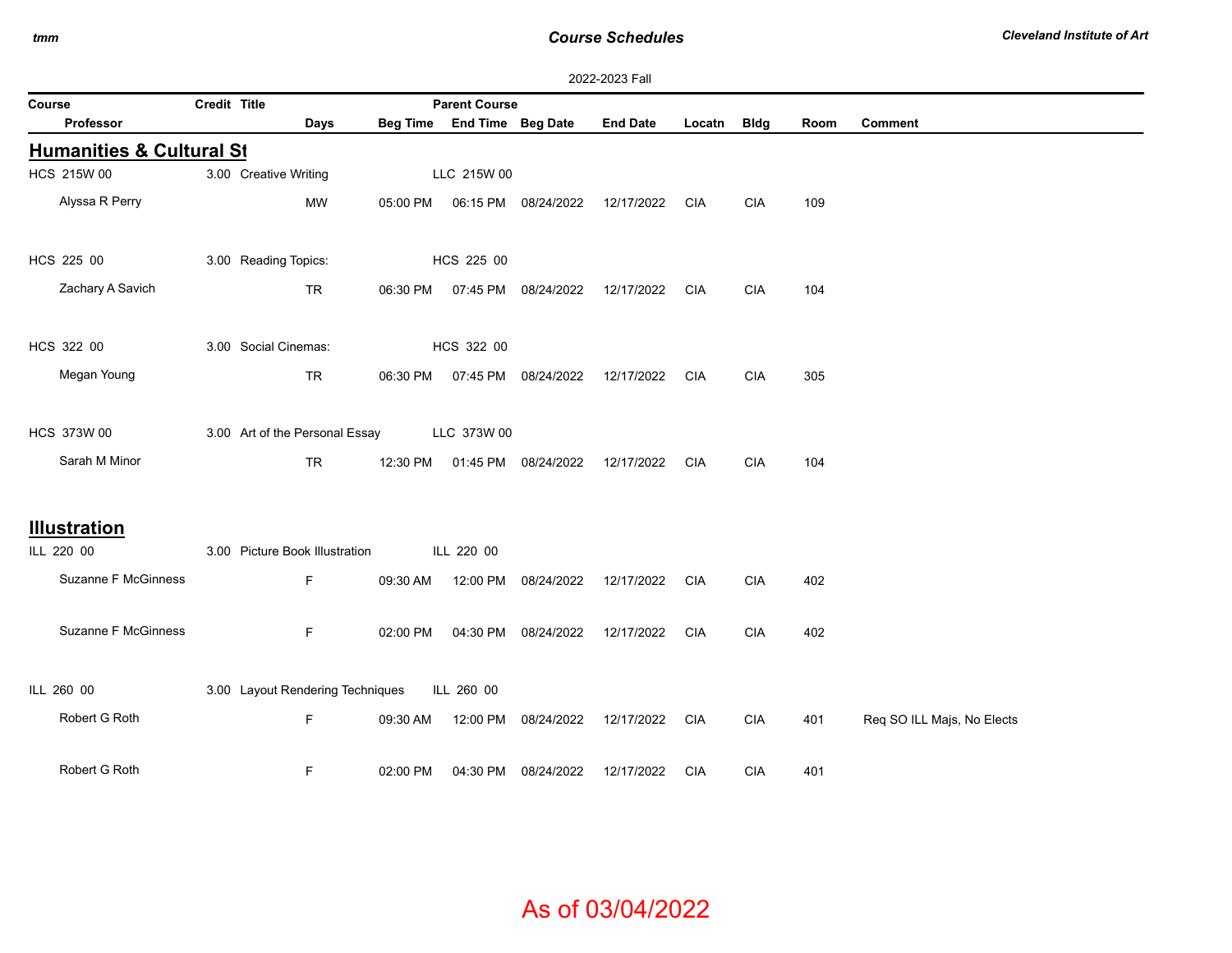### *Course Schedules*

| 2022-2023 Fall          |              |                                   |                 |                      |            |                 |            |             |      |                            |  |  |
|-------------------------|--------------|-----------------------------------|-----------------|----------------------|------------|-----------------|------------|-------------|------|----------------------------|--|--|
| Course                  | Credit Title |                                   |                 | <b>Parent Course</b> |            |                 |            |             |      |                            |  |  |
| <b>Professor</b>        |              | Days                              | <b>Beg Time</b> | End Time Beg Date    |            | <b>End Date</b> | Locatn     | <b>Bldg</b> | Room | <b>Comment</b>             |  |  |
| <b>Illustration</b>     |              |                                   |                 |                      |            |                 |            |             |      |                            |  |  |
| ILL 260 01              |              | 3.00 Layout Rendering Techniques  |                 | ILL 260 01           |            |                 |            |             |      |                            |  |  |
| Nancy D Lick            |              | F                                 | 09:30 AM        | 12:00 PM             | 08/24/2022 | 12/17/2022      | CIA        | CIA         | 401  | Req SO ILL Majs, No Elects |  |  |
| Nancy D Lick            |              | F.                                | 02:00 PM        | 04:30 PM             | 08/24/2022 | 12/17/2022      | <b>CIA</b> | <b>CIA</b>  | 401  |                            |  |  |
| ILL 260 02              |              | 3.00 Layout Rendering Techniques  |                 | ILL 260 02           |            |                 |            |             |      |                            |  |  |
| Faculty TBA Faculty TBA |              | F.                                | 09:30 AM        | 12:00 PM             | 08/24/2022 | 12/17/2022      | CIA        | CIA         | 401  | Req SO ILL Majs, No Elects |  |  |
| Faculty TBA Faculty TBA |              | F                                 | 02:00 PM        | 04:30 PM             | 08/24/2022 | 12/17/2022      | <b>CIA</b> | <b>CIA</b>  | 401  |                            |  |  |
| ILL 263 00              |              | 3.00 Fundamentals of Illustration |                 | ILL 263 00           |            |                 |            |             |      |                            |  |  |
| Cheryl M Roth           |              | W                                 | 08:30 AM        | 11:30 AM             | 08/24/2022 | 12/17/2022      | <b>CIA</b> | <b>CIA</b>  | 401  | Req SO ILL Majs, No Elects |  |  |
| Cheryl M Roth           |              | W                                 | 01:15 PM        | 03:15 PM             | 08/24/2022 | 12/17/2022      | <b>CIA</b> | CIA         | 401  | Req SO ILL Majs, No Elects |  |  |
| ILL 263 01              |              | 3.00 Fundamentals of Illustration |                 | ILL 263 01           |            |                 |            |             |      |                            |  |  |
| Faculty TBA Faculty TBA |              | W                                 | 08:30 AM        | 11:30 AM             | 08/24/2022 | 12/17/2022      | <b>CIA</b> | <b>CIA</b>  | 401  | Req SO ILL Majs, No Elects |  |  |
| Faculty TBA Faculty TBA |              | W                                 | 01:15 PM        | 03:15 PM             | 08/24/2022 | 12/17/2022      | <b>CIA</b> | <b>CIA</b>  | 401  |                            |  |  |
| ILL 263 02              | 3.00         | Fundamentals of Illustration      |                 | ILL 263 02           |            |                 |            |             |      |                            |  |  |
| Faculty TBA Faculty TBA |              | W                                 | 08:30 AM        | 11:30 AM             | 08/24/2022 | 12/17/2022      | <b>CIA</b> | CIA         | 401  | Req SO ILL Majs, No Elects |  |  |
| Faculty TBA Faculty TBA |              | W                                 | 01:15 PM        | 03:15 PM             | 08/24/2022 | 12/17/2022      | <b>CIA</b> | <b>CIA</b>  | 410  |                            |  |  |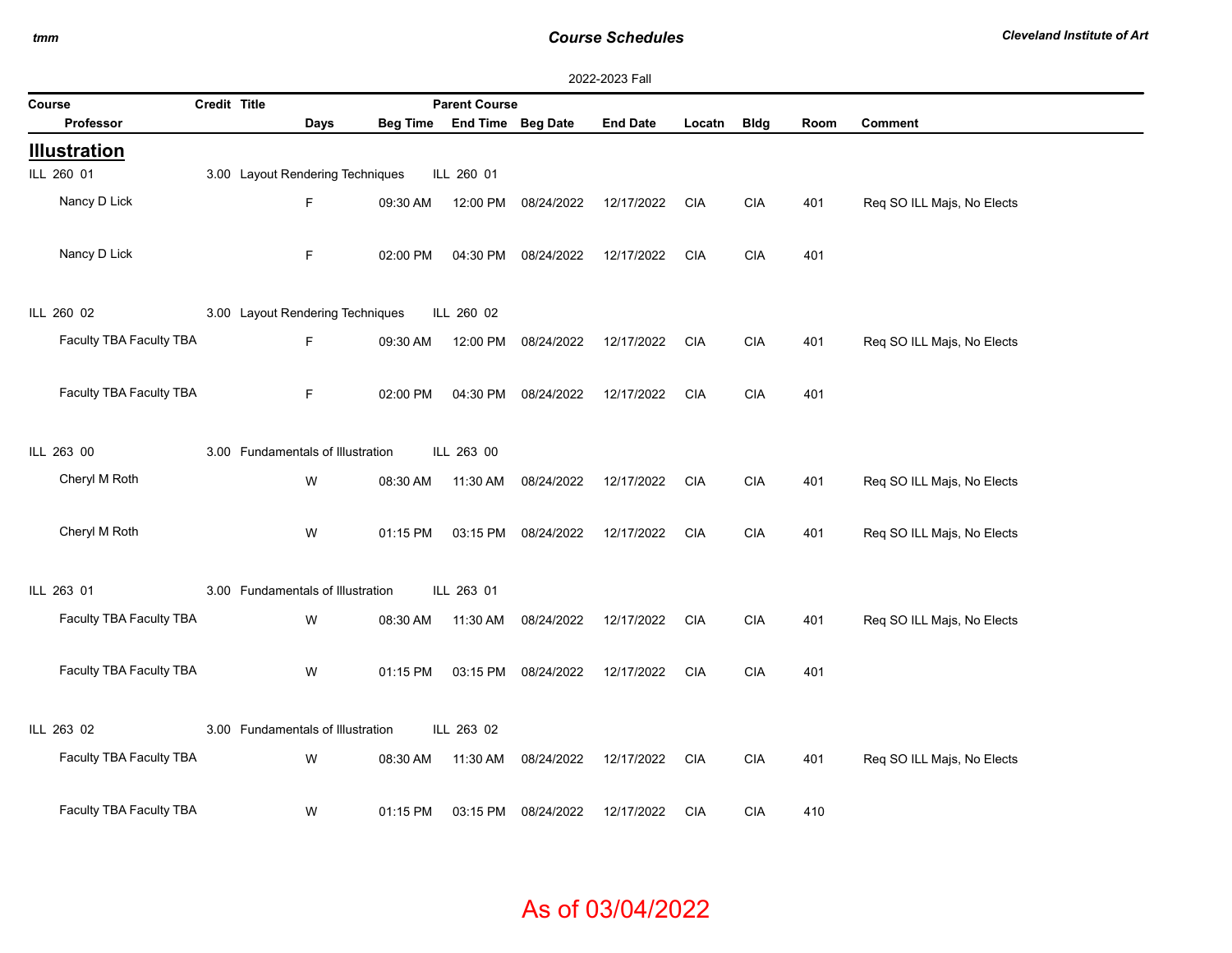### *Course Schedules*

|                            |              |                                               |          |                            |                     | 2022-2023 Fall  |            |                |      |                            |
|----------------------------|--------------|-----------------------------------------------|----------|----------------------------|---------------------|-----------------|------------|----------------|------|----------------------------|
| Course                     | Credit Title |                                               |          | <b>Parent Course</b>       |                     |                 |            |                |      |                            |
| <b>Professor</b>           |              | Days                                          |          | Beg Time End Time Beg Date |                     | <b>End Date</b> | Locatn     | <b>Bldg</b>    | Room | <b>Comment</b>             |
| <b>Illustration</b>        |              |                                               |          |                            |                     |                 |            |                |      |                            |
| ILL 265 00                 |              | 3.00 Character Design & Developmen ILL 265 00 |          |                            |                     |                 |            |                |      |                            |
| Peter H Whitehead          |              | T                                             | 09:30 AM |                            | 12:00 PM 08/24/2022 | 12/17/2022      | <b>CIA</b> | <b>CIA</b>     | 401  |                            |
| Peter H Whitehead          |              | $\mathsf{T}$                                  | 02:00 PM |                            | 04:30 PM 08/24/2022 | 12/17/2022      | <b>CIA</b> | $\mathsf{CIA}$ | 401  |                            |
| ILL 320 00                 |              | 3.00 Picture Book Illustration                |          | ILL 220 00                 |                     |                 |            |                |      |                            |
| <b>Suzanne F McGinness</b> |              | F                                             | 09:30 AM |                            | 12:00 PM 08/24/2022 | 12/17/2022      | <b>CIA</b> | $\mathsf{CIA}$ | 402  |                            |
| <b>Suzanne F McGinness</b> |              | F.                                            | 02:00 PM |                            | 04:30 PM 08/24/2022 | 12/17/2022      | <b>CIA</b> | $\mathsf{CIA}$ | 402  |                            |
| ILL 363 00                 |              | 3.00 Illustration for Publication             |          | ILL 363 00                 |                     |                 |            |                |      |                            |
| Kelsey L Cretcher          |              | M                                             | 08:30 AM | 11:30 AM                   | 08/24/2022          | 12/17/2022      | <b>CIA</b> | <b>CIA</b>     | 401  | Req JR ILL Majs, No Elects |
| Kelsey L Cretcher          |              | M                                             | 01:15 PM |                            | 03:15 PM 08/24/2022 | 12/17/2022      | <b>CIA</b> | <b>CIA</b>     | 401  |                            |
| ILL 363 01                 |              | 3.00 Illustration for Publication             |          | ILL 363 01                 |                     |                 |            |                |      |                            |
| <b>Suzanne F McGinness</b> |              | M                                             | 08:30 AM | 11:30 AM                   | 08/24/2022          | 12/17/2022      | CIA        | <b>CIA</b>     | 401  | Req JR ILL Majs, No Elects |
| <b>Suzanne F McGinness</b> |              | M                                             | 01:15 PM |                            | 03:15 PM 08/24/2022 | 12/17/2022      | <b>CIA</b> | $\mathsf{CIA}$ | 401  |                            |
| ILL 363 02                 |              | 3.00 Illustration for Publication             |          | ILL 363 02                 |                     |                 |            |                |      |                            |
| Nancy D Lick               |              | M                                             | 08:30 AM | 11:30 AM                   | 08/24/2022          | 12/17/2022      | <b>CIA</b> | <b>CIA</b>     | 401  | Req JR ILL Majs, No Elects |
| Nancy D Lick               |              | M                                             | 01:15 PM |                            | 03:15 PM 08/24/2022 | 12/17/2022      | <b>CIA</b> | <b>CIA</b>     | 401  |                            |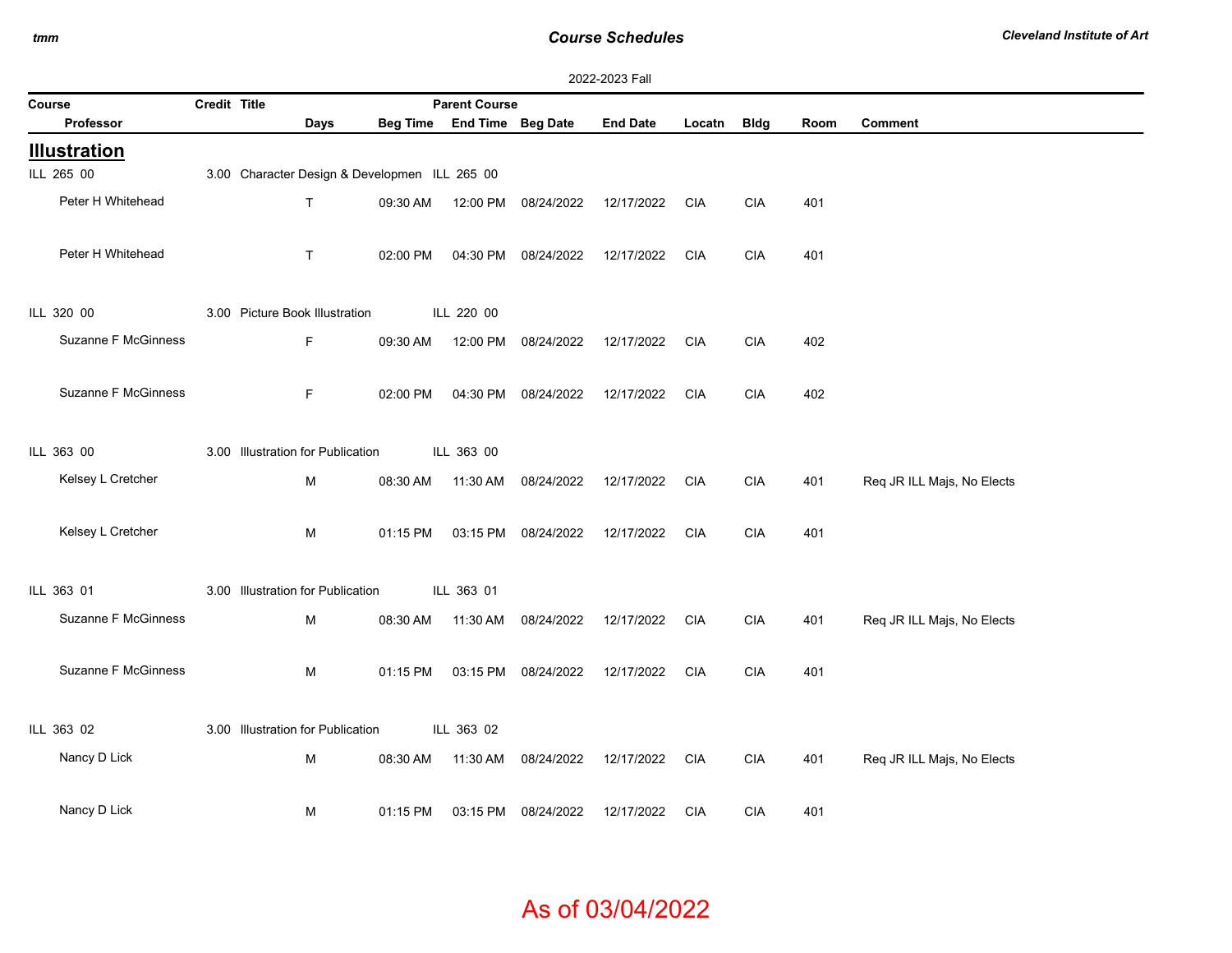### *Course Schedules*

| 2022-2023 Fall          |              |                                                    |          |                            |                     |                 |            |             |      |                                |  |  |
|-------------------------|--------------|----------------------------------------------------|----------|----------------------------|---------------------|-----------------|------------|-------------|------|--------------------------------|--|--|
| Course                  | Credit Title |                                                    |          | <b>Parent Course</b>       |                     |                 |            |             |      |                                |  |  |
| Professor               |              | Days                                               |          | Beg Time End Time Beg Date |                     | <b>End Date</b> | Locatn     | <b>Bldg</b> | Room | <b>Comment</b>                 |  |  |
| <b>Illustration</b>     |              |                                                    |          |                            |                     |                 |            |             |      |                                |  |  |
| ILL 367 00              |              | 3.00 Graphic Novels & Sequential Art ILL 367 00    |          |                            |                     |                 |            |             |      |                                |  |  |
| Faculty TBA Faculty TBA |              | R                                                  | 09:30 AM | 12:00 PM                   | 08/24/2022          | 12/17/2022      | <b>CIA</b> | <b>CIA</b>  | 401  | Req JR ILL Majs, Elects 4/7    |  |  |
| Faculty TBA Faculty TBA |              | R                                                  | 02:00 PM |                            | 04:30 PM 08/24/2022 | 12/17/2022      | <b>CIA</b> | <b>CIA</b>  | 401  |                                |  |  |
| ILL 367 01              |              | 3.00 Graphic Novels & Sequential Art ILL 367 01    |          |                            |                     |                 |            |             |      |                                |  |  |
| Faculty TBA Faculty TBA |              | R                                                  | 09:30 AM | 12:00 PM                   | 08/24/2022          | 12/17/2022      | <b>CIA</b> | <b>CIA</b>  | 401  | Req JR ILL Majs, Elects 4/7    |  |  |
| Faculty TBA Faculty TBA |              | $\mathsf{R}$                                       | 02:00 PM |                            | 04:30 PM 08/24/2022 | 12/17/2022      | <b>CIA</b> | <b>CIA</b>  | 401  |                                |  |  |
| ILL 367 02              |              | 3.00 Graphic Novels & Sequential Art ILL 367 02    |          |                            |                     |                 |            |             |      |                                |  |  |
| Faculty TBA Faculty TBA |              | R                                                  | 09:30 AM | 12:00 PM                   | 08/24/2022          | 12/17/2022      | <b>CIA</b> | <b>CIA</b>  | 401  | Req JR ILL Majs, Elects 4/1    |  |  |
| Faculty TBA Faculty TBA |              | R                                                  | 02:00 PM |                            | 04:30 PM 08/24/2022 | 12/17/2022      | <b>CIA</b> | <b>CIA</b>  | 401  |                                |  |  |
| ILL 370 00              |              | 3.00 Professional Standards in Illustra ILL 370 00 |          |                            |                     |                 |            |             |      |                                |  |  |
| Kelsey L Cretcher       |              | W                                                  | 05:00 PM | 10:00 PM                   | 08/24/2022          | 12/17/2022      | <b>CIA</b> | <b>CIA</b>  | 401  | Req for ILL JR year, No Elects |  |  |
| ILL 389 00              |              | 3.00 Community Projects (EP)                       |          | ILL 389 00                 |                     |                 |            |             |      |                                |  |  |
| Faculty TBA Faculty TBA |              | W                                                  | 08:30 AM | 11:30 AM                   | 08/24/2022          | 12/17/2022      | <b>CIA</b> | <b>CIA</b>  | 104  | Req for ILL JR year, No Elects |  |  |
| Faculty TBA Faculty TBA |              | W                                                  | 01:15 PM | 03:15 PM                   | 08/24/2022          | 12/17/2022      | <b>CIA</b> | <b>CIA</b>  | 104  |                                |  |  |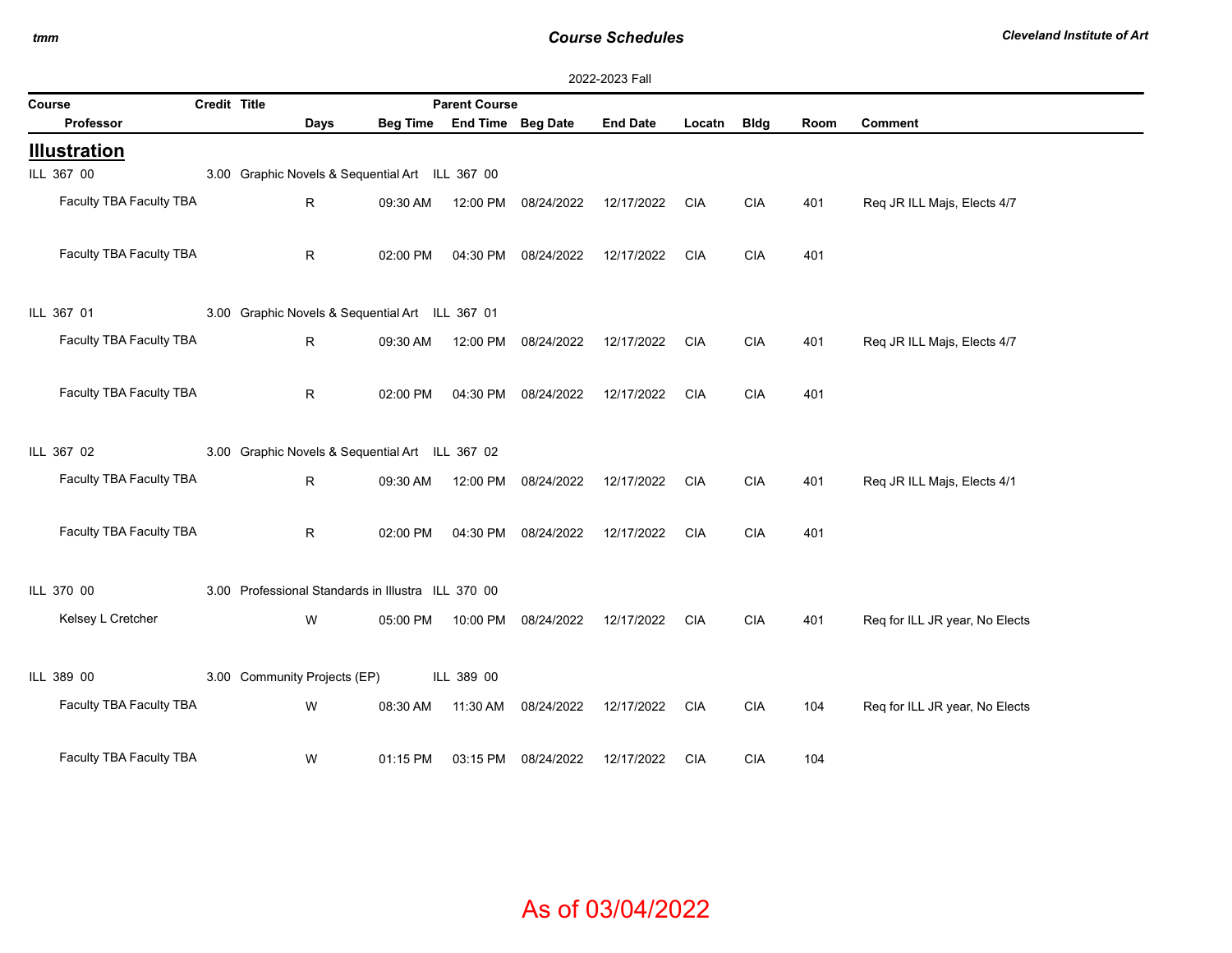### *Course Schedules*

|                            |              |                                          |          |                            |            | 2022-2023 Fall  |            |                |            |                            |
|----------------------------|--------------|------------------------------------------|----------|----------------------------|------------|-----------------|------------|----------------|------------|----------------------------|
| Course                     | Credit Title |                                          |          | <b>Parent Course</b>       |            |                 |            |                |            |                            |
| Professor                  |              | Days                                     |          | Beg Time End Time Beg Date |            | <b>End Date</b> | Locatn     | <b>Bldg</b>    | Room       | <b>Comment</b>             |
| <b>Illustration</b>        |              |                                          |          |                            |            |                 |            |                |            |                            |
| ILL 420 00                 |              | 3.00 Picture Book Illustration           |          | ILL 220 00                 |            |                 |            |                |            |                            |
| <b>Suzanne F McGinness</b> |              | F                                        | 09:30 AM | 12:00 PM                   | 08/24/2022 | 12/17/2022      | <b>CIA</b> | <b>CIA</b>     | 402        |                            |
| <b>Suzanne F McGinness</b> |              | F                                        | 02:00 PM | 04:30 PM                   | 08/24/2022 | 12/17/2022      | <b>CIA</b> | <b>CIA</b>     | 402        |                            |
| ILL 463A 00                |              | 3.00 Illustration: BFA Preparation       |          | ILL 463A 00                |            |                 |            |                |            |                            |
| <b>Suzanne F McGinness</b> |              | $\mathsf{T}$                             | 09:30 AM | 12:00 PM                   | 08/24/2022 | 12/17/2022      | <b>CIA</b> | <b>CIA</b>     | <b>TBA</b> | Req SR ILL Majs, No Elects |
| <b>Suzanne F McGinness</b> |              | $\mathsf{T}$                             | 02:00 PM | 04:30 PM                   | 08/24/2022 | 12/17/2022      | <b>CIA</b> | $\mathsf{CIA}$ | <b>TBA</b> |                            |
| ILL 463A 01                |              | 3.00 Illustration: BFA Preparation       |          | ILL 463A 01                |            |                 |            |                |            |                            |
| Faculty TBA Faculty TBA    |              | $\mathsf{T}$                             | 09:30 AM | 12:00 PM                   | 08/24/2022 | 12/17/2022      | <b>CIA</b> | <b>CIA</b>     | 401        | Req SR ILL Majs, No Elects |
| Faculty TBA Faculty TBA    |              | $\mathsf{T}$                             | 02:00 PM | 04:30 PM                   | 08/24/2022 | 12/17/2022      | <b>CIA</b> | <b>CIA</b>     | 401        |                            |
| ILL 463A 02                |              | 3.00 Illustration: BFA Preparation       |          | ILL 463A 02                |            |                 |            |                |            |                            |
| Robert G Roth              |              | $\mathsf{T}$                             | 09:30 AM | 12:00 PM                   | 08/24/2022 | 12/17/2022      | <b>CIA</b> | <b>CIA</b>     | 104        | Req SR ILL Majs, No Elects |
| Robert G Roth              |              | $\mathsf{T}$                             | 02:00 PM | 04:30 PM                   | 08/24/2022 | 12/17/2022      | <b>CIA</b> | <b>CIA</b>     | 104        |                            |
| ILL 463B 00                |              | 3.00 Illustration: Adv Illustration Stud |          | ILL 463B 00                |            |                 |            |                |            |                            |
| Robert G Roth              |              | M                                        | 08:30 AM | 11:30 AM                   | 08/24/2022 | 12/17/2022      | <b>CIA</b> | <b>CIA</b>     | 104        | Req SR ILL Majs, No Elects |
| Robert G Roth              |              | M                                        | 01:15 PM | 03:15 PM                   | 08/24/2022 | 12/17/2022      | <b>CIA</b> | <b>CIA</b>     | 104        |                            |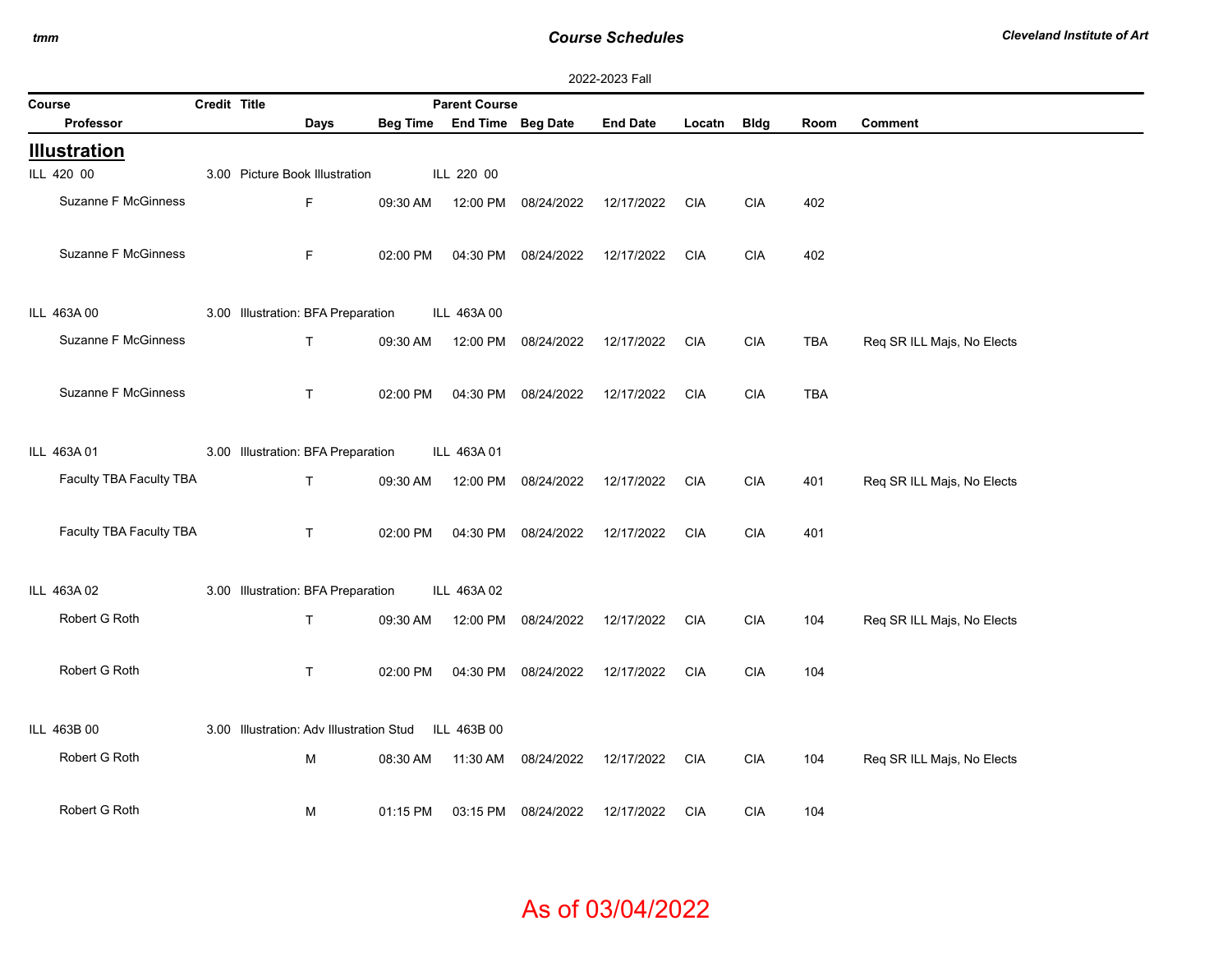### *Course Schedules*

 $\sim$ 

| 2022-2023 Fall           |              |                                          |                 |                      |            |                 |            |             |      |                              |  |  |
|--------------------------|--------------|------------------------------------------|-----------------|----------------------|------------|-----------------|------------|-------------|------|------------------------------|--|--|
| Course                   | Credit Title |                                          |                 | <b>Parent Course</b> |            |                 |            |             |      |                              |  |  |
| Professor                |              | <b>Days</b>                              | <b>Beg Time</b> | End Time Beg Date    |            | <b>End Date</b> | Locatn     | <b>Bldg</b> | Room | Comment                      |  |  |
| <b>Illustration</b>      |              |                                          |                 |                      |            |                 |            |             |      |                              |  |  |
| ILL 463B 01              |              | 3.00 Illustration: Adv Illustration Stud |                 | ILL 463B 01          |            |                 |            |             |      |                              |  |  |
| Faculty TBA Faculty TBA  |              | М                                        | 08:30 AM        | 11:30 AM             | 08/24/2022 | 12/17/2022      | <b>CIA</b> | <b>CIA</b>  | 305  | Req SR ILL Majs, No Elects   |  |  |
| Faculty TBA Faculty TBA  |              | M                                        | 01:15 PM        | 03:15 PM             | 08/24/2022 | 12/17/2022      | <b>CIA</b> | <b>CIA</b>  | 305  |                              |  |  |
| ILL 463B 02              |              | 3.00 Illustration: Adv Illustration Stud |                 | ILL 463B 02          |            |                 |            |             |      |                              |  |  |
| Faculty TBA Faculty TBA  |              | M                                        | 08:30 AM        | 11:30 AM             | 08/24/2022 | 12/17/2022      | <b>CIA</b> | <b>CIA</b>  | 408  | Req SR ILL Majs, No Elects   |  |  |
| Faculty TBA Faculty TBA  |              | М                                        | 01:15 PM        | 03:15 PM             | 08/24/2022 | 12/17/2022      | <b>CIA</b> | <b>CIA</b>  | 408  |                              |  |  |
| <b>Industrial Design</b> |              |                                          |                 |                      |            |                 |            |             |      |                              |  |  |
| IND 235 00               |              | 3.00 Industrial Design 1.1               |                 | IND 235 00           |            |                 |            |             |      |                              |  |  |
| Daniel F Cuffaro         |              | F                                        | 09:30 AM        | 12:00 PM             | 08/24/2022 | 12/17/2022      | <b>CIA</b> | <b>CIA</b>  | 223  | Req SO IND&T Majs, No Elects |  |  |
| Daniel F Cuffaro         |              | $\mathsf F$                              | 02:00 PM        | 04:30 PM             | 08/24/2022 | 12/17/2022      | <b>CIA</b> | <b>CIA</b>  | 223  |                              |  |  |
| IND 239 00               |              | 1.50 Materials & Processes               |                 | IND 239 00           |            |                 |            |             |      |                              |  |  |
| <b>Adrian Slattery</b>   |              | $\mathsf T$                              | 06:30 PM        | 07:45 PM             | 08/24/2022 | 12/17/2022      | <b>CIA</b> | <b>CIA</b>  | 223G | Req SO IND&T Majs, No Elects |  |  |
| IND 250T 00              |              | 3.00 Transportation Design 1.1           |                 | IND 250T 00          |            |                 |            |             |      |                              |  |  |
| Dennis M Futo            |              | M                                        | 08:30 AM        | 11:30 AM             | 08/24/2022 | 12/17/2022      | <b>CIA</b> | <b>CIA</b>  | 223  | Req SO/JR/SR Transp Maj      |  |  |
| Dennis M Futo            |              | м                                        | 01:15 PM        | 03:15 PM             | 08/24/2022 | 12/17/2022      | <b>CIA</b> | CIA         | 223  |                              |  |  |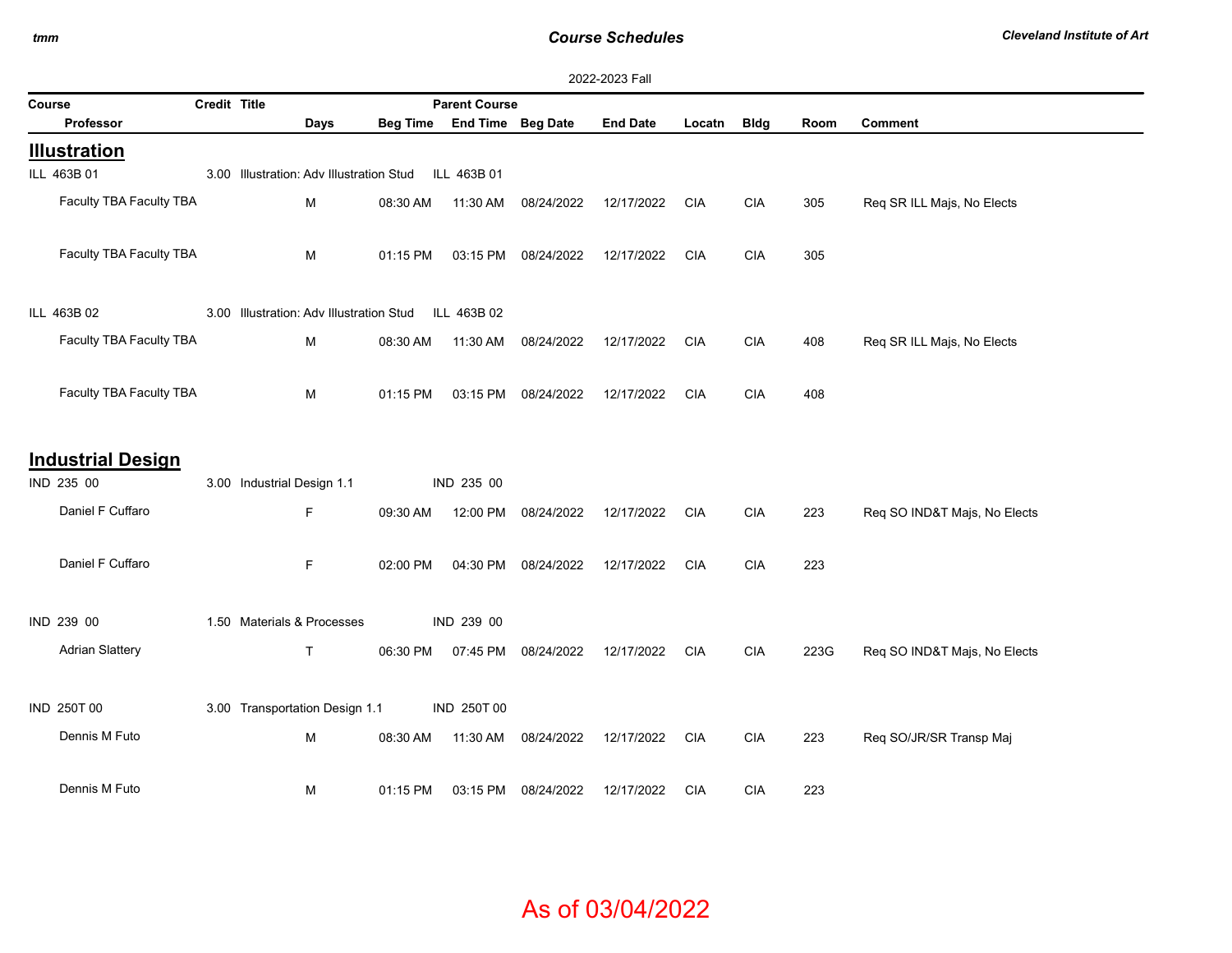### *Course Schedules*

|                          |              |                                                   |                 |                      |                     | 2022-2023 Fall  |            |             |      |                                 |
|--------------------------|--------------|---------------------------------------------------|-----------------|----------------------|---------------------|-----------------|------------|-------------|------|---------------------------------|
| Course                   | Credit Title |                                                   |                 | <b>Parent Course</b> |                     |                 |            |             |      |                                 |
| Professor                |              | Days                                              | <b>Beg Time</b> | End Time Beg Date    |                     | <b>End Date</b> | Locatn     | <b>Bldg</b> | Room | <b>Comment</b>                  |
| <b>Industrial Design</b> |              |                                                   |                 |                      |                     |                 |            |             |      |                                 |
| IND 285 00               |              | 3.00 Communication Skills                         |                 | IND 285 00           |                     |                 |            |             |      |                                 |
| Dennis M Futo            |              | R                                                 | 09:30 AM        | 12:00 PM             | 08/24/2022          | 12/17/2022      | <b>CIA</b> | <b>CIA</b>  | 223  | Req SO IND/Transp Majs, No Elec |
| Dennis M Futo            |              | R                                                 | 02:00 PM        | 04:30 PM             | 08/24/2022          | 12/17/2022      | <b>CIA</b> | <b>CIA</b>  | 223  |                                 |
| IND 287T 00              |              | 3.00 Communication Skills: Transporta IND 287T 00 |                 |                      |                     |                 |            |             |      |                                 |
| Dennis M Futo            |              | R                                                 | 09:30 AM        | 12:00 PM             | 08/24/2022          | 12/17/2022      | CIA        | <b>CIA</b>  | 223  | Req SO IND/T Majs, No Elects    |
| Dennis M Futo            |              | R                                                 | 02:00 PM        | 04:30 PM             | 08/24/2022          | 12/17/2022      | <b>CIA</b> | <b>CIA</b>  | 223  |                                 |
| IND 303 00               |              | 3.00 3D Modeling 1.1                              |                 | IND 303 00           |                     |                 |            |             |      |                                 |
| Jason Tilk               |              | $\mathsf{R}$                                      | 09:30 AM        | 12:00 PM             | 08/24/2022          | 12/17/2022      | <b>CIA</b> | <b>CIA</b>  | 319A | Req JR IND Majs, No Elects      |
| Jason Tilk               |              | R                                                 | 02:00 PM        | 04:30 PM             | 08/24/2022          | 12/17/2022      | <b>CIA</b> | <b>CIA</b>  | 319A |                                 |
| IND 317 00               |              | 3.00 Design Center Based Learning (E IND 317 00   |                 |                      |                     |                 |            |             |      |                                 |
| Douglas J Paige          |              | M                                                 | 08:30 AM        | 11:30 AM             | 08/24/2022          | 12/17/2022      | <b>CIA</b> | <b>CIA</b>  | 223E | With permission                 |
| Douglas J Paige          |              | M                                                 | 01:15 PM        |                      | 03:15 PM 08/24/2022 | 12/17/2022      | <b>CIA</b> | <b>CIA</b>  | 223E |                                 |
| IND 335 00               |              | 3.00 Industrial Design 2.1                        |                 | IND 335 00           |                     |                 |            |             |      |                                 |
| Douglas J Paige          |              | W                                                 | 08:30 AM        | 11:30 AM             | 08/24/2022          | 12/17/2022      | <b>CIA</b> | <b>CIA</b>  | 223  | Req JR IND&T Majs, No Elects    |
| Douglas J Paige          |              | W                                                 | 01:15 PM        | 03:15 PM             | 08/24/2022          | 12/17/2022      | <b>CIA</b> | <b>CIA</b>  | 223  |                                 |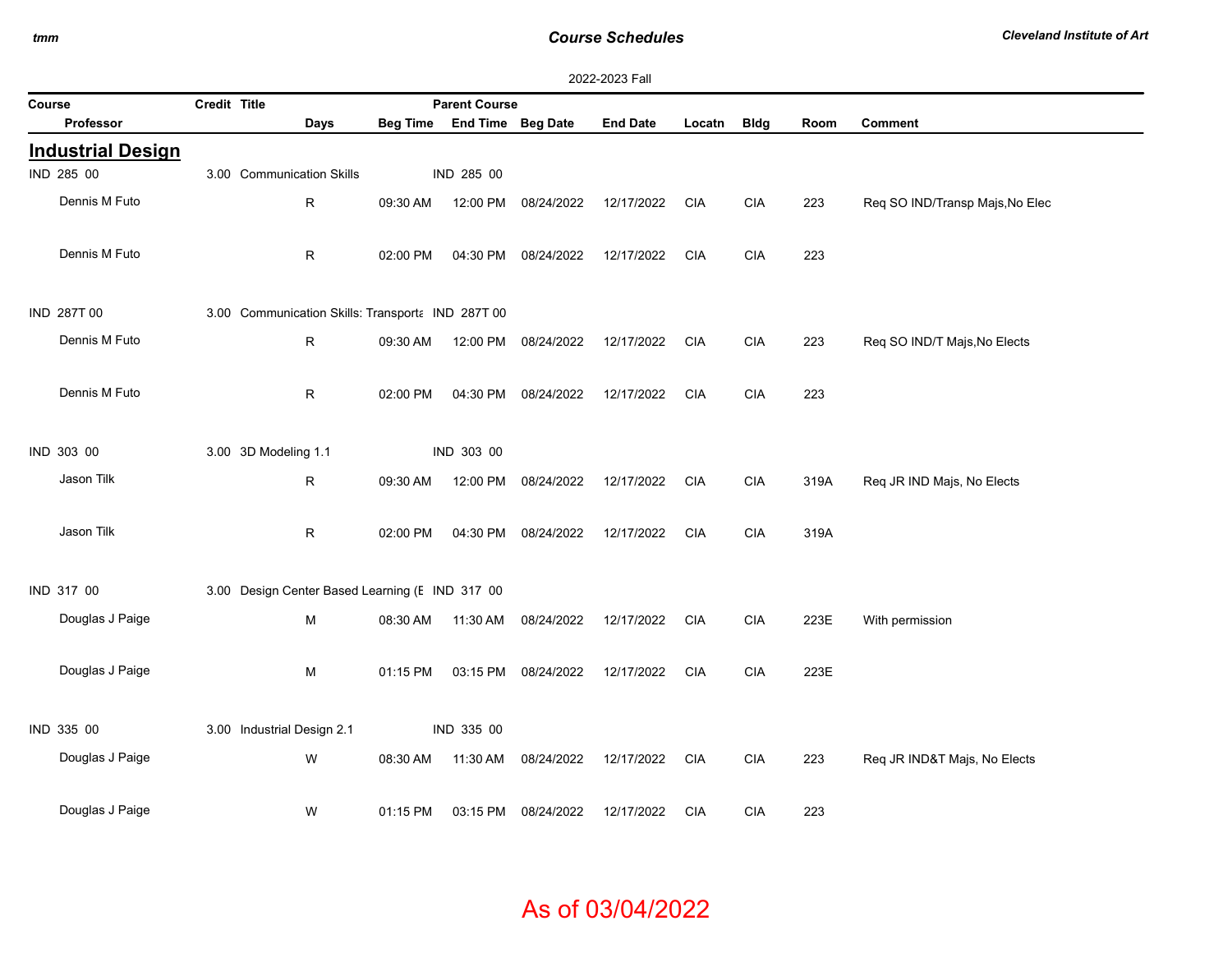### *Course Schedules*

|        | 2022-2023 Fall                                                 |              |                                                 |          |                            |            |                 |            |             |      |                               |  |  |
|--------|----------------------------------------------------------------|--------------|-------------------------------------------------|----------|----------------------------|------------|-----------------|------------|-------------|------|-------------------------------|--|--|
| Course |                                                                | Credit Title |                                                 |          | <b>Parent Course</b>       |            |                 |            |             |      |                               |  |  |
|        | Professor                                                      |              | Days                                            |          | Beg Time End Time Beg Date |            | <b>End Date</b> | Locatn     | <b>Bldg</b> | Room | <b>Comment</b>                |  |  |
|        | <b>Industrial Design</b>                                       |              |                                                 |          |                            |            |                 |            |             |      |                               |  |  |
|        | IND 350T 00                                                    |              | 3.00 Transportation Design 2.1 (EP)             |          | IND 350T 00                |            |                 |            |             |      |                               |  |  |
|        | Dennis M Futo                                                  |              | M                                               | 08:30 AM | 11:30 AM                   | 08/24/2022 | 12/17/2022      | <b>CIA</b> | <b>CIA</b>  | 223  | Req SO/JR/SR Transp Majs      |  |  |
|        |                                                                |              |                                                 |          |                            |            |                 |            |             |      |                               |  |  |
|        | Dennis M Futo                                                  |              | M                                               | 01:15 PM | 03:15 PM                   | 08/24/2022 | 12/17/2022      | <b>CIA</b> | <b>CIA</b>  | 223  |                               |  |  |
|        |                                                                |              |                                                 |          |                            |            |                 |            |             |      |                               |  |  |
|        | IND 352T 00<br>3.00 Automotive Design Language 1.1 IND 352T 00 |              |                                                 |          |                            |            |                 |            |             |      |                               |  |  |
|        |                                                                |              |                                                 |          |                            |            |                 |            |             |      |                               |  |  |
|        | IND 375 00                                                     |              | 3.00 Marketing & Design                         |          | IND 375 00                 |            |                 |            |             |      |                               |  |  |
|        | Angela M Clark                                                 |              | $\mathsf T$                                     | 12:30 PM | 01:45 PM                   | 08/24/2022 | 12/17/2022      | <b>CIA</b> | <b>CIA</b>  | 223G | Req JR IND&T Majs, Elects 4/7 |  |  |
|        |                                                                |              |                                                 |          |                            |            |                 |            |             |      |                               |  |  |
|        | IND 403 00                                                     |              | 3.00 3D Modeling 2.1                            |          | IND 403 00                 |            |                 |            |             |      |                               |  |  |
|        | Jason Tilk                                                     |              | F                                               | 09:30 AM | 12:00 PM                   | 08/24/2022 | 12/17/2022      | <b>CIA</b> | <b>CIA</b>  | 319A | Req SR IND Majs, No Elects    |  |  |
|        |                                                                |              |                                                 |          |                            |            |                 |            |             |      |                               |  |  |
|        | Jason Tilk                                                     |              | F                                               | 02:00 PM | 04:30 PM                   | 08/24/2022 | 12/17/2022      | <b>CIA</b> | <b>CIA</b>  | 319A |                               |  |  |
|        |                                                                |              |                                                 |          |                            |            |                 |            |             |      |                               |  |  |
|        | IND 417 00                                                     |              | 3.00 Design Center Based Learning (E IND 317 00 |          |                            |            |                 |            |             |      |                               |  |  |
|        | Douglas J Paige                                                |              | M                                               | 08:30 AM | 11:30 AM                   | 08/24/2022 | 12/17/2022      | <b>CIA</b> | <b>CIA</b>  | 223E | With permission               |  |  |
|        |                                                                |              |                                                 |          |                            |            |                 |            |             |      |                               |  |  |
|        | Douglas J Paige                                                |              | M                                               | 01:15 PM | 03:15 PM                   | 08/24/2022 | 12/17/2022      | <b>CIA</b> | <b>CIA</b>  | 223E |                               |  |  |
|        |                                                                |              |                                                 |          |                            |            |                 |            |             |      |                               |  |  |
|        | IND 435B 00                                                    |              | 3.00 Industrial Design 3.1                      |          | IND 435B 00                |            |                 |            |             |      |                               |  |  |
|        | Daniel F Cuffaro                                               |              |                                                 |          |                            |            |                 |            |             |      |                               |  |  |
|        |                                                                |              | T                                               | 09:30 AM | 12:00 PM                   | 08/24/2022 | 12/17/2022      | CIA        | <b>CIA</b>  | 223  | Req SR IND Majs, No Elects    |  |  |
|        | Daniel F Cuffaro                                               |              | T.                                              | 02:00 PM | 04:30 PM                   | 08/24/2022 | 12/17/2022      | <b>CIA</b> | <b>CIA</b>  | 223  |                               |  |  |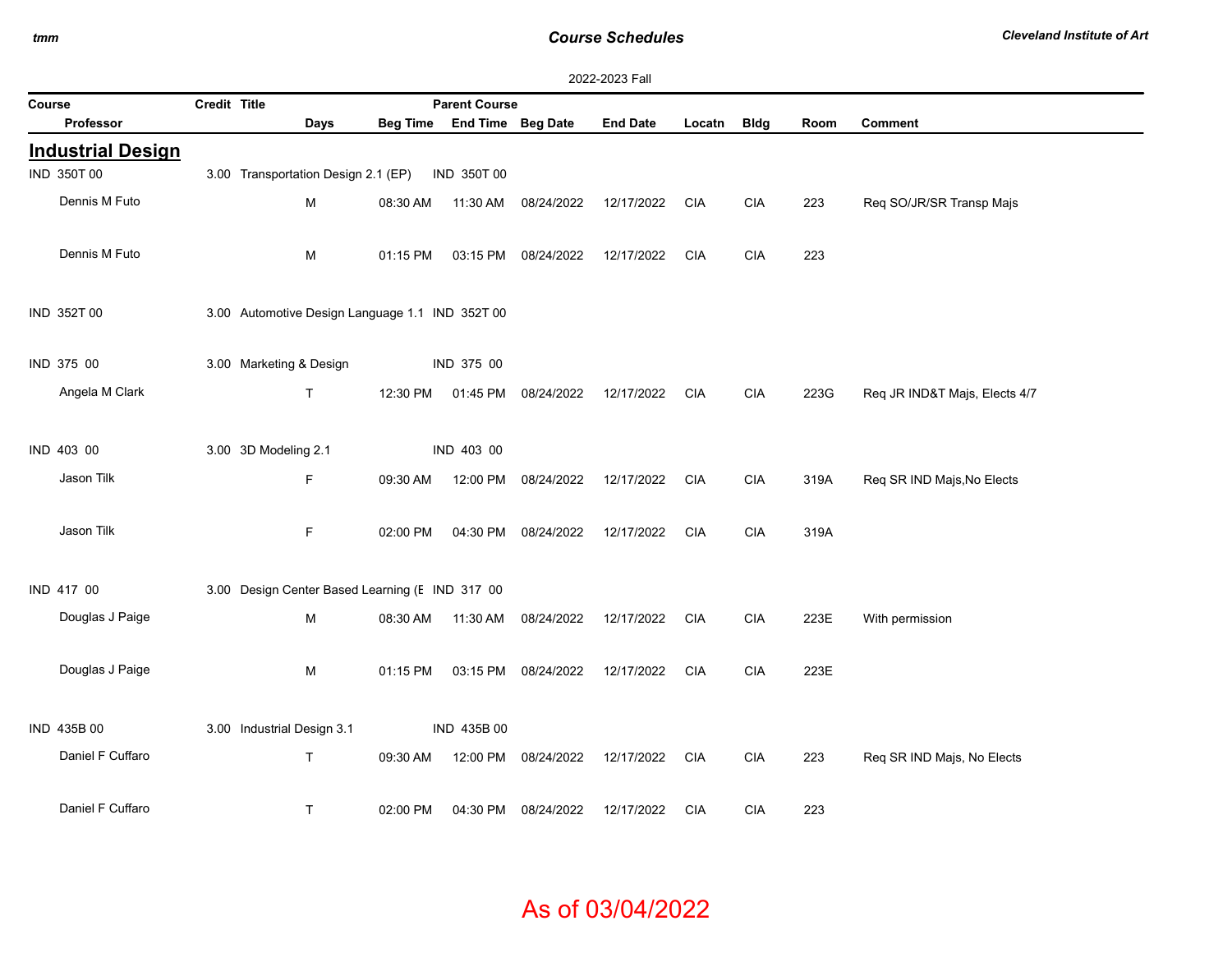## *Course Schedules*

|                              | 2022-2023 Fall |                                                   |          |                            |            |                 |            |             |      |                                 |  |  |  |
|------------------------------|----------------|---------------------------------------------------|----------|----------------------------|------------|-----------------|------------|-------------|------|---------------------------------|--|--|--|
| Course                       | Credit Title   |                                                   |          | <b>Parent Course</b>       |            |                 |            |             |      |                                 |  |  |  |
| Professor                    |                | Days                                              |          | Beg Time End Time Beg Date |            | <b>End Date</b> | Locatn     | <b>Bldg</b> | Room | <b>Comment</b>                  |  |  |  |
| <b>Industrial Design</b>     |                |                                                   |          |                            |            |                 |            |             |      |                                 |  |  |  |
| IND 435C 00                  |                | 3.00 Industrial Design 3.1                        |          | IND 435C 00                |            |                 |            |             |      |                                 |  |  |  |
| Douglas J Paige              |                | $\mathsf{R}$                                      | 09:30 AM | 12:00 PM                   | 08/24/2022 | 12/17/2022      | <b>CIA</b> | <b>CIA</b>  | 223  | Req SR IND Majs, No Elects      |  |  |  |
| Douglas J Paige              |                | $\mathsf{R}$                                      | 02:00 PM | 04:30 PM                   | 08/24/2022 | 12/17/2022      | <b>CIA</b> | <b>CIA</b>  | 223  |                                 |  |  |  |
| IND 450T 00                  |                | 3.00 Transportation Design 3.1 (EP)               |          | IND 450T 00                |            |                 |            |             |      |                                 |  |  |  |
| Faculty TBA Faculty TBA      |                | M                                                 | 08:30 AM | 11:30 AM                   | 08/24/2022 | 12/17/2022      | <b>CIA</b> | <b>CIA</b>  | 223  | Req SO/JR/SR Transp Majs        |  |  |  |
| Faculty TBA Faculty TBA      |                | M                                                 | 01:15 PM | 03:15 PM                   | 08/24/2022 | 12/17/2022      | <b>CIA</b> | <b>CIA</b>  | 223  |                                 |  |  |  |
| IND 452T 00                  |                | 3.00 Advanced Automotive Design                   |          | IND 452T 00                |            |                 |            |             |      |                                 |  |  |  |
| Jeremy T Glover              |                | <b>TR</b>                                         | 06:30 PM | 09:00 PM                   | 08/24/2022 | 12/17/2022      | <b>CIA</b> | <b>CIA</b>  | 223  | Req JR/SR Transp Majs, No Elect |  |  |  |
| <b>Interior Architecture</b> |                |                                                   |          |                            |            |                 |            |             |      |                                 |  |  |  |
| <b>INTA 231A 00</b>          |                | 3.00 Space & Planning Fundamentals INTA 231A 00   |          |                            |            |                 |            |             |      |                                 |  |  |  |
| Sherri Appleton              |                | W                                                 | 08:30 AM | 11:30 AM                   | 08/24/2022 | 12/17/2022      | <b>CIA</b> | <b>CIA</b>  | 223  | Req SO INTA Majs, Elects 4/7    |  |  |  |
| Sherri Appleton              |                | W                                                 | 01:15 PM | 03:15 PM                   | 08/24/2022 | 12/17/2022      | <b>CIA</b> | <b>CIA</b>  | 223  | Req SO INTA Majs, Elects 4/7    |  |  |  |
| <b>INTA 231B 00</b>          |                | 3.00 Architectural Drawing & Documer INTA 231B 00 |          |                            |            |                 |            |             |      |                                 |  |  |  |
| John C Williams              |                | M                                                 | 01:15 PM | 06:15 PM                   | 08/24/2022 | 12/17/2022      | <b>CIA</b> | <b>CIA</b>  | 223  | Req SO INTA Majs, Elects 4/7    |  |  |  |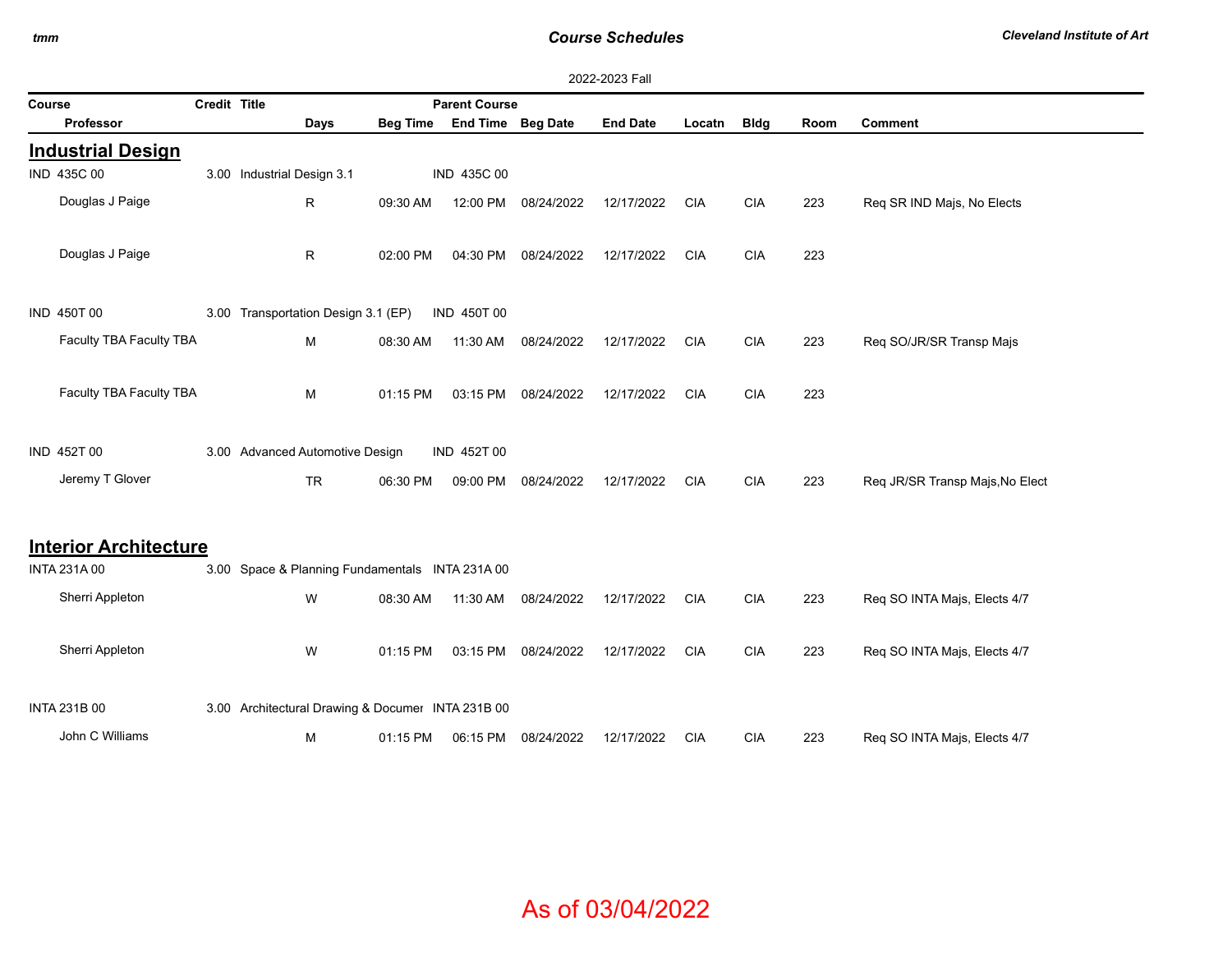### *Course Schedules*

 $\sim$ 

| 2022-2023 Fall               |              |                                                   |                 |                      |            |                 |            |             |      |                              |  |
|------------------------------|--------------|---------------------------------------------------|-----------------|----------------------|------------|-----------------|------------|-------------|------|------------------------------|--|
| Course                       | Credit Title |                                                   |                 | <b>Parent Course</b> |            |                 |            |             |      |                              |  |
| Professor                    |              | Days                                              | <b>Beg Time</b> | End Time Beg Date    |            | <b>End Date</b> | Locatn     | <b>Bldg</b> | Room | <b>Comment</b>               |  |
| <b>Interior Architecture</b> |              |                                                   |                 |                      |            |                 |            |             |      |                              |  |
| <b>INTA 285 00</b>           |              | 3.00 INTA Communication Skills 1                  |                 | <b>INTA 285 00</b>   |            |                 |            |             |      |                              |  |
| Michael A Gollini            |              | $\mathsf F$                                       | 09:30 AM        | 12:00 PM             | 08/24/2022 | 12/17/2022      | <b>CIA</b> | <b>CIA</b>  | 223  | Req SO INTA Majs, Elects 4/7 |  |
| Michael A Gollini            |              | $\mathsf F$                                       | 02:00 PM        | 04:30 PM             | 08/24/2022 | 12/17/2022      | <b>CIA</b> | <b>CIA</b>  | 223  | Req SO INTA Majs, Elects 4/7 |  |
| <b>INTA 331 00</b>           |              | 3.00 INTA: Intermed Problems (EP)                 |                 | <b>INTA 331 00</b>   |            |                 |            |             |      |                              |  |
| Patrick J Finegan            |              | M                                                 | 08:30 AM        | 11:30 AM             | 08/24/2022 | 12/17/2022      | <b>CIA</b> | <b>CIA</b>  | 223  | Req JR INTA Majs, Elects 4/7 |  |
| Patrick J Finegan            |              | M                                                 | 01:15 PM        | 03:15 PM             | 08/24/2022 | 12/17/2022      | <b>CIA</b> | <b>CIA</b>  | 223  | Req JR INTA Majs, Elects 4/7 |  |
| <b>INTA 333 00</b>           |              | 3.00 Interior Architecture: Autocad               |                 | <b>INTA 333 00</b>   |            |                 |            |             |      |                              |  |
| Alyssa R Perry               |              | $\mathsf{R}$                                      | 05:00 PM        | 10:00 PM             | 08/24/2022 | 12/17/2022      | <b>CIA</b> | <b>CIA</b>  | 223  | Req JR INTA Majs, Elects 4/7 |  |
| <b>INTA 385 00</b>           |              | 3.00 Architecture & Comm Skills                   |                 | <b>INTA 385 00</b>   |            |                 |            |             |      |                              |  |
| Peter Maric                  |              | F                                                 | 09:30 AM        | 12:00 PM             | 08/24/2022 | 12/17/2022      | <b>CIA</b> | <b>CIA</b>  | 223  | Req JR INTA Majs, Elects 4/7 |  |
| Peter Maric                  |              | $\mathsf F$                                       | 02:00 PM        | 04:30 PM             | 08/24/2022 | 12/17/2022      | <b>CIA</b> | <b>CIA</b>  | 223  | Req JR INTA Majs, Elects 4/7 |  |
| <b>INTA 431A 00</b>          | 6.00         | INTA: Senior Thesis Problem (EF INTA 431A 00      |                 |                      |            |                 |            |             |      |                              |  |
| Michael A Gollini            |              | M                                                 | 08:30 AM        | 11:30 AM             | 08/24/2022 | 12/17/2022      | <b>CIA</b> | <b>CIA</b>  | 223  | Req SR INTA Majs, No Elects  |  |
| Michael A Gollini            |              | M                                                 | 01:15 PM        | 03:15 PM             | 08/24/2022 | 12/17/2022      | <b>CIA</b> | <b>CIA</b>  | 223  | Req SR INTA Majs, No Elects  |  |
| <b>INTA 431B 00</b>          |              | 3.00 INTA: Senior Thesis Problem (EF INTA 431B 00 |                 |                      |            |                 |            |             |      |                              |  |
| Michael A Gollini            |              | W                                                 | 03:30 PM        | 08:50 PM             | 08/24/2022 | 12/17/2022      | <b>CIA</b> | <b>CIA</b>  | 223  | Req SR INTA Majs, No Elects  |  |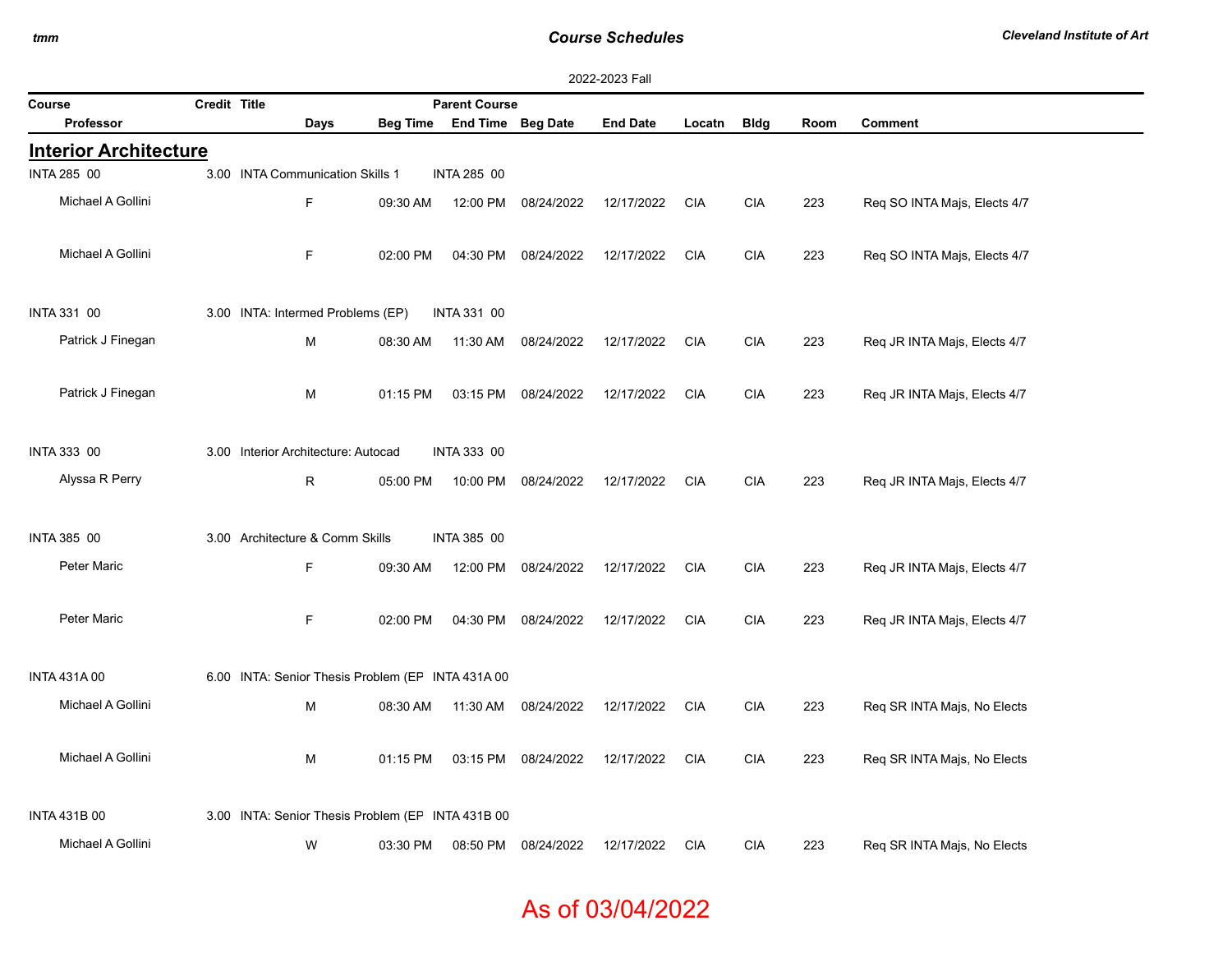### *Course Schedules*

| 2022-2023 Fall |  |
|----------------|--|
|----------------|--|

| Course                         | Credit Title |                                                   |           |          | <b>Parent Course</b>       |                                                 |                 |            |              |      |                |
|--------------------------------|--------------|---------------------------------------------------|-----------|----------|----------------------------|-------------------------------------------------|-----------------|------------|--------------|------|----------------|
| Professor                      |              |                                                   | Days      |          | Beg Time End Time Beg Date |                                                 | <b>End Date</b> | Locatn     | <b>Bldg</b>  | Room | <b>Comment</b> |
| <b>Literature Language Con</b> |              |                                                   |           |          |                            |                                                 |                 |            |              |      |                |
| LLC 101 00                     |              | 3.00 Writing & Inquiry I: Basic Comp & LLC 101 00 |           |          |                            |                                                 |                 |            |              |      |                |
| Jonathan J Rosati              |              |                                                   | <b>TR</b> | 08:00 AM |                            | 09:15 AM  08/24/2022                            | 12/17/2022      | CIA        | <b>ONLIN</b> | TBD  | Online         |
| LLC 101 01                     |              | 3.00 Writing & Inquiry I: Basic Comp & LLC 101 00 |           |          |                            |                                                 |                 |            |              |      |                |
| Jonathan J Rosati              |              |                                                   | TR.       | 08:00 AM |                            | 09:15 AM  08/24/2022                            | 12/17/2022      | CIA        | <b>ONLIN</b> | TBD  | Online         |
| LLC 101 02                     |              | 3.00 Writing & Inquiry I: Basic Comp & LLC 101 02 |           |          |                            |                                                 |                 |            |              |      |                |
| Scott M Lax                    |              |                                                   | MW        |          |                            | 03:30 PM  04:45 PM  08/24/2022  12/17/2022  CIA |                 |            | <b>CIA</b>   | 210  |                |
| LLC 101 03                     |              | 3.00 Writing & Inquiry I: Basic Comp & LLC 101 03 |           |          |                            |                                                 |                 |            |              |      |                |
| Scott M Lax                    |              |                                                   | <b>MW</b> |          |                            | 05:00 PM   06:15 PM   08/24/2022                | 12/17/2022      | <b>CIA</b> | <b>CIA</b>   | 210  |                |
| LLC 101 04                     |              | 3.00 Writing & Inquiry I: Basic Comp & LLC 101 04 |           |          |                            |                                                 |                 |            |              |      |                |
| Donald J Modica                |              |                                                   | <b>MW</b> |          |                            |                                                 |                 |            | <b>CIA</b>   | 111  |                |
| LLC 101 05                     |              | 3.00 Writing & Inquiry I: Basic Comp & LLC 101 05 |           |          |                            |                                                 |                 |            |              |      |                |
| Daniel R Dorman                |              |                                                   | <b>TR</b> |          |                            | 05:00 PM   06:15 PM   08/24/2022                | 12/17/2022 CIA  |            | <b>CIA</b>   | 111  |                |
| LLC 101 06                     |              | 3.00 Writing & Inquiry I: Basic Comp & LLC 101 06 |           |          |                            |                                                 |                 |            |              |      |                |
| Donald J Modica                |              |                                                   | <b>TR</b> |          |                            | 06:30 PM 07:45 PM 08/24/2022 12/17/2022 CIA     |                 |            | <b>CIA</b>   | 211  |                |
| LLC 101 07                     |              | 3.00 Writing & Inquiry I: Basic Comp & LLC 101 07 |           |          |                            |                                                 |                 |            |              |      |                |
| Daniel R Dorman                |              |                                                   | <b>TR</b> |          | 12:30 PM 01:45 PM          | 08/24/2022                                      | 12/17/2022      | <b>CIA</b> | <b>CIA</b>   | 109  |                |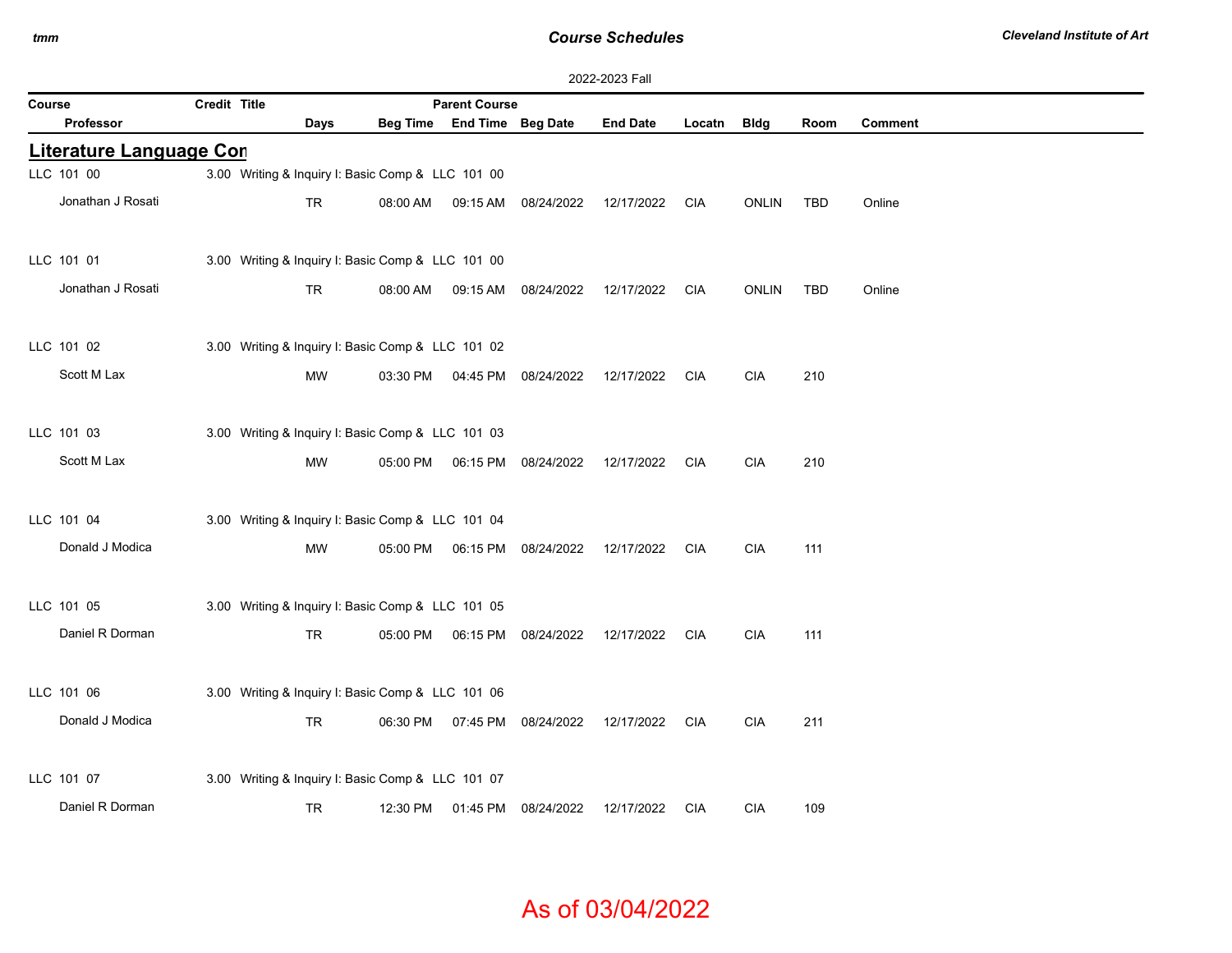## *Course Schedules*

| 2022-2023 Fall                 |              |                                                     |          |                            |                      |                 |            |             |            |                |  |  |
|--------------------------------|--------------|-----------------------------------------------------|----------|----------------------------|----------------------|-----------------|------------|-------------|------------|----------------|--|--|
| Course                         | Credit Title |                                                     |          | <b>Parent Course</b>       |                      |                 |            |             |            |                |  |  |
| Professor                      |              | <b>Days</b>                                         |          | Beg Time End Time Beg Date |                      | <b>End Date</b> | Locatn     | <b>Bldg</b> | Room       | <b>Comment</b> |  |  |
| <b>Literature Language Con</b> |              |                                                     |          |                            |                      |                 |            |             |            |                |  |  |
| LLC 102 00                     |              | 3.00 Writing & Inquiry II: Research & Iı LLC 102 00 |          |                            |                      |                 |            |             |            |                |  |  |
| Kristine N Kelly               |              | <b>TR</b>                                           | 06:30 PM |                            | 07:45 PM 08/24/2022  | 12/17/2022      | <b>CIA</b> | <b>CIA</b>  | 109        |                |  |  |
| LLC 102 01                     |              | 3.00 Writing & Inquiry II: Research & Iı LLC 102 01 |          |                            |                      |                 |            |             |            |                |  |  |
| Alyssa R Perry                 |              | MW                                                  | 03:30 PM |                            | 04:45 PM 08/24/2022  | 12/17/2022      | CIA        | <b>CIA</b>  | 109        |                |  |  |
| LLC 203 00                     |              | 3.00 Writing & Inquiry III: Narrative F LLC 203 00  |          |                            |                      |                 |            |             |            |                |  |  |
| Sarah M Minor                  |              | <b>TR</b>                                           | 06:30 AM |                            | 07:45 AM  08/24/2022 | 12/17/2022      | CIA        | <b>CIA</b>  | 112        |                |  |  |
| LLC 203 01                     |              | 3.00 Writing & Inquiry III: Narrative F LLC 203 01  |          |                            |                      |                 |            |             |            |                |  |  |
| Sarah M Minor                  |              | <b>TR</b>                                           | 05:00 PM |                            | 06:15 PM 08/24/2022  | 12/17/2022      | <b>CIA</b> | <b>CIA</b>  | 104        |                |  |  |
| LLC 203 02                     |              | 3.00 Writing & Inquiry III: Narrative F LLC 203 02  |          |                            |                      |                 |            |             |            |                |  |  |
| Cori A Winrock                 |              | <b>TR</b>                                           | 12:30 PM |                            | 01:45 PM 08/24/2022  | 12/17/2022      | CIA        | <b>CIA</b>  | 305        |                |  |  |
| LLC 203 03                     |              | 3.00 Writing & Inquiry III: Narrative F LLC 203 03  |          |                            |                      |                 |            |             |            |                |  |  |
| Cori A Winrock                 |              | <b>TR</b>                                           | 05:00 PM |                            | 06:15 PM 08/24/2022  | 12/17/2022      | CIA        | <b>CIA</b>  | 305        |                |  |  |
| LLC 203 04                     |              | 3.00 Writing & Inquiry III: Narrative F LLC 203 04  |          |                            |                      |                 |            |             |            |                |  |  |
| Deborah L Harris               |              | MW                                                  | 05:00 PM |                            | 06:15 PM 08/24/2022  | 12/17/2022      | <b>CIA</b> | <b>CIA</b>  | <b>TBA</b> |                |  |  |
| LLC 203 05                     |              | 3.00 Writing & Inquiry III: Narrative F LLC 203 05  |          |                            |                      |                 |            |             |            |                |  |  |
| Zachary I Peckham              |              | МW                                                  | 05:00 PM | 06:15 PM                   | 08/24/2022           | 12/17/2022      | <b>CIA</b> | <b>CIA</b>  | 300        |                |  |  |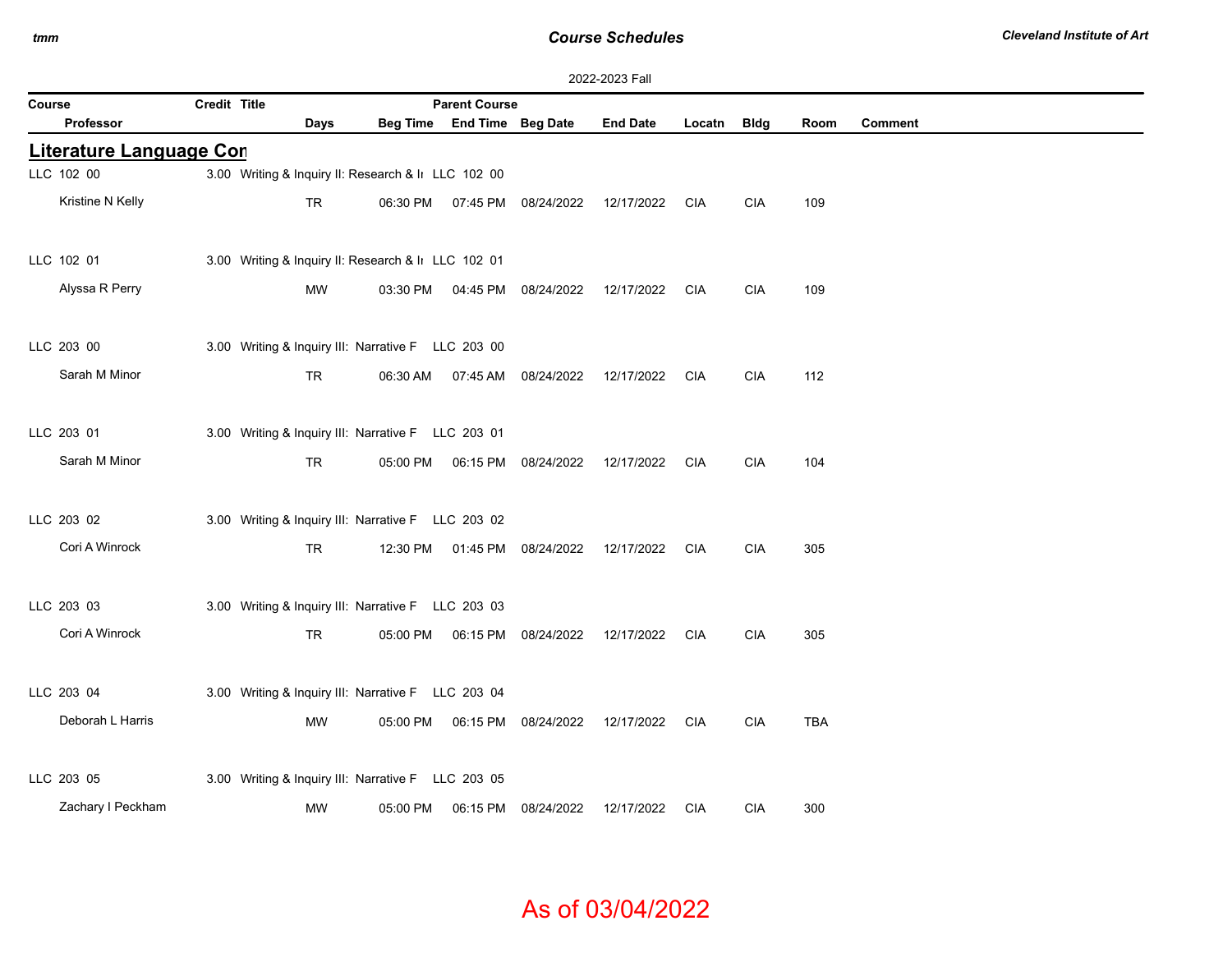## *Course Schedules*

| 2022-2023 Fall          |              |                                |          |                            |                                  |                 |        |            |      |                |  |  |
|-------------------------|--------------|--------------------------------|----------|----------------------------|----------------------------------|-----------------|--------|------------|------|----------------|--|--|
| Course                  | Credit Title |                                |          | <b>Parent Course</b>       |                                  |                 |        |            |      |                |  |  |
| Professor               |              | Days                           |          | Beg Time End Time Beg Date |                                  | <b>End Date</b> | Locatn | Bldg       | Room | <b>Comment</b> |  |  |
| Literature Language Con |              |                                |          |                            |                                  |                 |        |            |      |                |  |  |
| LLC 211W 00             |              | 3.00 Poetry Writing Workshop   |          | LLC 211W 00                |                                  |                 |        |            |      |                |  |  |
| Zachary I Peckham       |              | <b>MW</b>                      |          |                            | 03:30 PM  04:45 PM  08/24/2022   | 12/17/2022      | CIA    | <b>CIA</b> | 305  |                |  |  |
| LLC 213W 00             |              | 3.00 Writing for the Sciences  |          | LLC 213W 00                |                                  |                 |        |            |      |                |  |  |
| Thomas E Watson         |              | MW                             |          |                            | 06:30 PM  07:45 PM  08/24/2022   | 12/17/2022      | CIA    | <b>CIA</b> | 210  |                |  |  |
| LLC 215W 00             |              | 3.00 Creative Writing          |          | LLC 215W 00                |                                  |                 |        |            |      |                |  |  |
| Alyssa R Perry          |              | MW                             |          |                            | 05:00 PM   06:15 PM   08/24/2022 | 12/17/2022      | CIA    | <b>CIA</b> | 109  |                |  |  |
| LLC 225 00              |              | 3.00 Reading Topics            |          | HCS 225 00                 |                                  |                 |        |            |      |                |  |  |
| Zachary A Savich        |              | <b>TR</b>                      |          |                            | 06:30 PM 07:45 PM 08/24/2022     | 12/17/2022      | CIA    | <b>CIA</b> | 104  |                |  |  |
| LLC 318 00              |              | 3.00 Screenwriting             |          | LLC 318 00                 |                                  |                 |        |            |      |                |  |  |
| Scott M Lax             |              | <b>TR</b>                      |          | 12:30 PM 01:45 PM          | 08/24/2022                       | 12/17/2022 CIA  |        | <b>CIA</b> | 210  |                |  |  |
| LLC 373W 00             |              | 3.00 Art of the Personal Essay |          | LLC 373W 00                |                                  |                 |        |            |      |                |  |  |
| Sarah M Minor           |              | TR                             |          |                            | 12:30 PM  01:45 PM  08/24/2022   | 12/17/2022      | CIA    | <b>CIA</b> | 104  |                |  |  |
| LLC 388 00              |              | 3.00 Literature of Americas    |          | LLC 388 00                 |                                  |                 |        |            |      |                |  |  |
| Zachary A Savich        |              | TR                             | 05:00 PM |                            | 06:15 PM 08/24/2022              | 12/17/2022      | CIA    | <b>CIA</b> | 109  |                |  |  |
| LLC 392 00              |              | 3.00 Fiction Writing           |          | LLC 392 00                 |                                  |                 |        |            |      |                |  |  |
| Meghan L Wagner         |              | <b>MW</b>                      | 06:30 PM | 07:45 PM                   | 08/24/2022                       | 12/17/2022      | CIA    | <b>CIA</b> | 104  |                |  |  |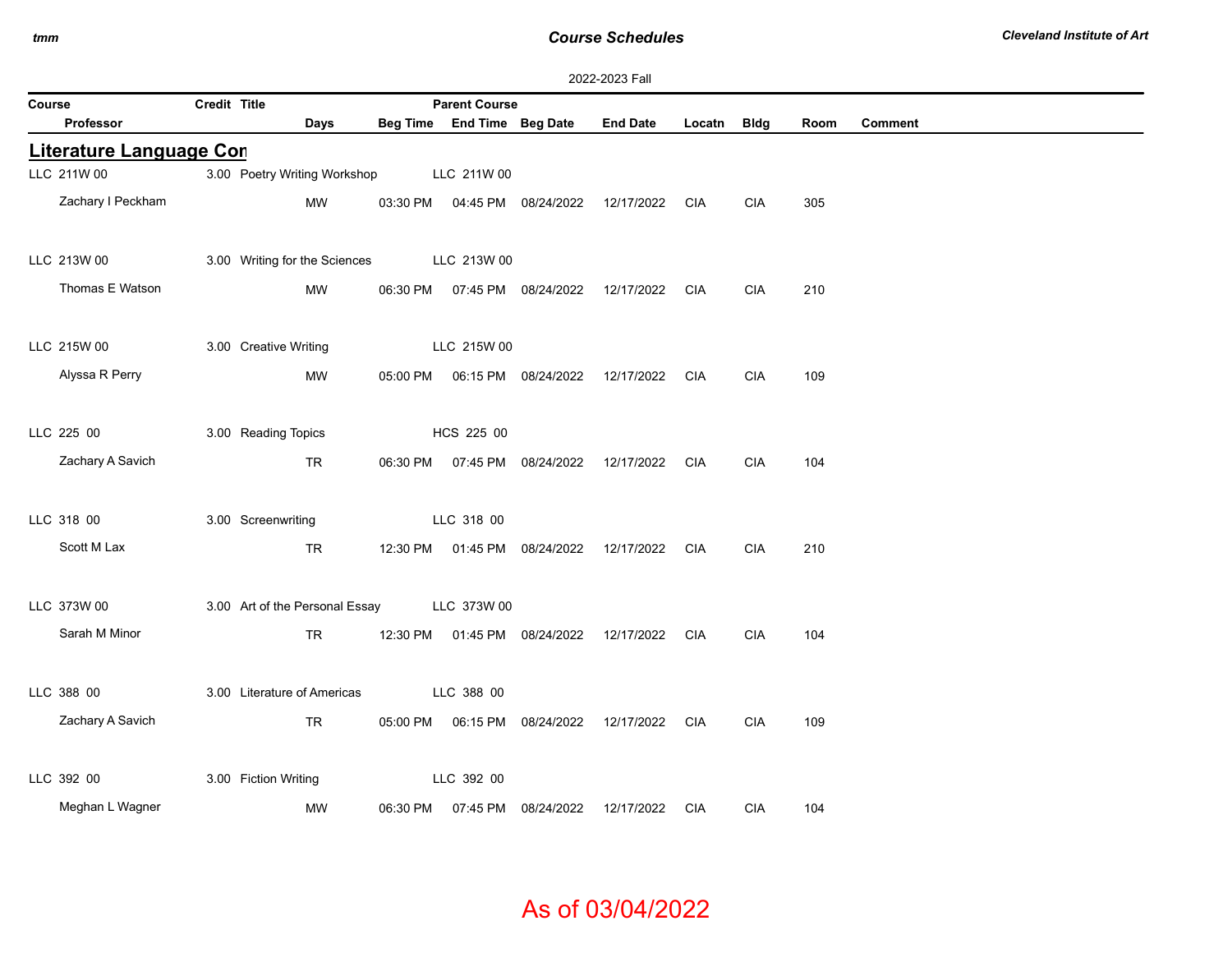## *Course Schedules*

|                                   |                                                 |           |          |                            |                     | 2022-2023 Fall  |            |             |      |                             |
|-----------------------------------|-------------------------------------------------|-----------|----------|----------------------------|---------------------|-----------------|------------|-------------|------|-----------------------------|
| Course                            | Credit Title                                    |           |          | <b>Parent Course</b>       |                     |                 |            |             |      |                             |
| Professor                         |                                                 | Days      |          | Beg Time End Time Beg Date |                     | <b>End Date</b> | Locatn     | <b>Bldg</b> | Room | <b>Comment</b>              |
| <b>Literature Language Con</b>    |                                                 |           |          |                            |                     |                 |            |             |      |                             |
| LLC 419 00                        | 3.00 Graphic Narratives                         |           |          | LLC 419 00                 |                     |                 |            |             |      |                             |
| Valentino L Zullo                 |                                                 | <b>MW</b> | 03:30 PM |                            | 04:45 PM 08/24/2022 | 12/17/2022      | <b>CIA</b> | <b>CIA</b>  | 300  |                             |
| LLC 490 00                        | 3.00 Creative Writing Senior Seminar LLC 490 00 |           |          |                            |                     |                 |            |             |      |                             |
| Cori A Winrock                    |                                                 | M         | 05:00 PM |                            | 07:30 PM 08/24/2022 | 12/17/2022      | <b>CIA</b> | <b>CIA</b>  | 305  |                             |
| <b>Life Sciences Illustration</b> |                                                 |           |          |                            |                     |                 |            |             |      |                             |
| LSI 114 00                        | 3.00 Principles of Biology I                    |           |          | LSI 114 00                 |                     |                 |            |             |      |                             |
| Deborah L Harris                  |                                                 | <b>TR</b> | 05:00 PM | 06:20 PM                   | 08/24/2022          | 12/17/2022      | <b>CIA</b> | <b>CIA</b>  | 210  | Req FY LSI Majs, Elects 4/7 |
| LSI 250 00                        | 3.00 Anatomy for the Artist                     |           |          | LSI 250 00                 |                     |                 |            |             |      |                             |
| Elizabeth A Halasz                |                                                 | F         | 09:30 AM |                            | 12:00 PM 08/24/2022 | 12/17/2022      | <b>CIA</b> | <b>CIA</b>  | 301  | Req SO LSI Majs, Elects 4/7 |
| Elizabeth A Halasz                |                                                 | F         | 02:00 PM |                            | 04:30 PM 08/24/2022 | 12/17/2022      | <b>CIA</b> | <b>CIA</b>  | 301  | Req SO LSI Majs, Elects 4/7 |
| LSI 253 00                        | 3.00 Natural Sci & Zoolog Illus (EP)            |           |          | LSI 253 00                 |                     |                 |            |             |      |                             |
| Elizabeth A Halasz                |                                                 | T.        | 09:30 AM |                            | 12:00 PM 08/24/2022 | 12/17/2022      | <b>CIA</b> | <b>CIA</b>  | 326  | Req SO LSI Majs, Elects 4/7 |
| Elizabeth A Halasz                |                                                 | T         | 02:00 PM |                            | 04:30 PM 08/24/2022 | 12/17/2022      | <b>CIA</b> | <b>CIA</b>  | 326  | Req SO LSI Majs, Elects 4/7 |
| LSI 260 00                        | 3.00 Line: Information Visualization            |           |          | LSI 260 00                 |                     |                 |            |             |      |                             |
| Thomas M Nowacki                  |                                                 | R         | 09:30 AM |                            | 12:00 PM 08/24/2022 | 12/17/2022      | <b>CIA</b> | CIA         | 3271 | Req SO LSI Majs, Elects 4/7 |
| Thomas M Nowacki                  |                                                 | R         | 02:00 PM |                            | 04:30 PM 08/24/2022 | 12/17/2022      | <b>CIA</b> | <b>CIA</b>  | 3271 | Req SO LSI Majs, Elects 4/7 |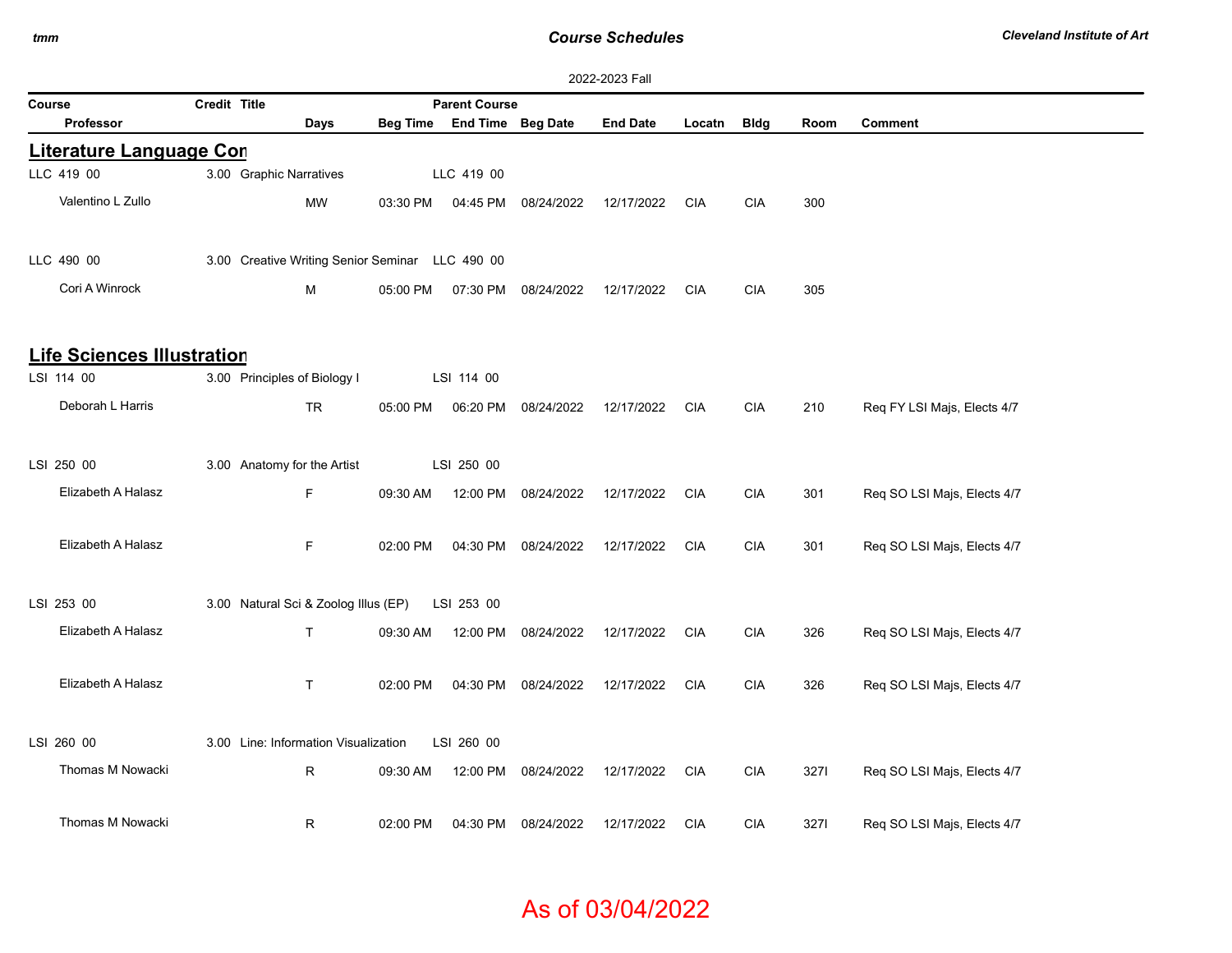### *Course Schedules*

| 2022-2023 Fall                     |                                     |      |                                                   |                      |            |                 |            |             |      |                               |  |  |
|------------------------------------|-------------------------------------|------|---------------------------------------------------|----------------------|------------|-----------------|------------|-------------|------|-------------------------------|--|--|
| Course                             | Credit Title                        |      |                                                   | <b>Parent Course</b> |            |                 |            |             |      |                               |  |  |
| <b>Professor</b>                   |                                     | Days | <b>Beg Time</b>                                   | End Time Beg Date    |            | <b>End Date</b> | Locatn     | <b>Bldg</b> | Room | <b>Comment</b>                |  |  |
| <u> Life Sciences Illustration</u> |                                     |      |                                                   |                      |            |                 |            |             |      |                               |  |  |
| LSI 345 00                         |                                     |      | 3.00 3D Bioforms: Intro to 3D Modeling LSI 345 00 |                      |            |                 |            |             |      |                               |  |  |
| Elizabeth A Halasz                 |                                     | W    | 08:30 AM                                          | 11:30 AM             | 08/24/2022 | 12/17/2022      | CIA        | <b>CIA</b>  | 327H | Req JR LSI Majs, Elects 4/7   |  |  |
|                                    |                                     |      |                                                   |                      |            |                 |            |             |      |                               |  |  |
| Elizabeth A Halasz                 |                                     | W    | 01:15 PM                                          | 03:15 PM             | 08/24/2022 | 12/17/2022      | CIA        | CIA         | 327H | Req JR LSI Majs, Elects 4/7   |  |  |
| LSI 353 00                         | 3.00 Advanced Media Concepts        |      |                                                   | LSI 353 00           |            |                 |            |             |      |                               |  |  |
| <b>Thomas M Nowacki</b>            |                                     | Τ    | 09:30 AM                                          | 12:00 PM             | 08/24/2022 | 12/17/2022      | CIA        | <b>CIA</b>  | 3271 | LSI JR Elective, Non-LSI ask  |  |  |
|                                    |                                     |      |                                                   |                      |            |                 |            |             |      |                               |  |  |
| Thomas M Nowacki                   |                                     | T.   | 02:00 PM                                          | 04:30 PM             | 08/24/2022 | 12/17/2022      | <b>CIA</b> | <b>CIA</b>  | 3271 | LSI JR Elective, Non-LSI ask  |  |  |
|                                    |                                     |      |                                                   |                      |            |                 |            |             |      |                               |  |  |
| Jewelry & Metals                   |                                     |      |                                                   |                      |            |                 |            |             |      |                               |  |  |
| MET 200 00                         | 3.00 Jewelry + Metals Core: Forming |      |                                                   | MET 200 00           |            |                 |            |             |      |                               |  |  |
| Kathy Buszkiewicz                  |                                     | W    | 08:30 AM                                          | 11:30 AM             | 08/24/2022 | 12/17/2022      | <b>CIA</b> | <b>CIA</b>  | 409B | Req SO/JR/SR MET Majs, Elects |  |  |
|                                    |                                     |      |                                                   |                      |            |                 |            |             |      |                               |  |  |
| Kathy Buszkiewicz                  |                                     | W    | 01:15 PM                                          | 03:15 PM             | 08/24/2022 | 12/17/2022      | <b>CIA</b> | <b>CIA</b>  | 409B | Req SO/JR/SR MET Majs, Elects |  |  |
|                                    |                                     |      |                                                   |                      |            |                 |            |             |      |                               |  |  |
| MET 249 00                         | 3.00 Intro to Jewelry and Metals    |      |                                                   | MET 249 00           |            |                 |            |             |      |                               |  |  |
| <b>Matthew Hollern</b>             |                                     | F    | 09:30 AM                                          | 12:00 PM             | 08/24/2022 | 12/17/2022      | <b>CIA</b> | <b>CIA</b>  | 409B | Req SO MET Majs, Elects 4/7   |  |  |
| Matthew Hollern                    |                                     | F.   |                                                   |                      |            |                 |            |             |      |                               |  |  |
|                                    |                                     |      | 02:00 PM                                          | 04:30 PM             | 08/24/2022 | 12/17/2022      | <b>CIA</b> | <b>CIA</b>  | 409B | Req SO MET Majs, Elects 4/7   |  |  |
| MET 258 00                         | 3.00 Jewelry & Metals Surface       |      |                                                   | MET 258 00           |            |                 |            |             |      |                               |  |  |
| Kathy Buszkiewicz                  |                                     | M    | 08:30 AM                                          | 11:30 AM             | 08/24/2022 | 12/17/2022      | <b>CIA</b> | <b>CIA</b>  | 409B | Elects Ok                     |  |  |
|                                    |                                     |      |                                                   |                      |            |                 |            |             |      |                               |  |  |
| Kathy Buszkiewicz                  |                                     | м    | 01:15 PM                                          | 03:15 PM             | 08/24/2022 | 12/17/2022      | <b>CIA</b> | <b>CIA</b>  | 409B | Elects Ok                     |  |  |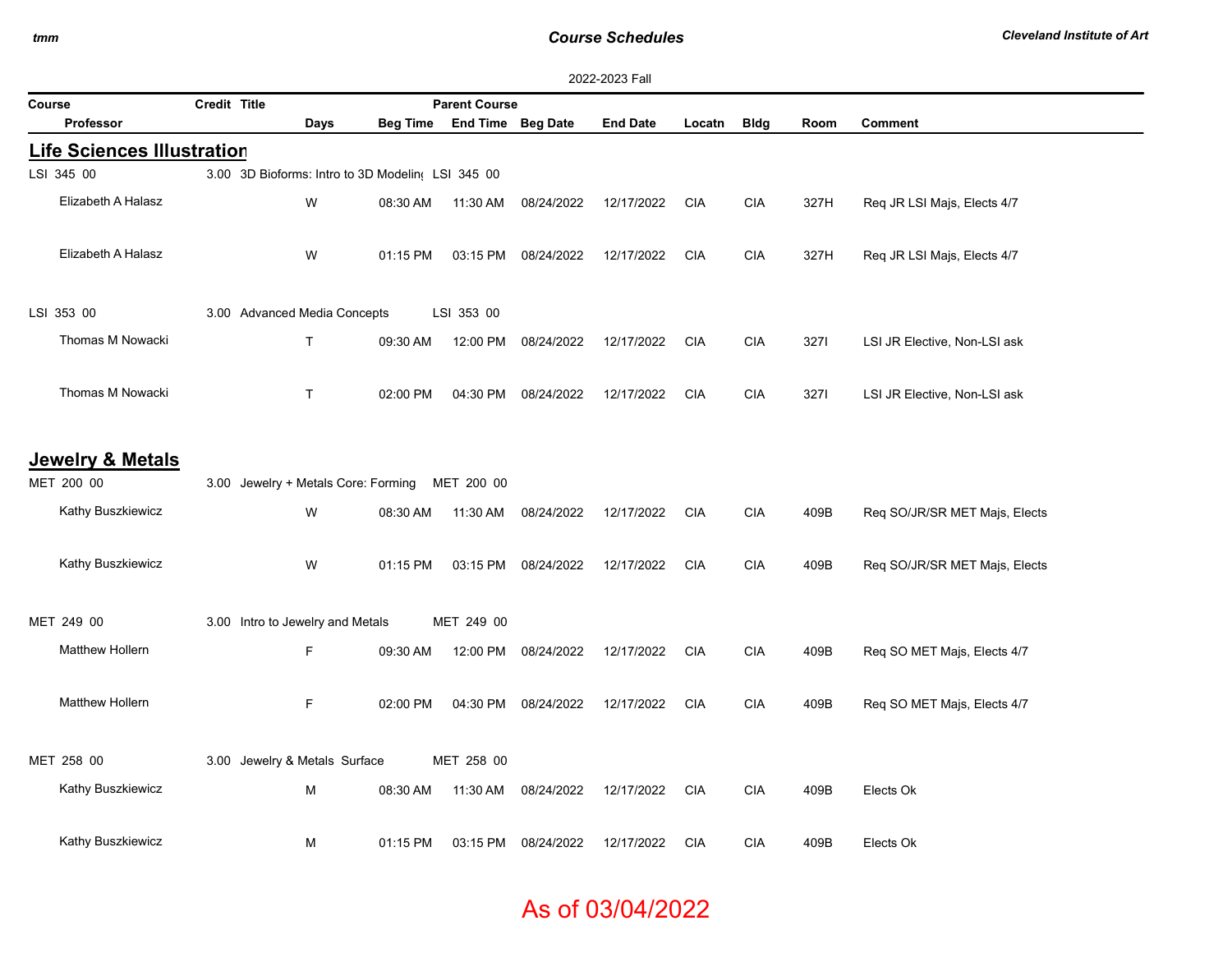## *Course Schedules*

 $\sim$ 

| 2022-2023 Fall                                 |  |                                     |                 |                   |            |                 |            |             |      |                               |  |
|------------------------------------------------|--|-------------------------------------|-----------------|-------------------|------------|-----------------|------------|-------------|------|-------------------------------|--|
| Credit Title<br><b>Parent Course</b><br>Course |  |                                     |                 |                   |            |                 |            |             |      |                               |  |
| Professor                                      |  | Days                                | <b>Beg Time</b> | End Time Beg Date |            | <b>End Date</b> | Locatn     | <b>Bldg</b> | Room | <b>Comment</b>                |  |
| <b>Jewelry &amp; Metals</b>                    |  |                                     |                 |                   |            |                 |            |             |      |                               |  |
| MET 300 00                                     |  | 3.00 Jewelry + Metals Core: Forming |                 | MET 200 00        |            |                 |            |             |      |                               |  |
| Kathy Buszkiewicz                              |  | W                                   | 08:30 AM        | 11:30 AM          | 08/24/2022 | 12/17/2022      | <b>CIA</b> | <b>CIA</b>  | 409B | Req SO/JR/SR MET Majs, Elects |  |
| Kathy Buszkiewicz                              |  | W                                   | 01:15 PM        | 03:15 PM          | 08/24/2022 | 12/17/2022      | <b>CIA</b> | <b>CIA</b>  | 409B | Req SO/JR/SR MET Majs, Elects |  |
| MET 358 00                                     |  | 3.00 Jewelry & Metals: Surface      |                 | MET 258 00        |            |                 |            |             |      |                               |  |
| Kathy Buszkiewicz                              |  | M                                   | 08:30 AM        | 11:30 AM          | 08/24/2022 | 12/17/2022      | <b>CIA</b> | <b>CIA</b>  | 409B | Elects Ok                     |  |
| Kathy Buszkiewicz                              |  | M                                   | 01:15 PM        | 03:15 PM          | 08/24/2022 | 12/17/2022      | <b>CIA</b> | <b>CIA</b>  | 409B | Elects Ok                     |  |
| MET 400 00                                     |  | 3.00 Jewelry + Metals Core: Forming |                 | MET 200 00        |            |                 |            |             |      |                               |  |
| Kathy Buszkiewicz                              |  | W                                   | 08:30 AM        | 11:30 AM          | 08/24/2022 | 12/17/2022      | <b>CIA</b> | <b>CIA</b>  | 409B | Req SO/JR/SR MET Majs, Elects |  |
| Kathy Buszkiewicz                              |  | W                                   | 01:15 PM        | 03:15 PM          | 08/24/2022 | 12/17/2022      | <b>CIA</b> | <b>CIA</b>  | 409B | Req SO/JR/SR MET Majs, Elects |  |
| MET 458 00                                     |  | 3.00 Jewelry & Metals: Surface      |                 | MET 258 00        |            |                 |            |             |      |                               |  |
| Kathy Buszkiewicz                              |  | M                                   | 08:30 AM        | 11:30 AM          | 08/24/2022 | 12/17/2022      | <b>CIA</b> | <b>CIA</b>  | 409B | Elects Ok                     |  |
| Kathy Buszkiewicz                              |  | M                                   | 01:15 PM        | 03:15 PM          | 08/24/2022 | 12/17/2022      | <b>CIA</b> | <b>CIA</b>  | 409B | Elects Ok                     |  |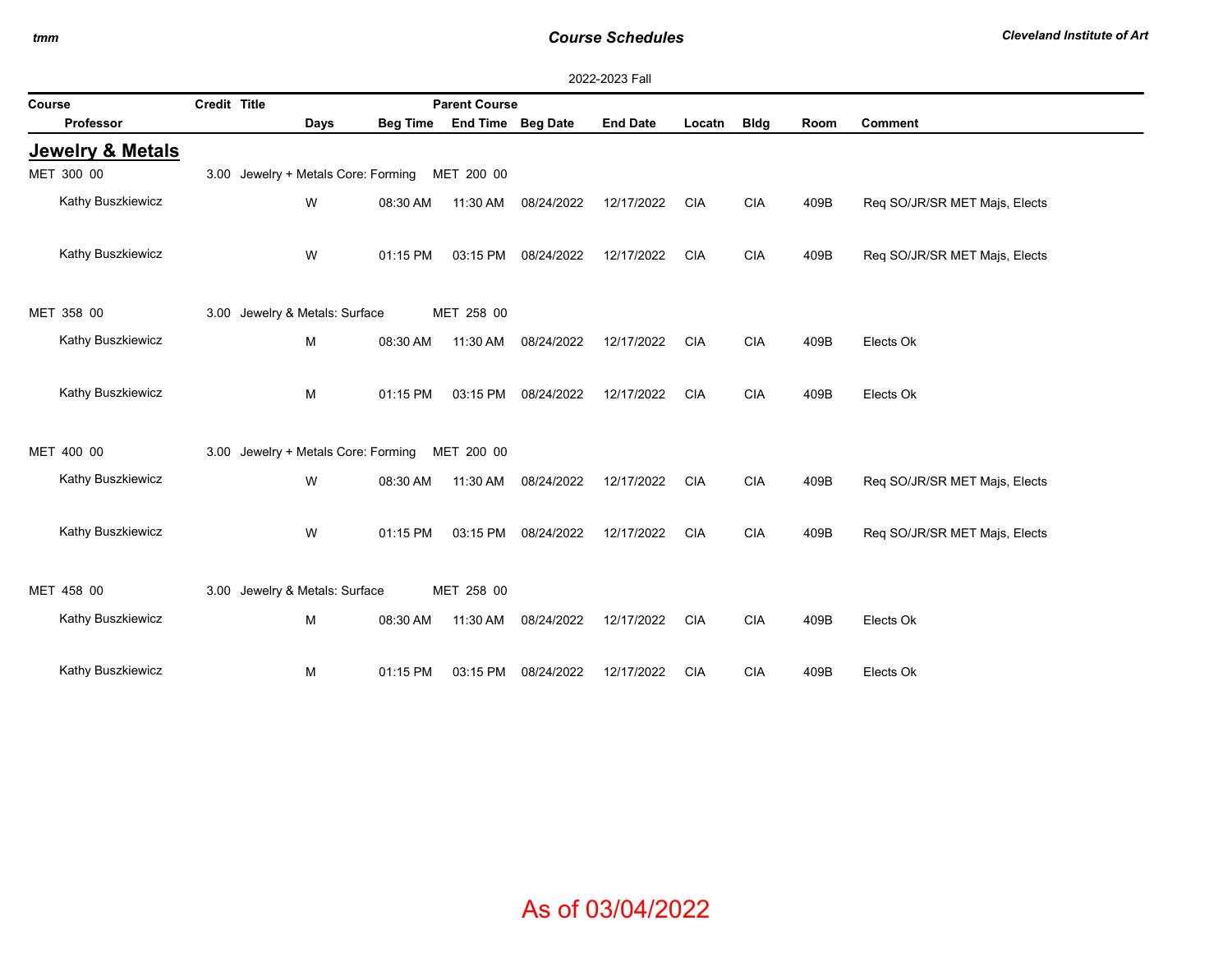### *Course Schedules*

 $\sim$ 

|        | 2022-2023 Fall                 |              |                                                   |                 |                      |            |                 |            |             |      |                                 |  |
|--------|--------------------------------|--------------|---------------------------------------------------|-----------------|----------------------|------------|-----------------|------------|-------------|------|---------------------------------|--|
| Course |                                | Credit Title |                                                   |                 | <b>Parent Course</b> |            |                 |            |             |      |                                 |  |
|        | <b>Professor</b>               |              | Days                                              | <b>Beg Time</b> | End Time Beg Date    |            | <b>End Date</b> | Locatn     | <b>Bldg</b> | Room | <b>Comment</b>                  |  |
|        | <b>Photography &amp; Video</b> |              |                                                   |                 |                      |            |                 |            |             |      |                                 |  |
|        | PHV 240 00                     |              | 3.00 Experimental Film & Video Art                |                 | PHV 240 00           |            |                 |            |             |      |                                 |  |
|        | Faculty TBA Faculty TBA        |              | $\mathsf T$                                       | 05:00 PM        | 10:00 PM             | 08/24/2022 | 12/17/2022      | <b>CIA</b> | <b>CIA</b>  | 327A | Elects ok, w/ pre-req PHV297    |  |
|        | Faculty TBA Faculty TBA        |              | T                                                 | 05:00 PM        | 10:00 PM             | 08/24/2022 | 12/17/2022      | <b>CIA</b> | <b>CIA</b>  | 327B | Elects ok, w/ pre-req PHV297    |  |
|        | Faculty TBA Faculty TBA        |              | T.                                                | 05:00 PM        | 10:00 PM             | 08/24/2022 | 12/17/2022      | <b>CIA</b> | <b>CIA</b>  | 321  |                                 |  |
|        | Faculty TBA Faculty TBA        |              | T.                                                | 05:00 PM        | 10:00 PM             | 08/24/2022 | 12/17/2022      | <b>CIA</b> | <b>CIA</b>  | 323  |                                 |  |
|        | PHV 267 00                     |              | 3.00 Photo Maj 2.1: Narrative Structur PHV 267 00 |                 |                      |            |                 |            |             |      |                                 |  |
|        | Faculty TBA Faculty TBA        |              | W                                                 | 08:30 AM        | 11:30 AM             | 08/24/2022 | 12/17/2022      | <b>CIA</b> | <b>CIA</b>  | 327A | Req SO Pho&Vid Majs, By Permis  |  |
|        | Faculty TBA Faculty TBA        |              | W                                                 | 01:15 PM        | 03:15 PM             | 08/24/2022 | 12/17/2022      | <b>CIA</b> | <b>CIA</b>  | 327A | Req SO Pho&Vid Majs, By Permis  |  |
|        | Faculty TBA Faculty TBA        |              | W                                                 | 08:30 AM        | 11:30 AM             | 08/24/2022 | 12/17/2022      | <b>CIA</b> | <b>CIA</b>  | 327B | Reg SO Pho&Vid Majs, By Permis  |  |
|        | Faculty TBA Faculty TBA        |              | W                                                 | 01:15 PM        | 03:15 PM             | 08/24/2022 | 12/17/2022      | <b>CIA</b> | <b>CIA</b>  | 327B | Req SO Pho&Vid Majs, By Permis  |  |
|        | PHV 295 00                     | 3.00         | Photo 1: Introductio to Photograp PHV 295 00      |                 |                      |            |                 |            |             |      |                                 |  |
|        | <b>Barry T Underwood</b>       |              | T.                                                | 09:30 AM        | 12:00 PM             | 08/24/2022 | 12/17/2022      | <b>CIA</b> | <b>CIA</b>  | 327A | Req SO Pho&Vid Majs, Elects 4/7 |  |
|        | Barry T Underwood              |              | T                                                 | 02:00 PM        | 04:30 PM             | 08/24/2022 | 12/17/2022      | <b>CIA</b> | <b>CIA</b>  | 327A | Req SO Pho&Vid Majs, Elects 4/7 |  |
|        | Barry T Underwood              |              | T                                                 | 09:30 AM        | 12:00 PM             | 08/24/2022 | 12/17/2022      | <b>CIA</b> | <b>CIA</b>  | 327B | Req SO Pho&Vid Majs, Elects 4/7 |  |
|        | <b>Barry T Underwood</b>       |              | T                                                 | 02:00 PM        | 04:30 PM             | 08/24/2022 | 12/17/2022      | <b>CIA</b> | <b>CIA</b>  | 327B | Req SO Pho&Vid Majs, Elects 4/7 |  |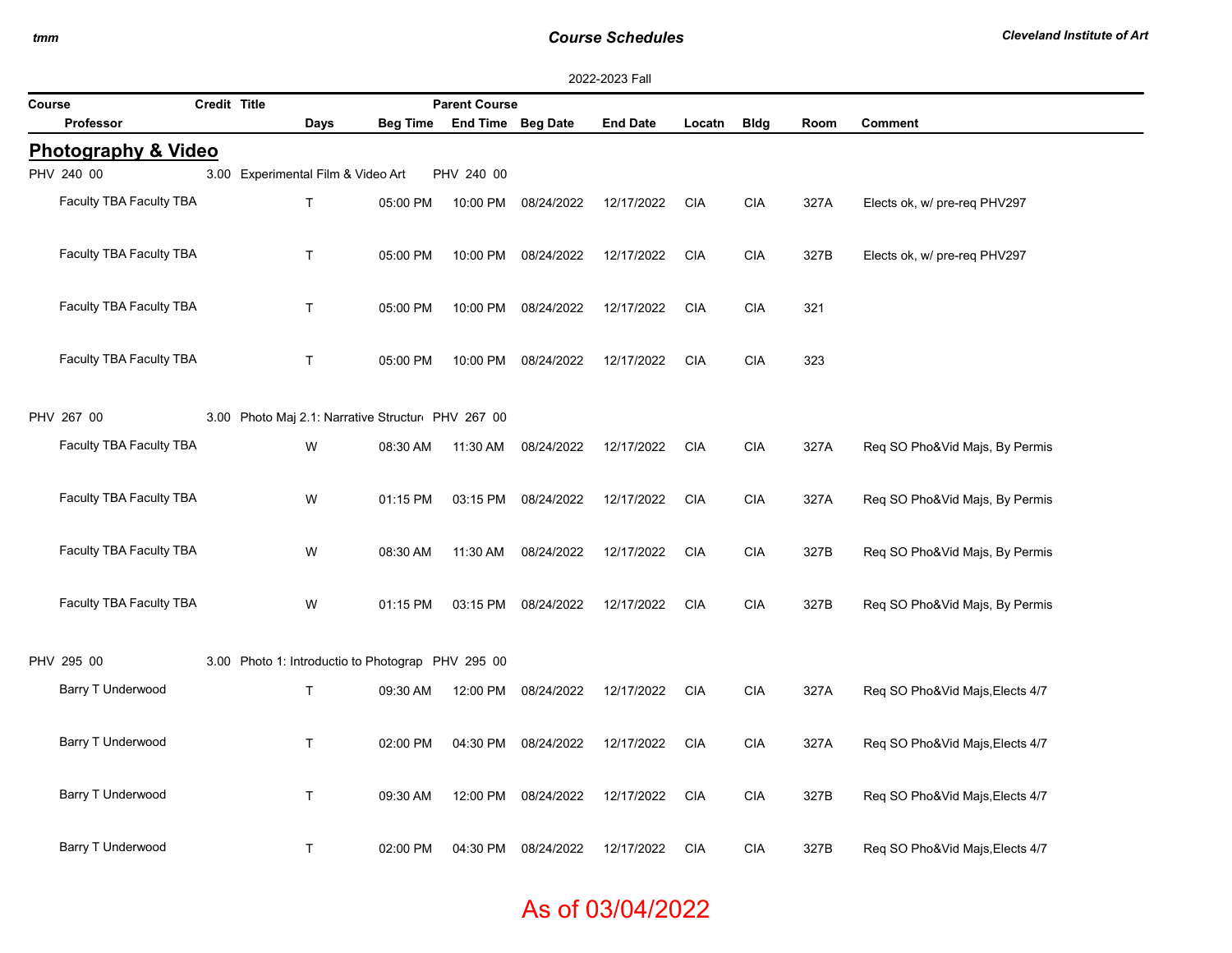### *Course Schedules*

| 2022-2023 Fall                                 |  |                                                   |          |                            |            |                 |            |             |      |                                 |  |  |
|------------------------------------------------|--|---------------------------------------------------|----------|----------------------------|------------|-----------------|------------|-------------|------|---------------------------------|--|--|
| Credit Title<br><b>Parent Course</b><br>Course |  |                                                   |          |                            |            |                 |            |             |      |                                 |  |  |
| Professor                                      |  | Days                                              |          | Beg Time End Time Beg Date |            | <b>End Date</b> | Locatn     | <b>Bldg</b> | Room | <b>Comment</b>                  |  |  |
| <b>Photography &amp; Video</b>                 |  |                                                   |          |                            |            |                 |            |             |      |                                 |  |  |
| PHV 295 01                                     |  | 3.00 Photo 1: Introductio to Photograp PHV 295 01 |          |                            |            |                 |            |             |      |                                 |  |  |
| Faculty TBA Faculty TBA                        |  | M                                                 | 08:30 AM | 11:30 PM                   | 08/24/2022 | 12/17/2022      | <b>CIA</b> | <b>CIA</b>  | 327A |                                 |  |  |
| Faculty TBA Faculty TBA                        |  | М                                                 | 01:15 PM | 03:15 PM                   | 08/24/2022 | 12/17/2022      | <b>CIA</b> | <b>CIA</b>  | 327A |                                 |  |  |
| Faculty TBA Faculty TBA                        |  | M                                                 | 08:30 AM | 11:30 AM                   | 08/24/2022 | 12/17/2022      | <b>CIA</b> | <b>CIA</b>  | 327B |                                 |  |  |
| Faculty TBA Faculty TBA                        |  | M                                                 | 01:15 PM | 03:15 PM                   | 08/24/2022 | 12/17/2022      | <b>CIA</b> | <b>CIA</b>  | 327B |                                 |  |  |
| PHV 325 00                                     |  | 3.00 Photo Maj 3.1: Contemp Color Pl PHV 325 00   |          |                            |            |                 |            |             |      |                                 |  |  |
| Faculty TBA Faculty TBA                        |  | W                                                 | 08:30 AM | 11:30 AM                   | 08/24/2022 | 12/17/2022      | <b>CIA</b> | <b>CIA</b>  | 315  | Req JR Pho&Vid Majs, Elects 4/7 |  |  |
| Faculty TBA Faculty TBA                        |  | W                                                 | 01:15 PM | 03:15 PM                   | 08/24/2022 | 12/17/2022      | <b>CIA</b> | <b>CIA</b>  | 315  | Req JR Pho&Vid Majs, Elects 4/7 |  |  |
| Faculty TBA Faculty TBA                        |  | W                                                 | 08:30 AM | 11:30 AM                   | 08/24/2022 | 12/17/2022      | CIA        | <b>CIA</b>  | 206  | Req JR Pho&Vid Majs, Elects 4/7 |  |  |
| Faculty TBA Faculty TBA                        |  | W                                                 | 01:15 PM | 03:15 PM                   | 08/24/2022 | 12/17/2022      | <b>CIA</b> | <b>CIA</b>  | 206  | Req JR Pho&Vid Majs, Elects 4/7 |  |  |
| PHV 350 00                                     |  | 3.00 Photo Archive, Book & Portfolio              |          | PHV 350 00                 |            |                 |            |             |      |                                 |  |  |
| Faculty TBA Faculty TBA                        |  | $\mathsf{T}$                                      | 09:30 AM | 12:00 PM                   | 08/24/2022 | 12/17/2022      | <b>CIA</b> | <b>CIA</b>  | 327A | Req SR Photo Majs, Elects 4/7   |  |  |
| Faculty TBA Faculty TBA                        |  | $\mathsf{T}$                                      | 02:00 PM | 04:30 PM                   | 08/24/2022 | 12/17/2022      | <b>CIA</b> | <b>CIA</b>  | 327A | Req SR Photo Majs, Elects 4/7   |  |  |
| Faculty TBA Faculty TBA                        |  | $\mathsf{T}$                                      | 09:30 AM | 12:00 PM                   | 08/24/2022 | 12/17/2022      | <b>CIA</b> | <b>CIA</b>  | 327B | Req SR Photo Majs, Elects 4/7   |  |  |
| Faculty TBA Faculty TBA                        |  | $\mathsf{T}$                                      | 02:00 PM | 04:30 PM                   | 08/24/2022 | 12/17/2022      | <b>CIA</b> | <b>CIA</b>  | 327B | Req SR Photo Majs, Elects 4/7   |  |  |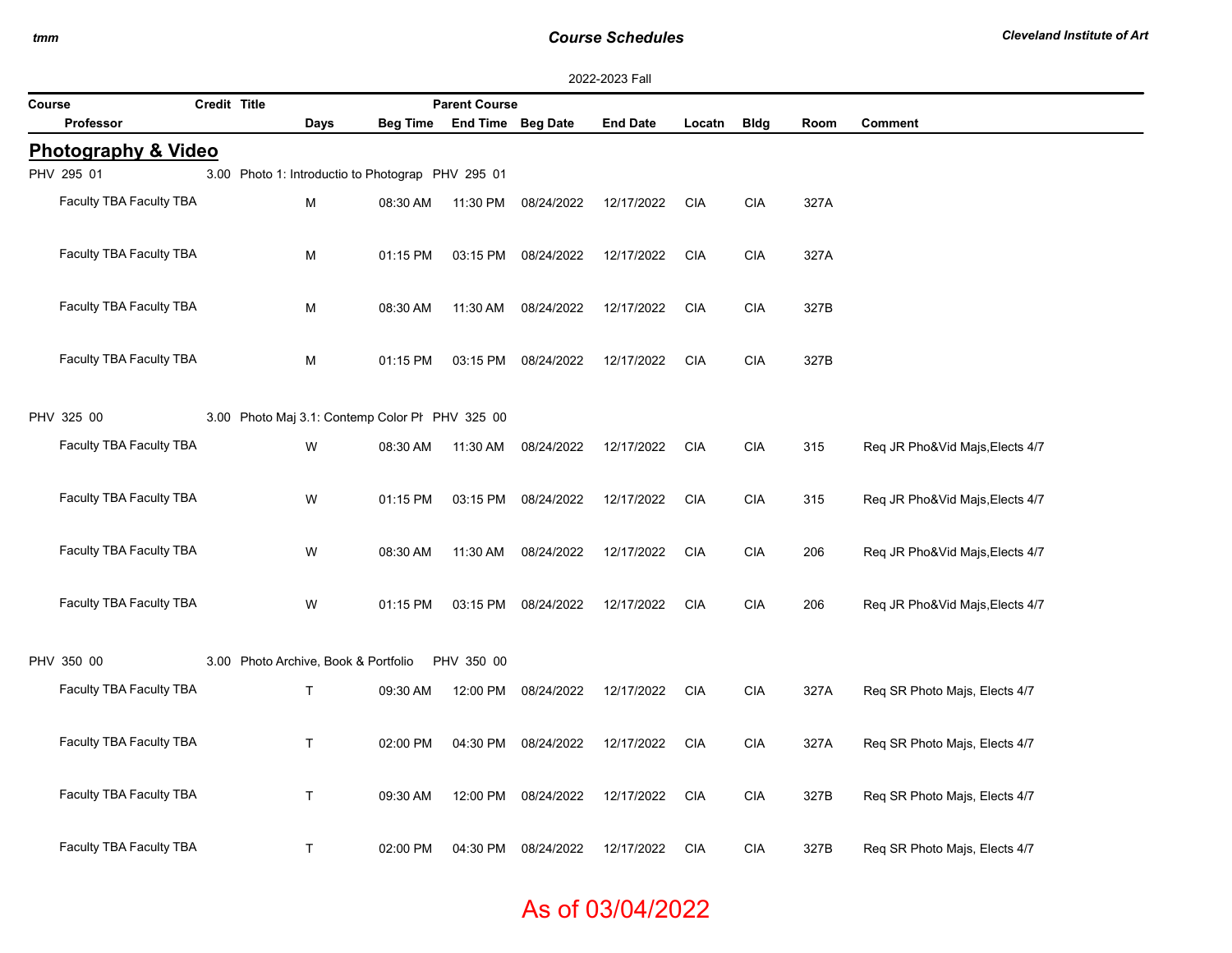*tmm*

## *Course Schedules*

| 2022-2023 Fall                                 |  |                                                  |                 |                   |            |                 |            |             |      |                               |  |
|------------------------------------------------|--|--------------------------------------------------|-----------------|-------------------|------------|-----------------|------------|-------------|------|-------------------------------|--|
| Credit Title<br>Course<br><b>Parent Course</b> |  |                                                  |                 |                   |            |                 |            |             |      |                               |  |
| <b>Professor</b>                               |  | Days                                             | <b>Beg Time</b> | End Time Beg Date |            | <b>End Date</b> | Locatn     | <b>Bldg</b> | Room | <b>Comment</b>                |  |
| <b>Photography &amp; Video</b>                 |  |                                                  |                 |                   |            |                 |            |             |      |                               |  |
| PHV 393X 00                                    |  | 3.00 Advanced Studio Lighting                    |                 | PHV 393X 00       |            |                 |            |             |      |                               |  |
| Barry T Underwood                              |  | R                                                | 09:30 AM        | 12:00 PM          | 08/24/2022 | 12/17/2022      | <b>CIA</b> | <b>CIA</b>  | 206  | Pre-req: PHV292               |  |
| Barry T Underwood                              |  | R                                                | 02:00 PM        | 04:30 PM          | 08/24/2022 | 12/17/2022      | <b>CIA</b> | <b>CIA</b>  | 206  |                               |  |
| PHV 395 00                                     |  | 3.00 Photo 3: Advanced Digital Projec PHV 395 00 |                 |                   |            |                 |            |             |      |                               |  |
| Joseph J Minek                                 |  | F                                                | 09:30 AM        | 12:00 PM          | 08/24/2022 | 12/17/2022      | <b>CIA</b> | <b>CIA</b>  | 327A | Req JR Photo Majs, Elects 4/7 |  |
| Joseph J Minek                                 |  | F                                                | 02:00 PM        | 04:30 PM          | 08/24/2022 | 12/17/2022      | <b>CIA</b> | <b>CIA</b>  | 327A | Req JR Photo Majs, Elects 4/7 |  |
| Joseph J Minek                                 |  | F                                                | 09:30 AM        | 12:00 PM          | 08/24/2022 | 12/17/2022      | <b>CIA</b> | <b>CIA</b>  | 327B | Req JR Photo Majs, Elects 4/7 |  |
| Joseph J Minek                                 |  | F                                                | 02:00 PM        | 04:30 PM          | 08/24/2022 | 12/17/2022      | <b>CIA</b> | <b>CIA</b>  | 327B | Req JR Photo Majs, Elects 4/7 |  |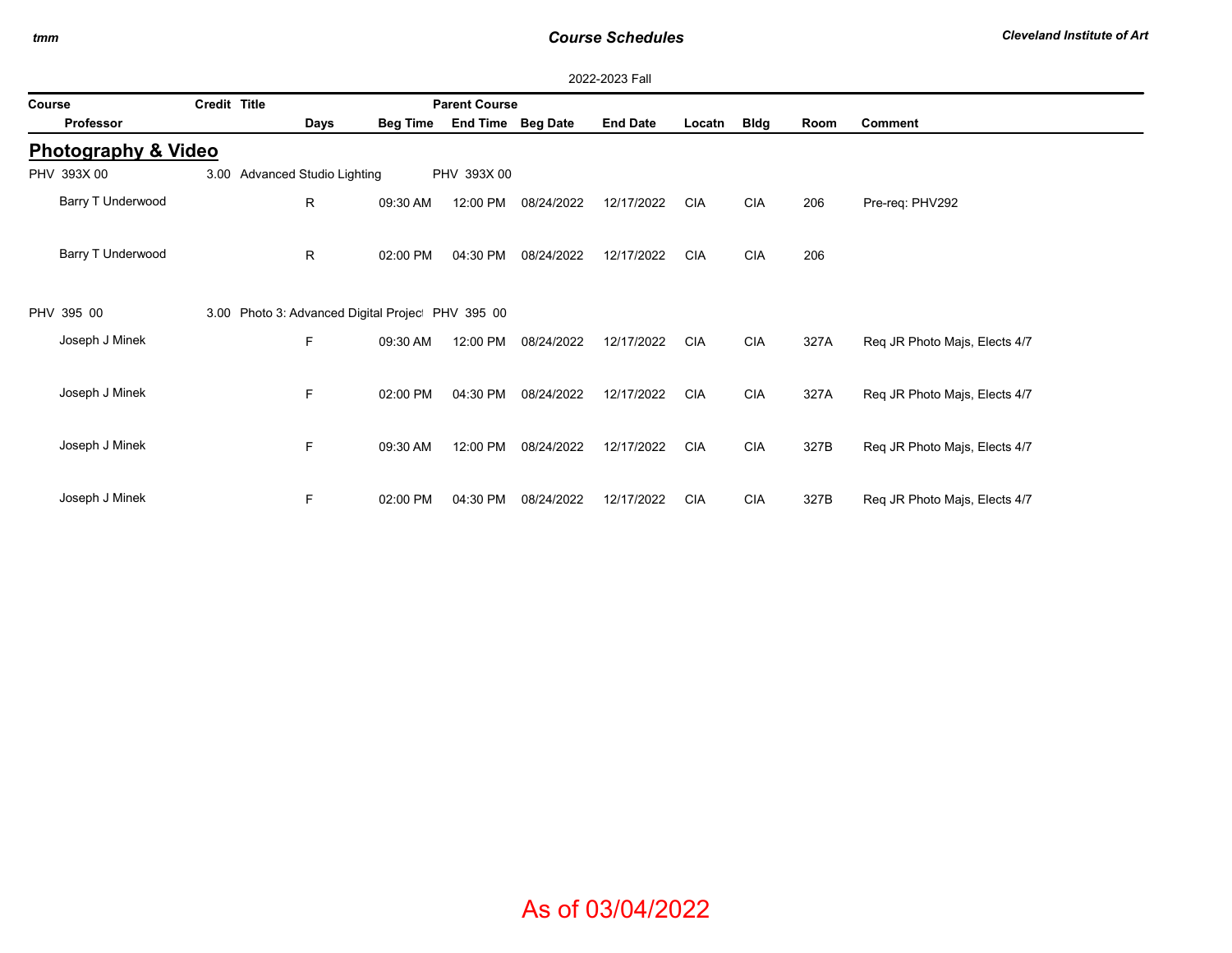## *Course Schedules*

| 2022-2023 Fall                 |              |                                                  |                 |                      |                   |                 |            |             |      |                                |  |  |
|--------------------------------|--------------|--------------------------------------------------|-----------------|----------------------|-------------------|-----------------|------------|-------------|------|--------------------------------|--|--|
| Course                         | Credit Title |                                                  |                 | <b>Parent Course</b> |                   |                 |            |             |      |                                |  |  |
| Professor                      |              | <b>Days</b>                                      | <b>Beg Time</b> |                      | End Time Beg Date | <b>End Date</b> | Locatn     | <b>Bldg</b> | Room | <b>Comment</b>                 |  |  |
| <b>Photography &amp; Video</b> |              |                                                  |                 |                      |                   |                 |            |             |      |                                |  |  |
| PHV 397 00                     |              | 3.00 Digital Cinema II: Sculp in Time            |                 | PHV 397 00           |                   |                 |            |             |      |                                |  |  |
| Faculty TBA Faculty TBA        |              | M                                                | 08:30 AM        | 11:30 AM             | 08/24/2022        | 12/17/2022      | <b>CIA</b> | <b>CIA</b>  | 327A | Req JR Video Majs, By Permiss  |  |  |
| Faculty TBA Faculty TBA        |              | M                                                | 01:15 PM        | 03:15 PM             | 08/24/2022        | 12/17/2022      | <b>CIA</b> | <b>CIA</b>  | 327A | Req JR Video Majs, By Permiss  |  |  |
| Faculty TBA Faculty TBA        |              | M                                                | 08:30 AM        | 11:30 AM             | 08/24/2022        | 12/17/2022      | <b>CIA</b> | <b>CIA</b>  | 327B |                                |  |  |
| Faculty TBA Faculty TBA        |              | M                                                | 01:15 PM        | 03:15 PM             | 08/24/2022        | 12/17/2022      | <b>CIA</b> | <b>CIA</b>  | 327B |                                |  |  |
| Faculty TBA Faculty TBA        |              | M                                                | 08:30 AM        | 11:30 AM             | 08/24/2022        | 12/17/2022      | <b>CIA</b> | <b>CIA</b>  | 321  |                                |  |  |
| Faculty TBA Faculty TBA        |              | M                                                | 01:15 PM        | 03:15 PM             | 08/24/2022        | 12/17/2022      | <b>CIA</b> | <b>CIA</b>  | 321  |                                |  |  |
| Faculty TBA Faculty TBA        |              | M                                                | 08:30 AM        | 11:30 AM             | 08/24/2022        | 12/17/2022      | <b>CIA</b> | <b>CIA</b>  | 323  | Req JR Video Majs, By Permiss  |  |  |
| Faculty TBA Faculty TBA        |              |                                                  | 01:15 PM        | 03:15 PM             | 08/24/2022        | 12/17/2022      | <b>CIA</b> | <b>CIA</b>  | 323  | Req JR Video Majs, By Permiss  |  |  |
| PHV 495M 00                    |              | 3.00 Photo Maj 4.1: BFA Thesis & Res PHV 495M 00 |                 |                      |                   |                 |            |             |      |                                |  |  |
| Faculty TBA Faculty TBA        |              | W                                                | 08:30 AM        | 11:30 AM             | 08/24/2022        | 12/17/2022      | <b>CIA</b> | <b>CIA</b>  | 327  | Req SR Pho&Vid Majs, No Elects |  |  |
| Faculty TBA Faculty TBA        |              | W                                                | 01:15 PM        | 03:15 PM             | 08/24/2022        | 12/17/2022      | <b>CIA</b> | <b>CIA</b>  | 327  | Req SR Pho&Vid Majs, No Elects |  |  |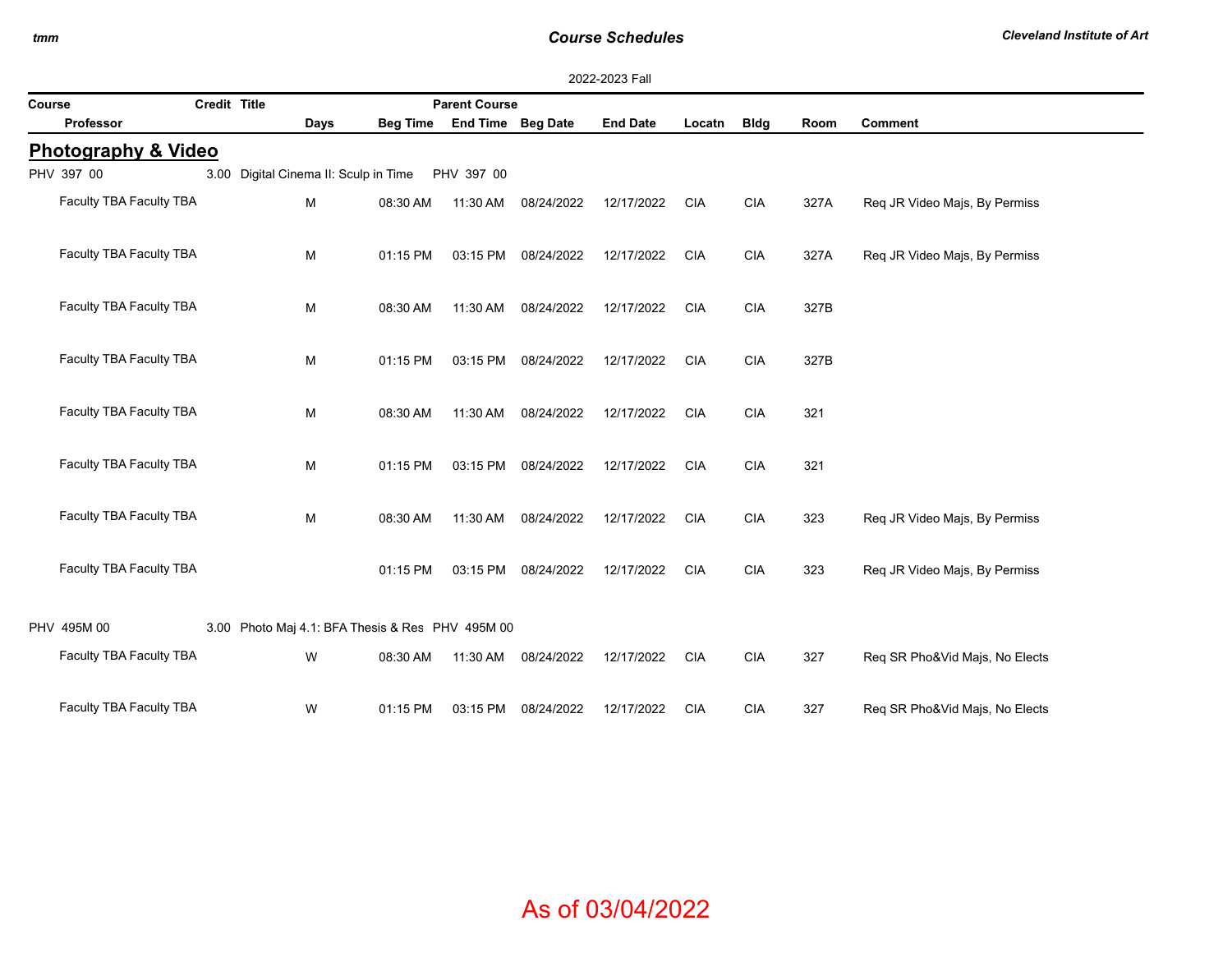## *Course Schedules*

|                                    |                                                     |              |          |                            |                                            | 2022-2023 Fall  |            |             |            |                |
|------------------------------------|-----------------------------------------------------|--------------|----------|----------------------------|--------------------------------------------|-----------------|------------|-------------|------------|----------------|
| Course                             | Credit Title                                        |              |          | <b>Parent Course</b>       |                                            |                 |            |             |            |                |
| Professor                          |                                                     | Days         |          | Beg Time End Time Beg Date |                                            | <b>End Date</b> | Locatn     | <b>Bldg</b> | Room       | <b>Comment</b> |
| <b>Prof Practices &amp; Engage</b> |                                                     |              |          |                            |                                            |                 |            |             |            |                |
| PPEL 398A 00                       | 3.00 Pro Pract: Entrepreneurial Ventur PPEL 398A 00 |              |          |                            |                                            |                 |            |             |            |                |
| Megan Young                        |                                                     | $\mathsf{T}$ | 05:00 PM |                            | 06:15 PM 08/24/2022                        | 12/17/2022      | CIA        | <b>CIA</b>  | 124        |                |
| Megan Young                        |                                                     | R            |          |                            | 05:00 PM   06:15 PM   08/24/2022           | 12/17/2022      | <b>CIA</b> | <b>CIA</b>  | <b>TBA</b> |                |
| PPEL 398B 00                       | 3.00 Pro Pract: Industry                            |              |          | PPEL 398B 00               |                                            |                 |            |             |            |                |
| Lauren Nichole Ryan                |                                                     | T.           | 05:00 PM |                            | 06:15 PM 08/24/2022                        | 12/17/2022      | CIA        | <b>CIA</b>  | 124        |                |
| Lauren Nichole Ryan                |                                                     | R            | 05:00 PM |                            | 06:15 PM 08/24/2022                        | 12/17/2022      | <b>CIA</b> | <b>CIA</b>  | 205        |                |
| PPEL 398B 01                       | 3.00 Pro Pract: Industry                            |              |          | PPEL 398B 01               |                                            |                 |            |             |            |                |
| Faculty TBA Faculty TBA            |                                                     | $\mathsf{T}$ | 05:00 PM |                            | 06:15 PM 08/24/2022                        | 12/17/2022      | <b>CIA</b> | <b>CIA</b>  | 124        |                |
| Faculty TBA Faculty TBA            |                                                     | $\mathsf{R}$ |          |                            | 05:00 PM  06:15 PM  08/24/2022  12/17/2022 |                 | <b>CIA</b> | <b>CIA</b>  | 203        |                |
| PPEL 398C 00                       | 3.00 Pro Pract: Studio to Gallery                   |              |          | PPEL 398C 00               |                                            |                 |            |             |            |                |
| Sarah E Kabot                      |                                                     | $\mathsf{T}$ | 05:00 PM |                            | 06:15 PM 08/24/2022                        | 12/17/2022      | <b>CIA</b> | <b>CIA</b>  | 124        |                |
| Sarah E Kabot                      |                                                     | R            | 05:00 PM |                            | 06:15 PM 08/24/2022                        | 12/17/2022 CIA  |            | <b>CIA</b>  | 321        |                |
| PPEL 400 00                        | 3.00 Putting Artists in Classrm (EP)                |              |          | PPEL 400 00                |                                            |                 |            |             |            |                |
| Kristin E Thompson-Smith           |                                                     | R            | 05:00 PM |                            | 06:15 PM 08/24/2022                        | 12/17/2022      | <b>CIA</b> | <b>CIA</b>  | 211        |                |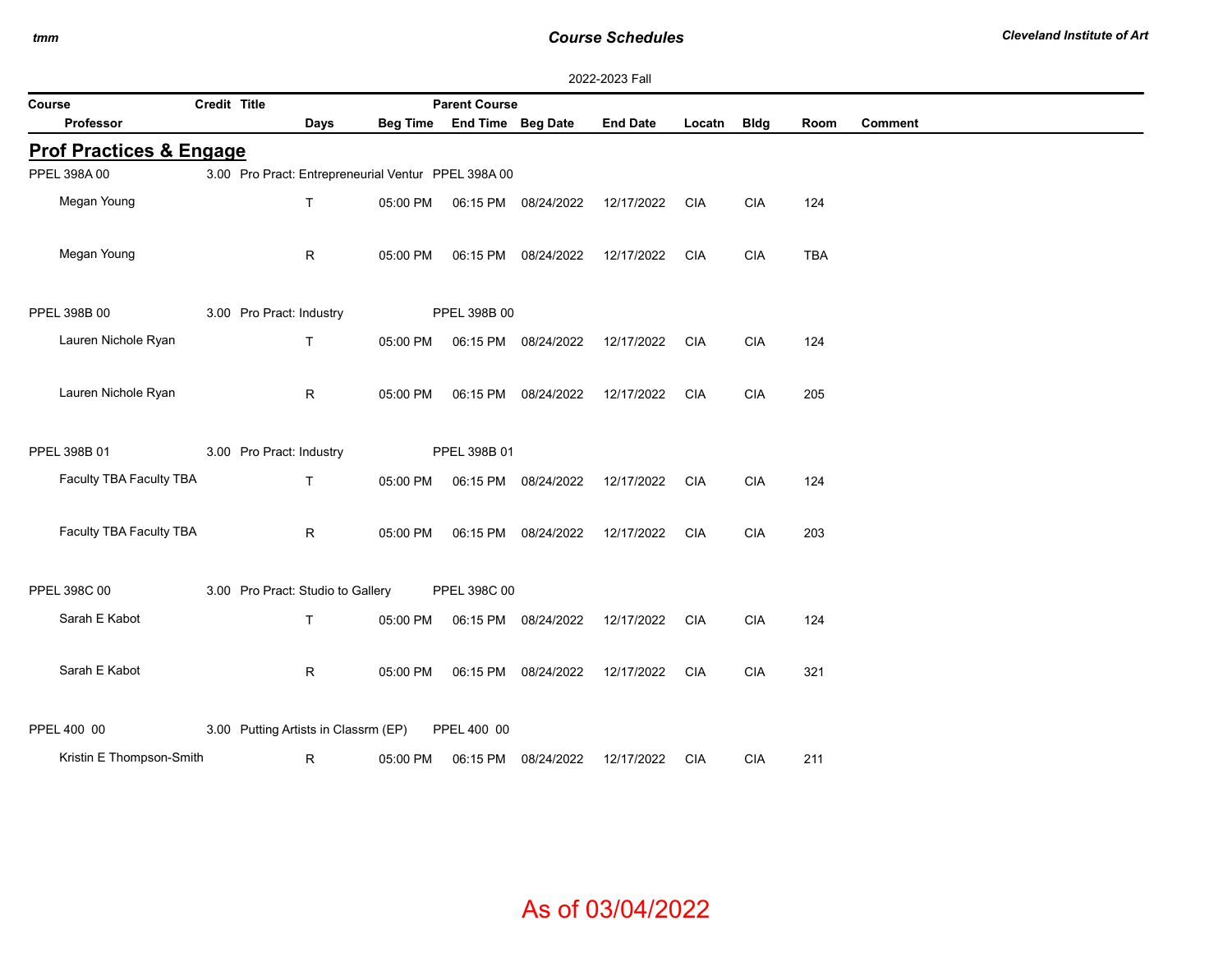## *Course Schedules*

 $\sim$ 

|                         | 2022-2023 Fall |                                                 |                 |                      |            |                 |            |             |      |                             |  |
|-------------------------|----------------|-------------------------------------------------|-----------------|----------------------|------------|-----------------|------------|-------------|------|-----------------------------|--|
| Course                  | Credit Title   |                                                 |                 | <b>Parent Course</b> |            |                 |            |             |      |                             |  |
| Professor               |                | <b>Days</b>                                     | <b>Beg Time</b> | End Time Beg Date    |            | <b>End Date</b> | Locatn     | <b>Bldg</b> | Room | <b>Comment</b>              |  |
| <b>Printmaking</b>      |                |                                                 |                 |                      |            |                 |            |             |      |                             |  |
| PRI 200 00              |                | 3.00 Intro Printmkg: Line & Sequence PRI 200 00 |                 |                      |            |                 |            |             |      |                             |  |
| Margaret Denk-Leigh     |                | R                                               | 09:30 AM        | 12:00 PM             | 08/24/2022 | 12/17/2022      | <b>CIA</b> | <b>CIA</b>  | 308A | Req SO PRI Majs, Elects 4/7 |  |
| Margaret Denk-Leigh     |                | R                                               | 02:00 PM        | 04:30 PM             | 08/24/2022 | 12/17/2022      | <b>CIA</b> | <b>CIA</b>  | 308A | Req SO PRI Majs, Elects 4/7 |  |
| Margaret Denk-Leigh     |                | R                                               | 09:30 AM        | 12:00 PM             | 08/24/2022 | 12/17/2022      | <b>CIA</b> | <b>CIA</b>  | 308  |                             |  |
| Margaret Denk-Leigh     |                | R                                               | 02:00 PM        | 04:30 PM             | 08/24/2022 | 12/17/2022      | <b>CIA</b> | <b>CIA</b>  | 308  |                             |  |
| PRI 232 00              |                | 3.00 Artist's Book: Narrative & Form            |                 | PRI 232 00           |            |                 |            |             |      |                             |  |
| Faculty TBA Faculty TBA |                | W                                               | 08:30 AM        | 11:30 AM             | 08/24/2022 | 12/17/2022      | <b>CIA</b> | <b>CIA</b>  | 308A | Elects OK                   |  |
| Faculty TBA Faculty TBA |                | W                                               | 01:15 PM        | 03:15 PM             | 08/24/2022 | 12/17/2022      | <b>CIA</b> | <b>CIA</b>  | 308A |                             |  |
| Faculty TBA Faculty TBA |                | W                                               | 08:30 AM        | 11:30 AM             | 08/24/2022 | 12/17/2022      | <b>CIA</b> | <b>CIA</b>  | 308  |                             |  |
| Faculty TBA Faculty TBA |                | W                                               | 01:15 PM        | 03:15 PM             | 08/24/2022 | 12/17/2022      | <b>CIA</b> | <b>CIA</b>  | 308  |                             |  |
| Faculty TBA Faculty TBA |                | W                                               | 08:30 AM        | 11:30 AM             | 08/24/2022 | 12/17/2022      | <b>CIA</b> | <b>CIA</b>  | 324  |                             |  |
| Faculty TBA Faculty TBA |                | W                                               | 01:15 PM        | 03:15 PM             | 08/24/2022 | 12/17/2022      | <b>CIA</b> | <b>CIA</b>  | 324  |                             |  |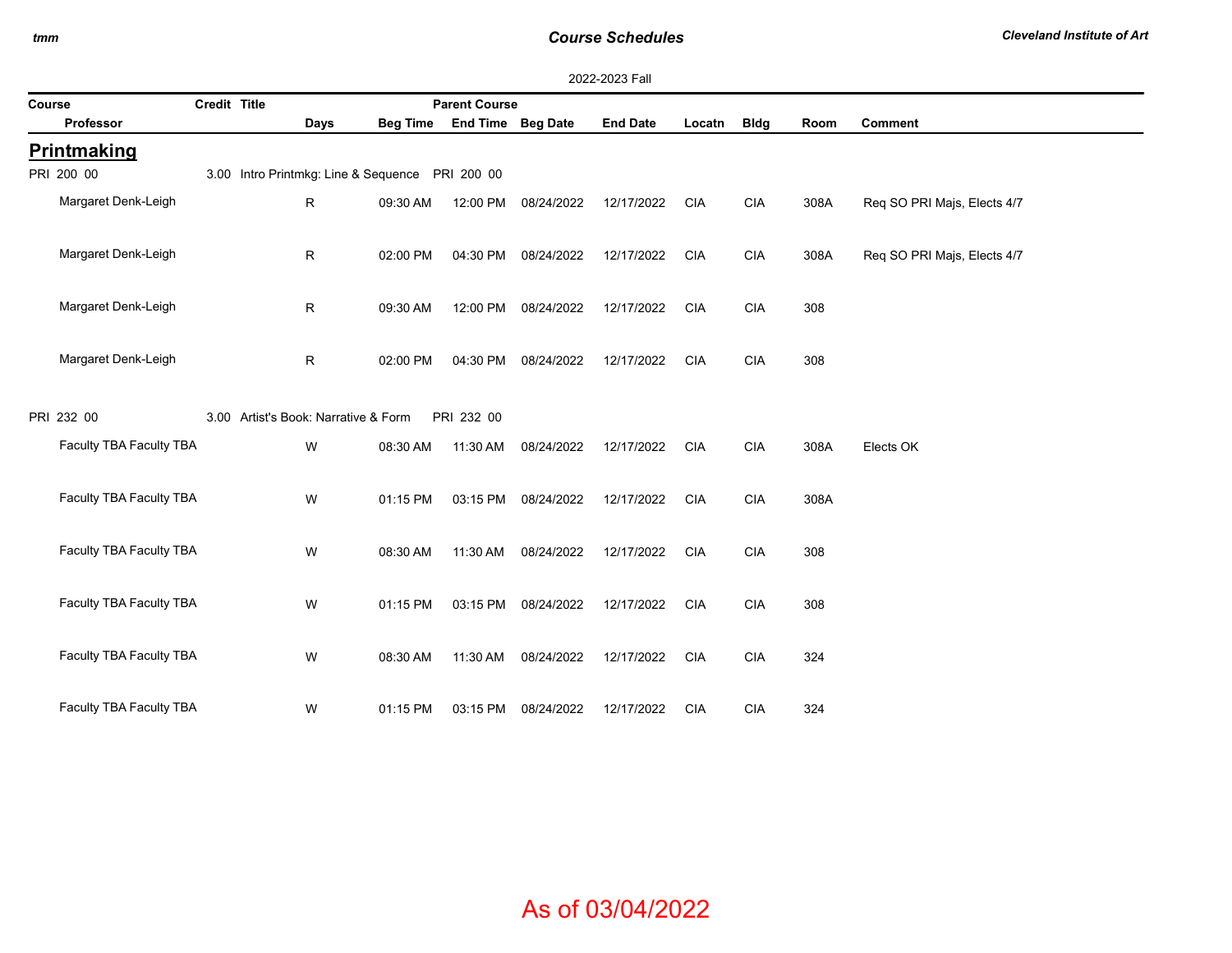## *Course Schedules*

|                         | 2022-2023 Fall<br>Credit Title |                                                   |                 |                      |            |                 |            |             |      |                               |
|-------------------------|--------------------------------|---------------------------------------------------|-----------------|----------------------|------------|-----------------|------------|-------------|------|-------------------------------|
| Course                  |                                |                                                   |                 | <b>Parent Course</b> |            |                 |            |             |      |                               |
| Professor               |                                | <b>Days</b>                                       | <b>Beg Time</b> | End Time Beg Date    |            | <b>End Date</b> | Locatn     | <b>Bldg</b> | Room | <b>Comment</b>                |
| <b>Printmaking</b>      |                                |                                                   |                 |                      |            |                 |            |             |      |                               |
| PRI 270 00              |                                | 3.00 Screenprint                                  |                 | PRI 270 00           |            |                 |            |             |      |                               |
| Faculty TBA Faculty TBA |                                | M                                                 | 05:00 PM        | 10:00 PM             | 08/24/2022 | 12/17/2022      | <b>CIA</b> | <b>CIA</b>  | 307  | Elective Open to Non-VAT Majs |
| Faculty TBA Faculty TBA |                                | M                                                 | 05:00 PM        | 10:00 PM             | 08/24/2022 | 12/17/2022      | <b>CIA</b> | <b>CIA</b>  | 308  | Elective Open to Non-VAT Majs |
| Faculty TBA Faculty TBA |                                | M                                                 | 05:00 PM        | 10:00 PM             | 08/24/2022 | 12/17/2022      | <b>CIA</b> | <b>GUND</b> | 309  |                               |
| PRI 332 00              |                                | 3.00 Artist's Book Now: Narrative & Fc PRI 232 00 |                 |                      |            |                 |            |             |      |                               |
| Faculty TBA Faculty TBA |                                | W                                                 | 08:30 AM        | 11:30 AM             | 08/24/2022 | 12/17/2022      | <b>CIA</b> | <b>CIA</b>  | 308A | Elects OK                     |
| Faculty TBA Faculty TBA |                                | W                                                 | 01:15 PM        | 03:15 PM             | 08/24/2022 | 12/17/2022      | <b>CIA</b> | <b>CIA</b>  | 308A |                               |
| Faculty TBA Faculty TBA |                                | W                                                 | 08:30 AM        | 11:30 AM             | 08/24/2022 | 12/17/2022      | <b>CIA</b> | <b>CIA</b>  | 308  |                               |
| Faculty TBA Faculty TBA |                                | W                                                 | 01:15 PM        | 03:15 PM             | 08/24/2022 | 12/17/2022      | <b>CIA</b> | <b>CIA</b>  | 308  |                               |
| Faculty TBA Faculty TBA |                                | W                                                 | 08:30 AM        | 11:30 AM             | 08/24/2022 | 12/17/2022      | <b>CIA</b> | <b>CIA</b>  | 324  |                               |
| Faculty TBA Faculty TBA |                                | W                                                 | 01:15 PM        | 03:15 PM             | 08/24/2022 | 12/17/2022      | <b>CIA</b> | <b>CIA</b>  | 324  |                               |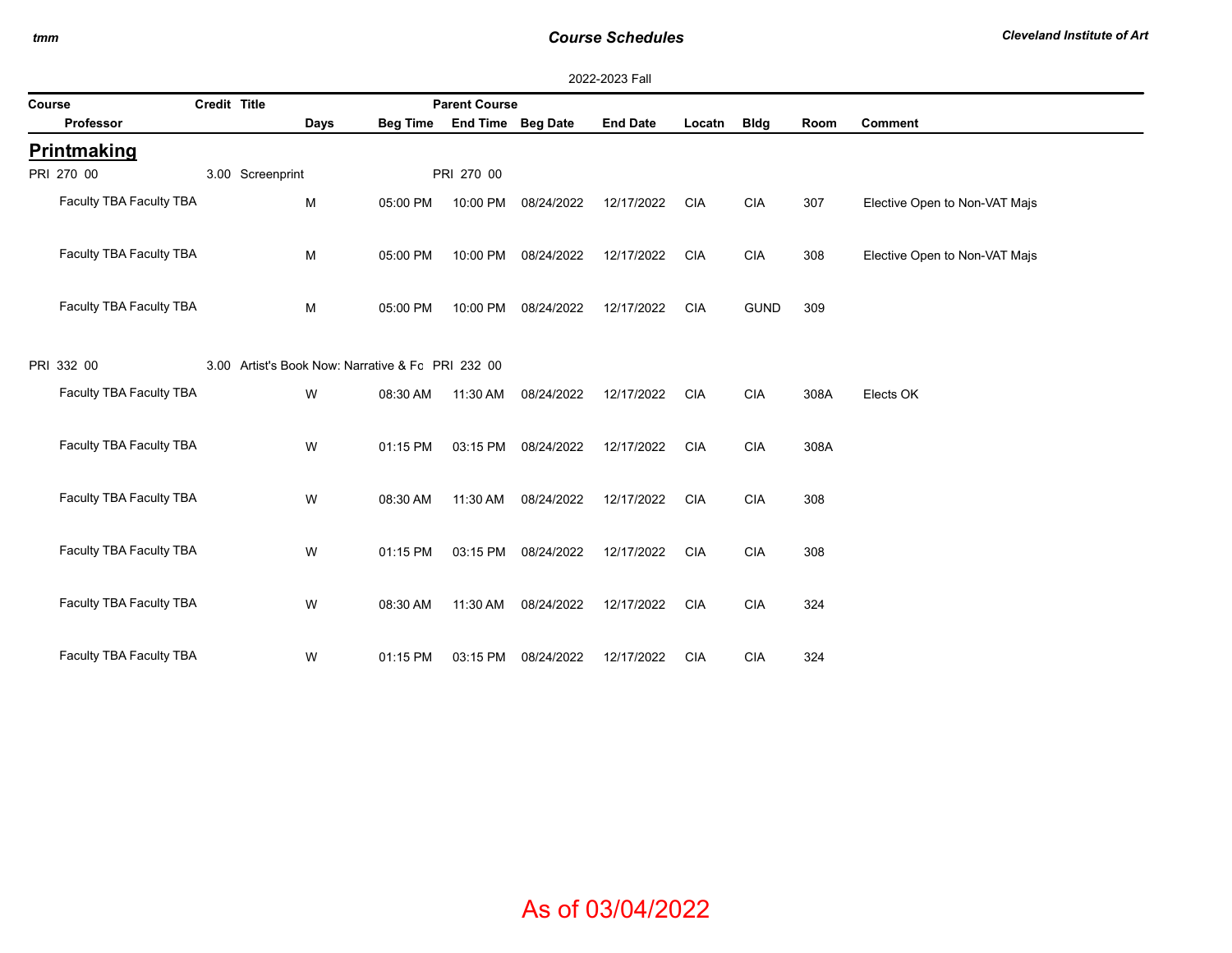### *Course Schedules*

|                         |              |                               |                                                   |                      |                     | 2022-2023 Fall  |            |                |      |                            |
|-------------------------|--------------|-------------------------------|---------------------------------------------------|----------------------|---------------------|-----------------|------------|----------------|------|----------------------------|
| Course                  | Credit Title |                               |                                                   | <b>Parent Course</b> |                     |                 |            |                |      |                            |
| Professor               |              | Days                          | Beg Time                                          | End Time Beg Date    |                     | <b>End Date</b> | Locatn     | <b>Bldg</b>    | Room | <b>Comment</b>             |
| <b>Printmaking</b>      |              |                               |                                                   |                      |                     |                 |            |                |      |                            |
| PRI 377 00              |              | 3.00 The Liberated Print (EP) |                                                   | PRI 377 00           |                     |                 |            |                |      |                            |
| Jessica Pinsky          |              | F                             | 09:30 AM                                          | 12:00 PM             | 08/24/2022          | 12/17/2022      | <b>CIA</b> | $\mathsf{CIA}$ | 308A | Req JR PRI Maj, Elects 4/7 |
| Jessica Pinsky          |              | F                             | 02:00 PM                                          | 04:30 PM             | 08/24/2022          | 12/17/2022      | <b>CIA</b> | $\mathsf{CIA}$ | 308A | Elects Ok                  |
| Jessica Pinsky          |              | F                             | 09:30 AM                                          | 12:00 PM             | 08/24/2022          | 12/17/2022      | <b>CIA</b> | <b>CIA</b>     | 308  |                            |
| Jessica Pinsky          |              | F                             | 02:00 PM                                          | 04:30 PM             | 08/24/2022          | 12/17/2022      | <b>CIA</b> | $\mathsf{CIA}$ | 308  |                            |
| Jessica Pinsky          |              | F                             | 09:30 AM                                          | 12:00 PM             | 08/24/2022          | 12/17/2022      | <b>CIA</b> | $\mathsf{CIA}$ | 307  |                            |
| Jessica Pinsky          |              | F                             | 02:00 PM                                          | 04:30 PM             | 08/24/2022          | 12/17/2022      | <b>CIA</b> | <b>CIA</b>     | 307  |                            |
| PRI 432 00              |              |                               | 3.00 Artist's Book Now: Narrative & Fc PRI 232 00 |                      |                     |                 |            |                |      |                            |
| Faculty TBA Faculty TBA |              | W                             | 08:30 AM                                          | 11:30 AM             | 08/24/2022          | 12/17/2022      | <b>CIA</b> | CIA            | 308A | Elects OK                  |
| Faculty TBA Faculty TBA |              | W                             | 01:15 PM                                          | 03:15 PM             | 08/24/2022          | 12/17/2022      | <b>CIA</b> | $\mathsf{CIA}$ | 308A |                            |
| Faculty TBA Faculty TBA |              | W                             | 08:30 AM                                          | 11:30 AM             | 08/24/2022          | 12/17/2022      | <b>CIA</b> | $\mathsf{CIA}$ | 308  |                            |
| Faculty TBA Faculty TBA |              | W                             | 01:15 PM                                          |                      | 03:15 PM 08/24/2022 | 12/17/2022      | <b>CIA</b> | $\mathsf{CIA}$ | 308  |                            |
| Faculty TBA Faculty TBA |              | W                             | 08:30 AM                                          | 11:30 AM             | 08/24/2022          | 12/17/2022      | <b>CIA</b> | <b>CIA</b>     | 324  |                            |
| Faculty TBA Faculty TBA |              | W                             | 01:15 PM                                          | 03:15 PM             | 08/24/2022          | 12/17/2022      | <b>CIA</b> | <b>CIA</b>     | 324  |                            |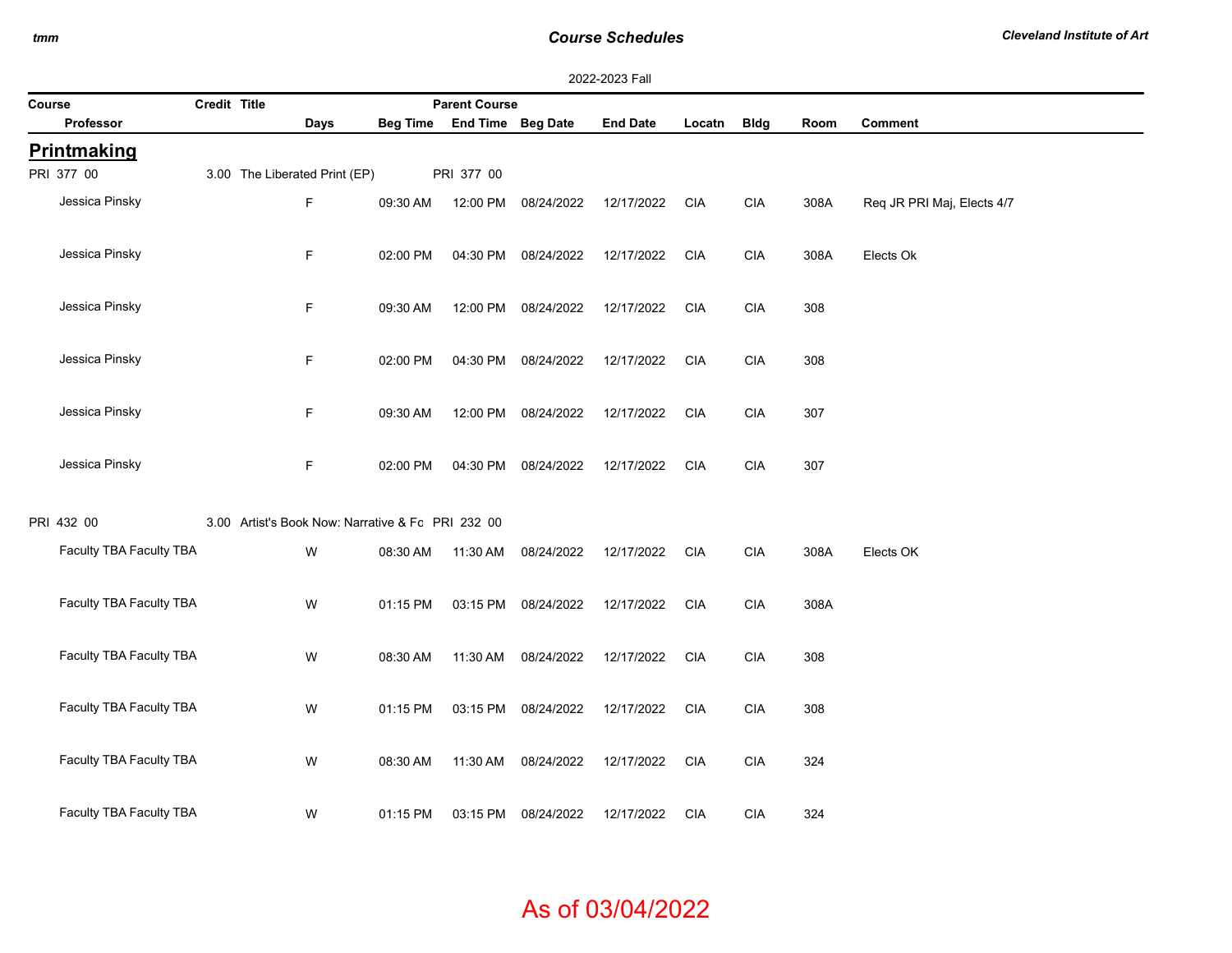## *Course Schedules*

|                               | 2022-2023 Fall                    |      |                                                     |                      |                     |                 |            |             |             |                             |  |
|-------------------------------|-----------------------------------|------|-----------------------------------------------------|----------------------|---------------------|-----------------|------------|-------------|-------------|-----------------------------|--|
| Course                        | Credit Title                      |      |                                                     | <b>Parent Course</b> |                     |                 |            |             |             |                             |  |
| <b>Professor</b>              |                                   | Days | <b>Beg Time</b>                                     | End Time Beg Date    |                     | <b>End Date</b> | Locatn     | <b>Bldg</b> | <b>Room</b> | <b>Comment</b>              |  |
| <b>Printmaking</b>            |                                   |      |                                                     |                      |                     |                 |            |             |             |                             |  |
| PRI 450 00                    | 3.00 Printmaking: Advanced Topics |      |                                                     | PRI 450 00           |                     |                 |            |             |             |                             |  |
| Margaret Denk-Leigh           |                                   | M    | 08:30 AM                                            | 11:30 AM             | 08/24/2022          | 12/17/2022      | <b>CIA</b> | <b>CIA</b>  | 308A        | Req SR PRI Majs, Elects 4/7 |  |
| Margaret Denk-Leigh           |                                   | M    | 01:15 PM                                            |                      | 03:15 PM 08/24/2022 | 12/17/2022      | <b>CIA</b> | <b>CIA</b>  | 308A        | Req SR PRI Majs, Elects 4/7 |  |
| Margaret Denk-Leigh           |                                   | M    | 08:30 AM                                            | 11:30 AM             | 08/24/2022          | 12/17/2022      | <b>CIA</b> | <b>CIA</b>  | 308         |                             |  |
| Margaret Denk-Leigh           |                                   | M    | 01:15 PM                                            | 03:15 PM             | 08/24/2022          | 12/17/2022      | <b>CIA</b> | <b>CIA</b>  | 308         |                             |  |
| Margaret Denk-Leigh           |                                   | M    | 08:30 AM                                            | 11:30 AM             | 08/24/2022          | 12/17/2022      | <b>CIA</b> | <b>CIA</b>  | 307         |                             |  |
| Margaret Denk-Leigh           |                                   | M    | 01:15 PM                                            | 03:15 PM             | 08/24/2022          | 12/17/2022      | <b>CIA</b> | <b>CIA</b>  | 307         |                             |  |
| <b>Painting</b><br>PTG 221 00 |                                   |      | 3.00 Intro to Painting: Painting History PTG 221 00 |                      |                     |                 |            |             |             |                             |  |
| Lane Lowe Cooper              |                                   | W    | 08:30 AM                                            | 11:30 AM             | 08/24/2022          | 12/17/2022      | <b>CIA</b> | <b>CIA</b>  | 400A        | Req SO PTG Majs, Elects 4/7 |  |
| Lane Lowe Cooper              |                                   | W    | 01:15 PM                                            | 03:15 PM             | 08/24/2022          | 12/17/2022      | <b>CIA</b> | <b>CIA</b>  | 400A        |                             |  |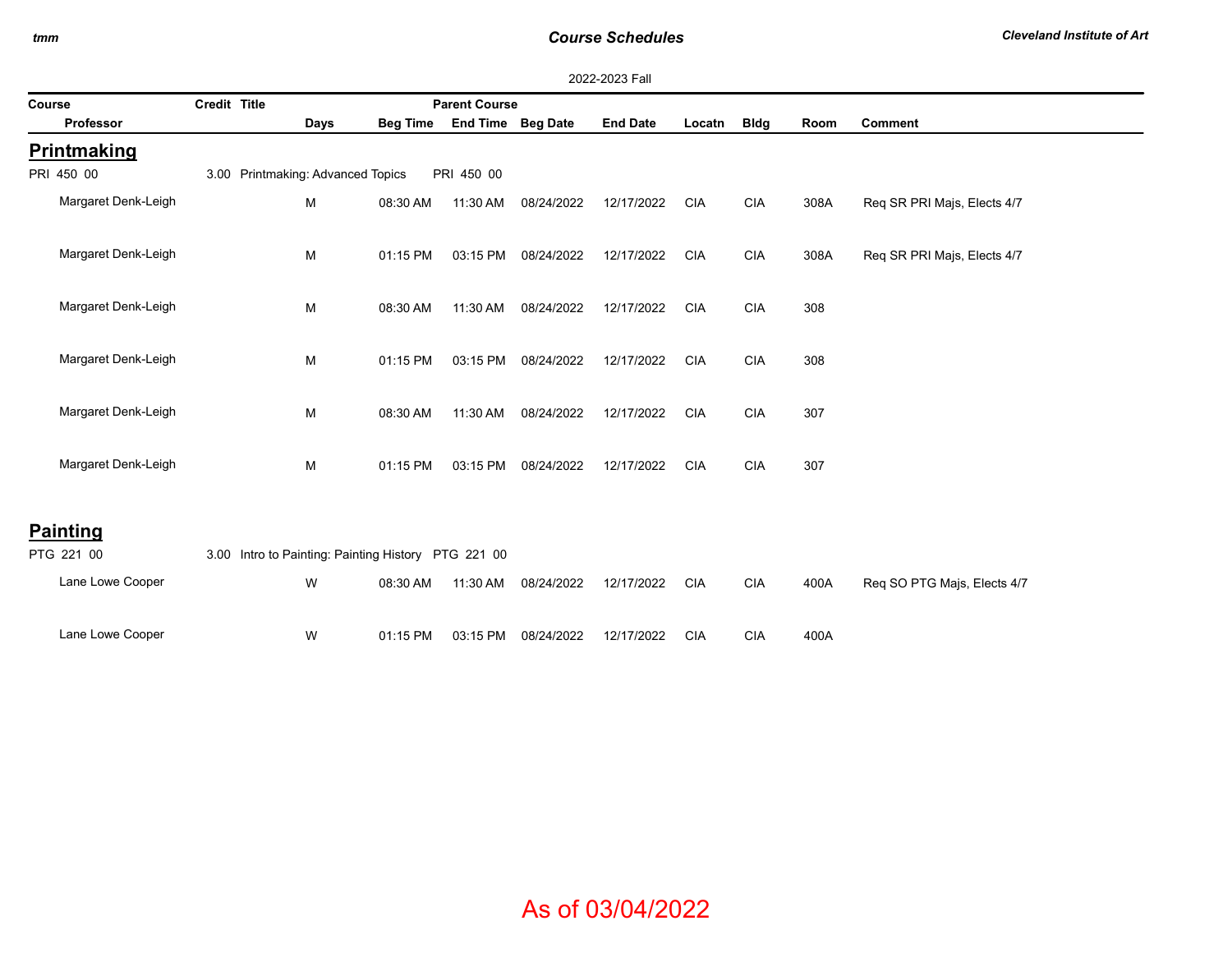## *Course Schedules*

|        | 2022-2023 Fall                |              |                                     |          |                            |                     |                 |            |             |            |                              |
|--------|-------------------------------|--------------|-------------------------------------|----------|----------------------------|---------------------|-----------------|------------|-------------|------------|------------------------------|
| Course |                               | Credit Title |                                     |          | <b>Parent Course</b>       |                     |                 |            |             |            |                              |
|        | Professor                     |              | Days                                |          | Beg Time End Time Beg Date |                     | <b>End Date</b> | Locatn     | <b>Bldg</b> | Room       | <b>Comment</b>               |
|        | <b>Painting</b>               |              |                                     |          |                            |                     |                 |            |             |            |                              |
|        | PTG 333 00                    |              | 3.00 Painting After the Photograph: |          | PTG 333 00                 |                     |                 |            |             |            |                              |
|        | Michael T Meier               |              | M                                   | 08:30 AM | 11:30 AM                   | 08/24/2022          | 12/17/2022      | <b>CIA</b> | <b>CIA</b>  | 400D       | Req JR PTG Majs, Wth Permiss |
|        | Michael T Meier               |              | M                                   | 01:15 PM | 03:15 PM                   | 08/24/2022          | 12/17/2022      | <b>CIA</b> | <b>CIA</b>  | 400D       |                              |
|        | Michael T Meier               |              | M                                   | 08:30 AM |                            | 11:30 AM 08/24/2022 | 12/17/2022      | <b>CIA</b> | <b>CIA</b>  | 400N       |                              |
|        | Michael T Meier               |              | M                                   | 01:15 PM |                            | 03:15 PM 08/24/2022 | 12/17/2022      | <b>CIA</b> | <b>CIA</b>  | 400N       |                              |
|        | PTG 333 01                    |              | 3.00 Painting After the Photograph: |          | PTG 333 01                 |                     |                 |            |             |            |                              |
|        | Faculty TBA Faculty TBA       |              |                                     | 00:00 AM |                            | 00:00 AM 08/24/2022 | 12/17/2022      | CIA        | <b>CIA</b>  | <b>TBA</b> |                              |
|        | PTG 421M 00                   |              | 3.00 Senior Studio: BFA Research    |          | PTG 421M 00                |                     |                 |            |             |            |                              |
|        | Natalie Lanese                |              | W                                   | 08:30 AM |                            | 11:30 AM 08/24/2022 | 12/17/2022      | <b>CIA</b> | <b>CIA</b>  | 400D       | Req SR PTG Majs, No Elects   |
|        | Natalie Lanese                |              | W                                   | 01:15 PM |                            | 03:15 PM 08/24/2022 | 12/17/2022      | <b>CIA</b> | <b>CIA</b>  | 400D       |                              |
|        | Natalie Lanese                |              | W                                   | 08:30 AM | 11:30 AM                   | 08/24/2022          | 12/17/2022      | <b>CIA</b> | <b>CIA</b>  | 400N       |                              |
|        | Natalie Lanese                |              | W                                   | 01:15 PM | 03:15 PM                   | 08/24/2022          | 12/17/2022      | <b>CIA</b> | <b>CIA</b>  | 400N       |                              |
|        | <b>Quantitative Reasoning</b> |              |                                     |          |                            |                     |                 |            |             |            |                              |
|        | QR 275 00                     |              | 3.00 Business of Art                |          | QR 275 00                  |                     |                 |            |             |            |                              |
|        | Meredith L King               |              | W                                   | 05:00 PM | 07:30 PM                   | 08/24/2022          | 12/17/2022      | <b>CIA</b> | <b>CIA</b>  | 305        |                              |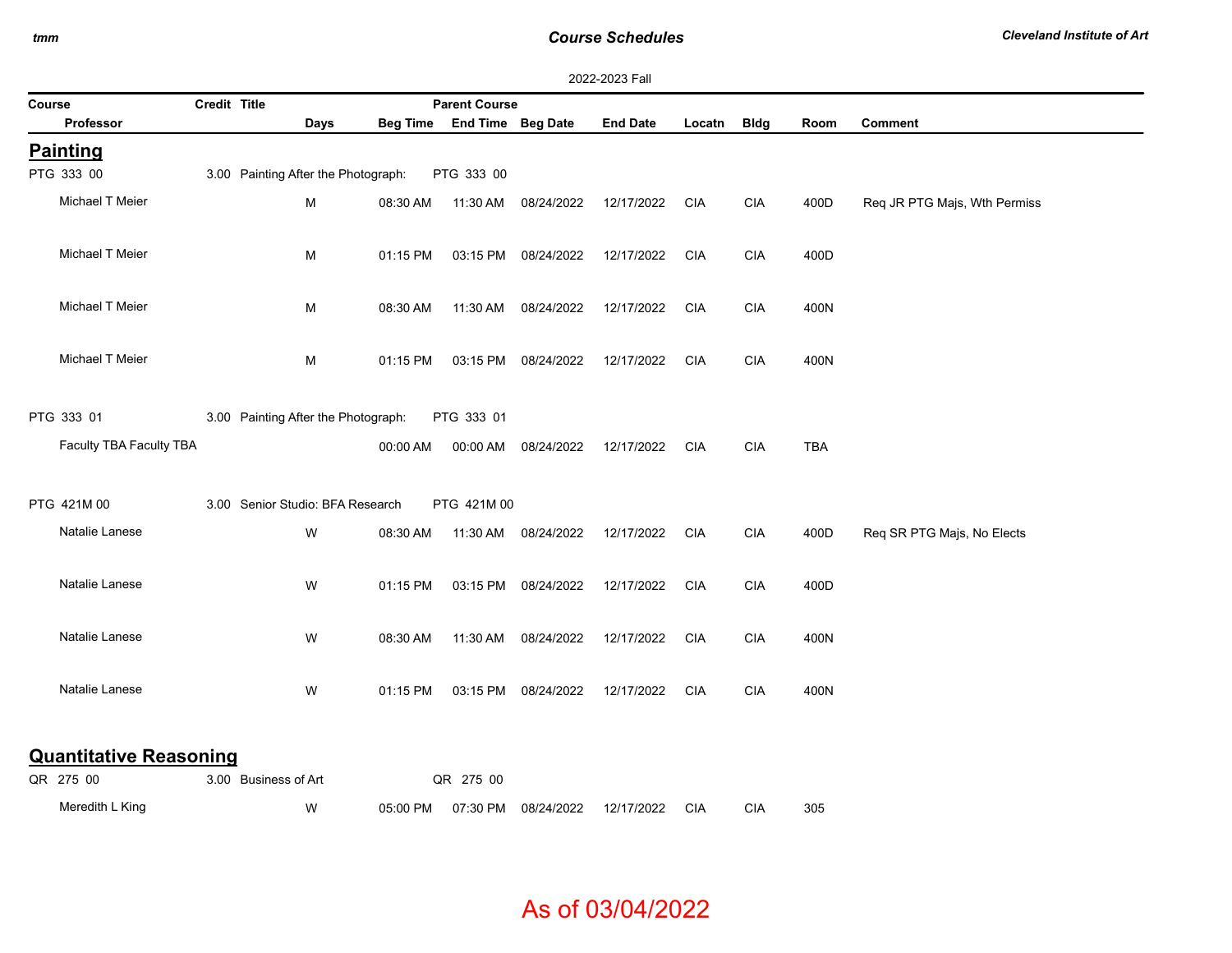### *Course Schedules*

|        | 2022-2023 Fall                    |              |                                  |          |                            |                     |                 |            |                |      |                             |  |
|--------|-----------------------------------|--------------|----------------------------------|----------|----------------------------|---------------------|-----------------|------------|----------------|------|-----------------------------|--|
| Course |                                   | Credit Title |                                  |          | <b>Parent Course</b>       |                     |                 |            |                |      |                             |  |
|        | Professor                         |              | <b>Days</b>                      |          | Beg Time End Time Beg Date |                     | <b>End Date</b> | Locatn     | <b>Bldg</b>    | Room | <b>Comment</b>              |  |
|        | <b>Quantitative Reasoning</b>     |              |                                  |          |                            |                     |                 |            |                |      |                             |  |
|        | QR 381 00                         |              | 3.00 Biological Anthropology     |          | QR 381 00                  |                     |                 |            |                |      |                             |  |
|        | Elizabeth A Hoag                  |              | <b>MW</b>                        | 03:30 PM | 04:45 PM                   | 08/24/2022          | 12/17/2022      | <b>CIA</b> | <b>CIA</b>     | 408  |                             |  |
|        | QR 381 01                         |              | 3.00 Biological Anthropology     |          | QR 381 01                  |                     |                 |            |                |      |                             |  |
|        | Elizabeth A Hoag                  |              | <b>MW</b>                        | 05:00 PM | 06:15 PM                   | 08/24/2022          | 12/17/2022      | CIA        | <b>CIA</b>     | 408  |                             |  |
|        | <b>Sculpture &amp; Expanded M</b> |              |                                  |          |                            |                     |                 |            |                |      |                             |  |
|        | SEM 232 00                        |              | 3.00 Intro Sculpture Fabrication |          | SEM 232 00                 |                     |                 |            |                |      |                             |  |
|        | James E Kuehnle                   |              | F                                | 09:30 AM | 12:00 PM                   | 08/24/2022          | 12/17/2022      | <b>CIA</b> | <b>CIA</b>     | 212  | Req SO SEM Majs, Elects 4/7 |  |
|        | James E Kuehnle                   |              | F                                | 02:00 PM | 04:30 PM                   | 08/24/2022          | 12/17/2022      | <b>CIA</b> | <b>CIA</b>     | 212  |                             |  |
|        | James E Kuehnle                   |              | F                                | 09:30 AM | 12:00 PM                   | 08/24/2022          | 12/17/2022      | <b>CIA</b> | <b>CIA</b>     | 210  |                             |  |
|        | James E Kuehnle                   |              | F                                | 02:00 PM |                            | 04:30 PM 08/24/2022 | 12/17/2022      | <b>CIA</b> | <b>CIA</b>     | 210  |                             |  |
|        | SEM 236 00                        |              | 3.00 Time-Based Strategies       |          | SEM 236 00                 |                     |                 |            |                |      |                             |  |
|        | Sarah Paul                        |              | W                                | 08:30 AM | 11:30 AM                   | 08/24/2022          | 12/17/2022      | <b>CIA</b> | $\mathsf{CIA}$ | 212  | Req SO SEM Majs, Elects 4/7 |  |
|        | Sarah Paul                        |              | W                                | 01:15 PM | 03:15 PM                   | 08/24/2022          | 12/17/2022      | <b>CIA</b> | <b>CIA</b>     | 212  |                             |  |
|        | Sarah Paul                        |              | W                                | 08:30 AM | 11:30 AM                   | 08/24/2022          | 12/17/2022      | <b>CIA</b> | <b>CIA</b>     | 211  |                             |  |
|        | Sarah Paul                        |              | W                                | 01:15 PM | 03:15 PM                   | 08/24/2022          | 12/17/2022      | <b>CIA</b> | <b>CIA</b>     | 211  |                             |  |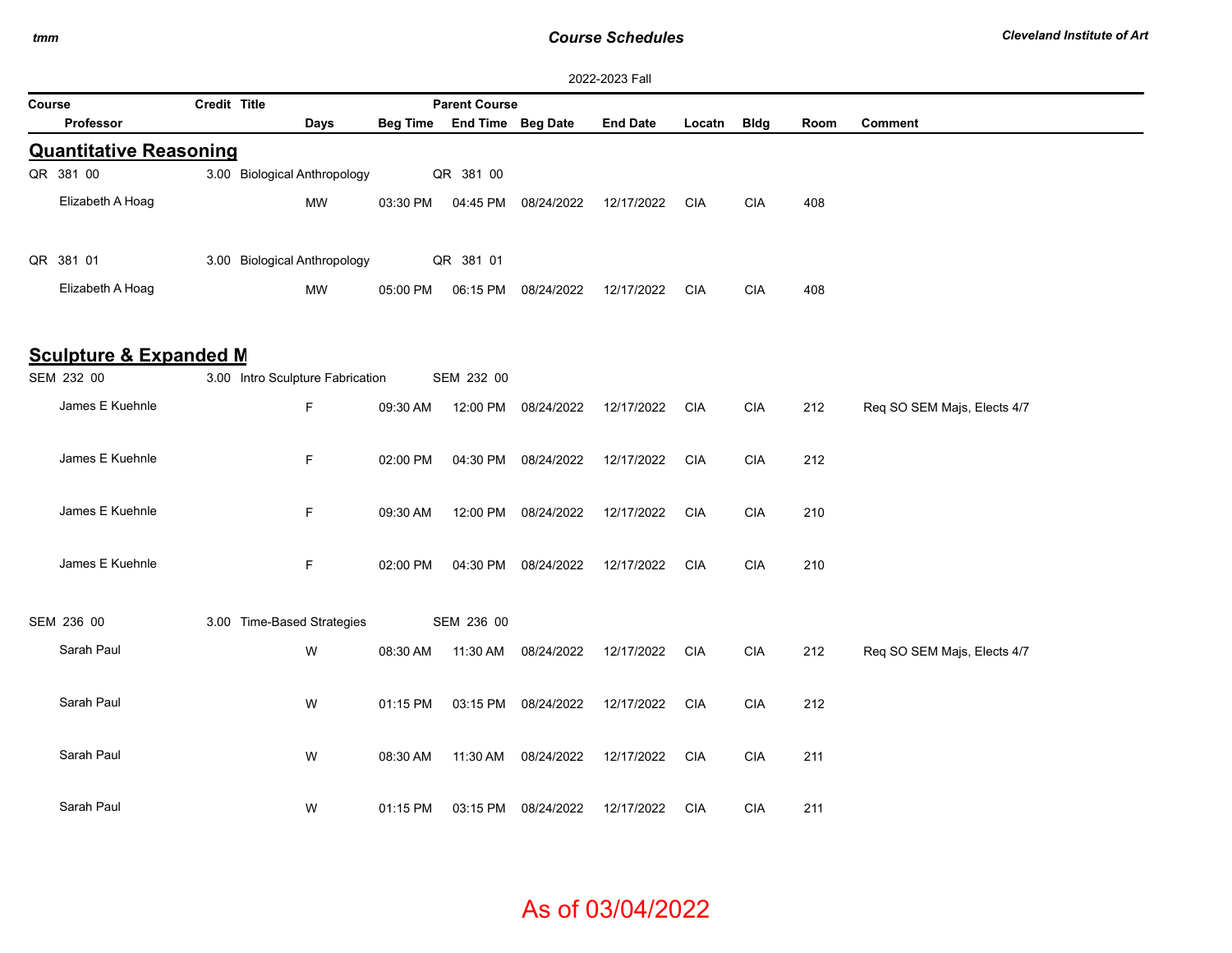## *Course Schedules*

 $\overline{\phantom{a}}$ 

|        |                                   |              |                           |          |                            |            | 2022-2023 Fall  |            |            |      |                           |
|--------|-----------------------------------|--------------|---------------------------|----------|----------------------------|------------|-----------------|------------|------------|------|---------------------------|
| Course |                                   | Credit Title |                           |          | <b>Parent Course</b>       |            |                 |            |            |      |                           |
|        | <b>Professor</b>                  |              | Days                      |          | Beg Time End Time Beg Date |            | <b>End Date</b> | Locatn     | Bldg       | Room | <b>Comment</b>            |
|        | <b>Sculpture &amp; Expanded M</b> |              |                           |          |                            |            |                 |            |            |      |                           |
|        | SEM 255 00                        |              | 3.00 Performance Art      |          | SEM 255 00                 |            |                 |            |            |      |                           |
|        | Sarah Paul                        |              | $\mathsf{T}$              | 09:30 AM | 12:00 PM                   | 08/24/2022 | 12/17/2022      | <b>CIA</b> | <b>CIA</b> | 212  | SEM Elective, Non-SEM 4/7 |
|        | Sarah Paul                        |              | $\mathsf{T}$              | 02:00 PM | 04:30 PM                   | 08/24/2022 | 12/17/2022      | <b>CIA</b> | <b>CIA</b> | 212  |                           |
|        | SEM 268 00                        |              | 3.00 Sewing & Fabrication |          | SEM 268 00                 |            |                 |            |            |      |                           |
|        | James E Kuehnle                   |              | R                         | 09:30 AM | 12:00 PM                   | 08/24/2022 | 12/17/2022      | <b>CIA</b> | <b>CIA</b> | 212  | SEM Elective, Non-SEM 4/7 |
|        | James E Kuehnle                   |              | $\mathsf{R}$              | 02:00 PM | 04:30 PM                   | 08/24/2022 | 12/17/2022      | <b>CIA</b> | <b>CIA</b> | 212  |                           |
|        | SEM 355 00                        |              | 3.00 Performance Art      |          | SEM 255 00                 |            |                 |            |            |      |                           |
|        | Sarah Paul                        |              | $\mathsf{T}$              | 09:30 AM | 12:00 PM                   | 08/24/2022 | 12/17/2022      | <b>CIA</b> | <b>CIA</b> | 212  | SEM Elective, Non-SEM 4/7 |
|        | Sarah Paul                        |              | $\mathsf{T}$              | 02:00 PM | 04:30 PM                   | 08/24/2022 | 12/17/2022      | <b>CIA</b> | <b>CIA</b> | 212  |                           |
|        | SEM 368 00                        |              | 3.00 Sewing & Fabrication |          | SEM 268 00                 |            |                 |            |            |      |                           |
|        | James E Kuehnle                   |              | R                         | 09:30 AM | 12:00 PM                   | 08/24/2022 | 12/17/2022      | CIA        | <b>CIA</b> | 212  | SEM Elective, Non-SEM 4/7 |
|        | James E Kuehnle                   |              | R                         | 02:00 PM | 04:30 PM                   | 08/24/2022 | 12/17/2022      | <b>CIA</b> | <b>CIA</b> | 212  |                           |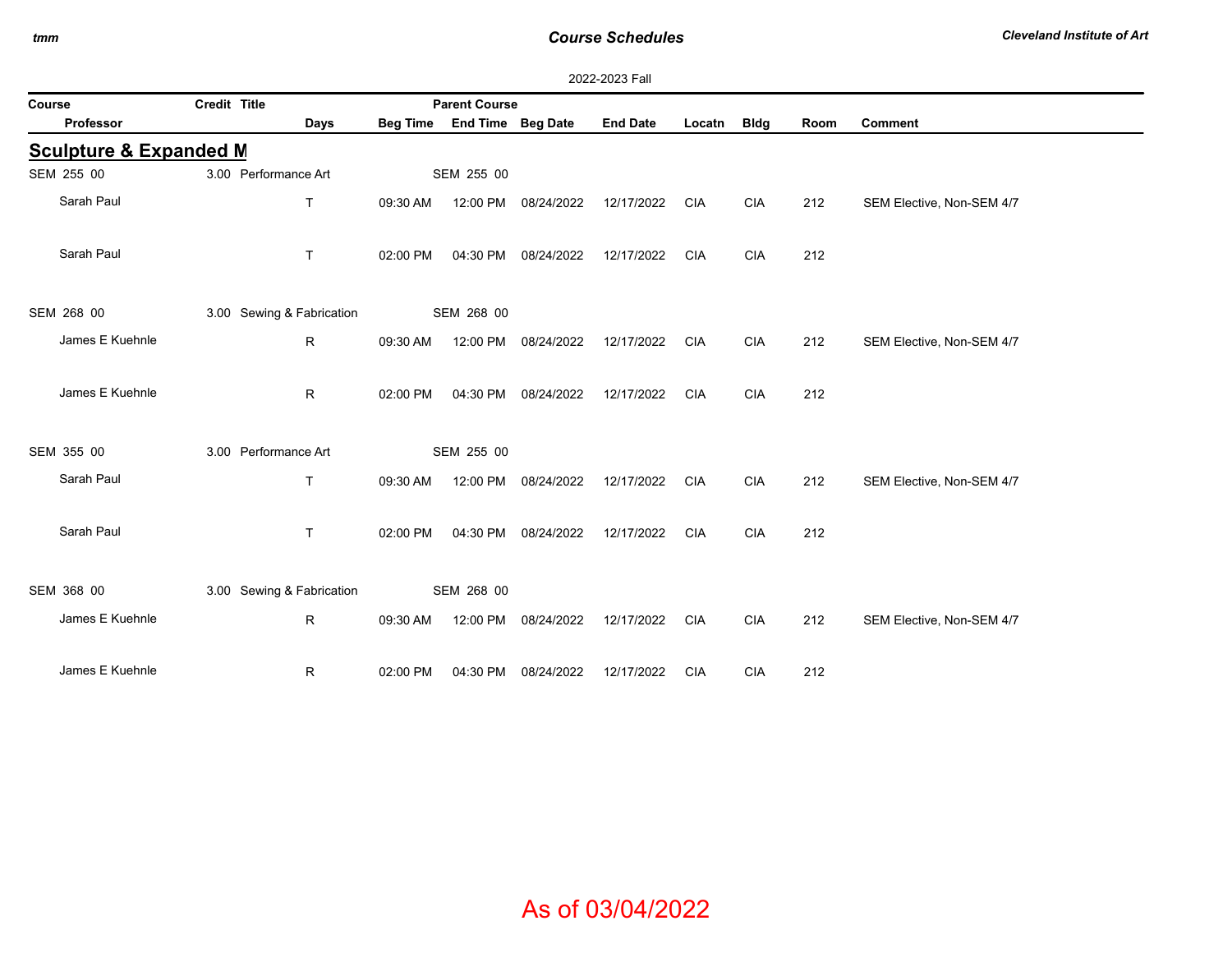### *Course Schedules*

|                                   |                                               |              |          |                            |                     | 2022-2023 Fall  |            |             |      |                             |
|-----------------------------------|-----------------------------------------------|--------------|----------|----------------------------|---------------------|-----------------|------------|-------------|------|-----------------------------|
| Course                            | Credit Title                                  |              |          | <b>Parent Course</b>       |                     |                 |            |             |      |                             |
| <b>Professor</b>                  |                                               | Days         |          | Beg Time End Time Beg Date |                     | <b>End Date</b> | Locatn     | <b>Bldg</b> | Room | Comment                     |
| <b>Sculpture &amp; Expanded M</b> |                                               |              |          |                            |                     |                 |            |             |      |                             |
| SEM 429 00                        | 3.00 Sculp & Expand Meda: BFA Rese SEM 429 00 |              |          |                            |                     |                 |            |             |      |                             |
| Jessica Pinsky                    |                                               | М            | 08:30 AM | 11:30 AM                   | 08/24/2022          | 12/17/2022      | CIA        | <b>CIA</b>  | 212  | Req SR SEM Majs, Elects 4/7 |
| Jessica Pinsky                    |                                               | M            | 01:15 PM | 03:15 PM                   | 08/24/2022          | 12/17/2022      | <b>CIA</b> | <b>CIA</b>  | 212  |                             |
| Jessica Pinsky                    |                                               | м            | 08:30 AM | 11:30 AM                   | 08/24/2022          | 12/17/2022      | <b>CIA</b> | <b>CIA</b>  | 210  |                             |
| Jessica Pinsky                    |                                               | М            | 01:15 PM |                            | 03:15 PM 08/24/2022 | 12/17/2022      | <b>CIA</b> | <b>CIA</b>  | 210  |                             |
| SEM 455 00                        | 3.00 Performance Art                          |              |          | SEM 255 00                 |                     |                 |            |             |      |                             |
| Sarah Paul                        |                                               | $\mathsf{T}$ | 09:30 AM |                            | 12:00 PM 08/24/2022 | 12/17/2022      | CIA        | <b>CIA</b>  | 212  | SEM Elective, Non-SEM 4/7   |
| Sarah Paul                        |                                               | $\mathsf{T}$ | 02:00 PM | 04:30 PM                   | 08/24/2022          | 12/17/2022      | <b>CIA</b> | <b>CIA</b>  | 212  |                             |
| SEM 468 00                        | 3.00 Sewing & Fabrication                     |              |          | SEM 268 00                 |                     |                 |            |             |      |                             |
| James E Kuehnle                   |                                               | R            | 09:30 AM | 12:00 PM                   | 08/24/2022          | 12/17/2022      | CIA        | <b>CIA</b>  | 212  | SEM Elective, Non-SEM 4/7   |
| James E Kuehnle                   |                                               | R            | 02:00 PM | 04:30 PM                   | 08/24/2022          | 12/17/2022      | <b>CIA</b> | <b>CIA</b>  | 212  |                             |
| Social or Natural Science         |                                               |              |          |                            |                     |                 |            |             |      |                             |
| SNS 309 00                        | 3.00 Abnormal Psychology                      |              |          | SNS 309 00                 |                     |                 |            |             |      |                             |
| Valentino L Zullo                 |                                               | MW           | 06:30 PM |                            | 07:45 PM 08/24/2022 | 12/17/2022      | <b>CIA</b> | <b>CIA</b>  | 109  |                             |
| SNS 350 00                        | 3.00 Anthropology of Gender Roles             |              |          | SNS 350 00                 |                     |                 |            |             |      |                             |
| Elizabeth A Hoag                  |                                               | <b>TR</b>    | 12:30 PM | 01:45 PM                   | 08/24/2022          | 12/17/2022      | <b>CIA</b> | <b>CIA</b>  | 408  |                             |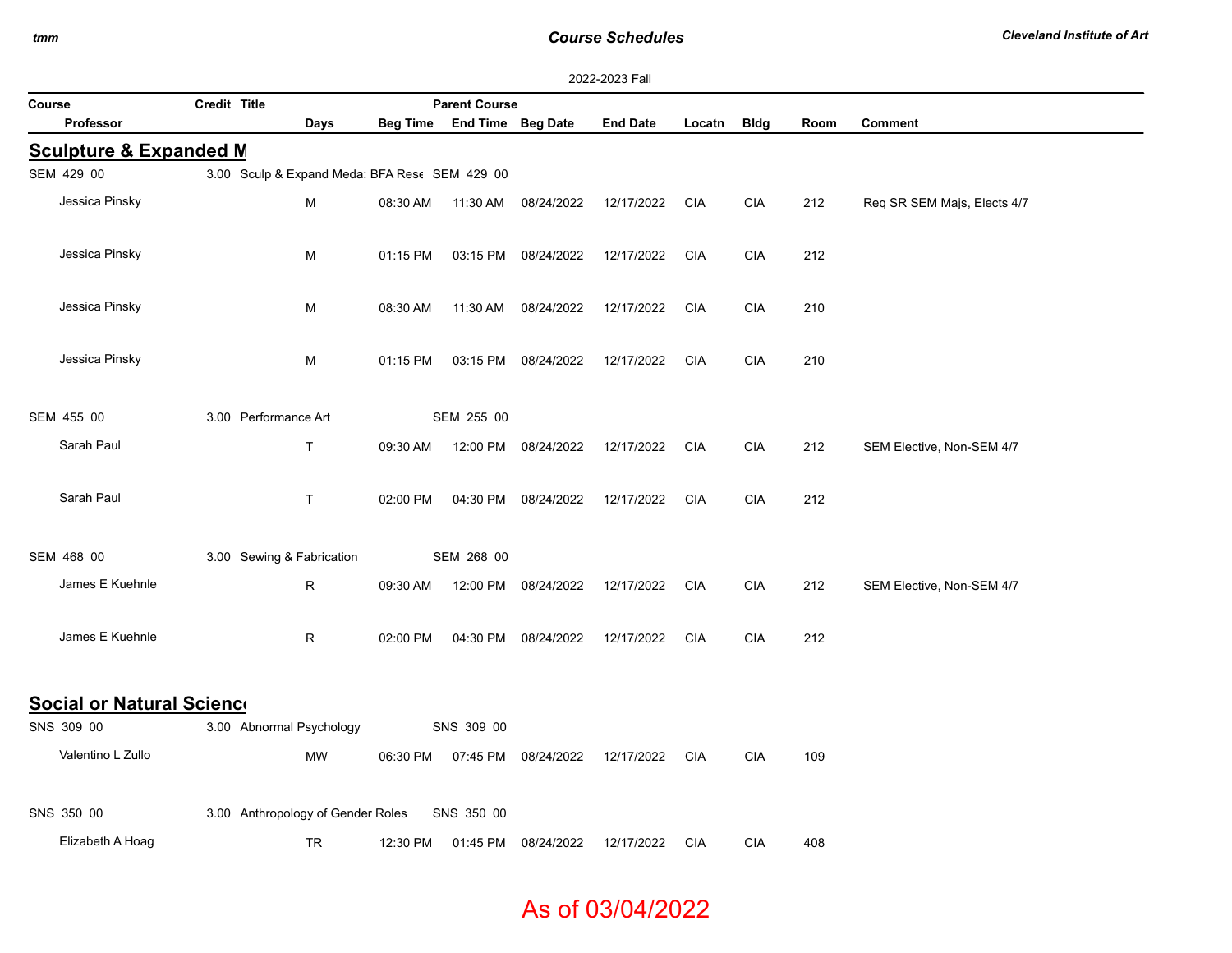## *Course Schedules*

|                                  | 2022-2023 Fall |                               |          |                            |                     |                 |            |             |      |                                |  |
|----------------------------------|----------------|-------------------------------|----------|----------------------------|---------------------|-----------------|------------|-------------|------|--------------------------------|--|
| Course                           | Credit Title   |                               |          | <b>Parent Course</b>       |                     |                 |            |             |      |                                |  |
| Professor                        |                | Days                          |          | Beg Time End Time Beg Date |                     | <b>End Date</b> | Locatn     | <b>Bldg</b> | Room | <b>Comment</b>                 |  |
| <b>Social or Natural Science</b> |                |                               |          |                            |                     |                 |            |             |      |                                |  |
| SNS 381 00                       |                | 3.00 Biological Anthropology  |          | QR 381 00                  |                     |                 |            |             |      |                                |  |
| Elizabeth A Hoag                 |                | <b>MW</b>                     | 03:30 PM | 04:45 PM                   | 08/24/2022          | 12/17/2022      | <b>CIA</b> | <b>CIA</b>  | 408  |                                |  |
| SNS 381 01                       |                | 3.00 Biological Anthropology  |          | QR 381 01                  |                     |                 |            |             |      |                                |  |
| Elizabeth A Hoag                 |                | <b>MW</b>                     | 05:00 PM |                            | 06:15 PM 08/24/2022 | 12/17/2022      | <b>CIA</b> | <b>CIA</b>  | 408  |                                |  |
| SNS 480 00                       |                | 3.00 India: Culture & Society |          | ACD 480 00                 |                     |                 |            |             |      |                                |  |
| Heath C Patten                   |                | <b>TR</b>                     | 06:30 PM | 07:45 PM                   | 08/24/2022          | 12/17/2022      | <b>CIA</b> | <b>CIA</b>  | 408  |                                |  |
| <b>Visual Arts</b>               |                |                               |          |                            |                     |                 |            |             |      |                                |  |
| VAT 200 00                       |                | 3.00 Image & Form I           |          | VAT 200 00                 |                     |                 |            |             |      |                                |  |
| Sarah E Kabot                    |                | $\mathsf{T}$                  | 09:30 AM |                            | 12:00 PM 08/24/2022 | 12/17/2022      | <b>CIA</b> | <b>CIA</b>  | 111  | Req SO DRG, PTG, PRI, SEM Majs |  |
| Sarah E Kabot                    |                | $\mathsf{T}$                  | 02:00 PM |                            | 04:30 PM 08/24/2022 | 12/17/2022      | <b>CIA</b> | <b>CIA</b>  | 111  |                                |  |
| Sarah E Kabot                    |                | $\mathsf{T}$                  | 09:30 AM |                            | 12:00 PM 08/24/2022 | 12/17/2022      | <b>CIA</b> | <b>JMC</b>  | 400F |                                |  |
| Sarah E Kabot                    |                | $\mathsf{T}$                  | 02:00 PM | 04:30 PM                   | 08/24/2022          | 12/17/2022      | <b>CIA</b> | <b>JMC</b>  | 400F |                                |  |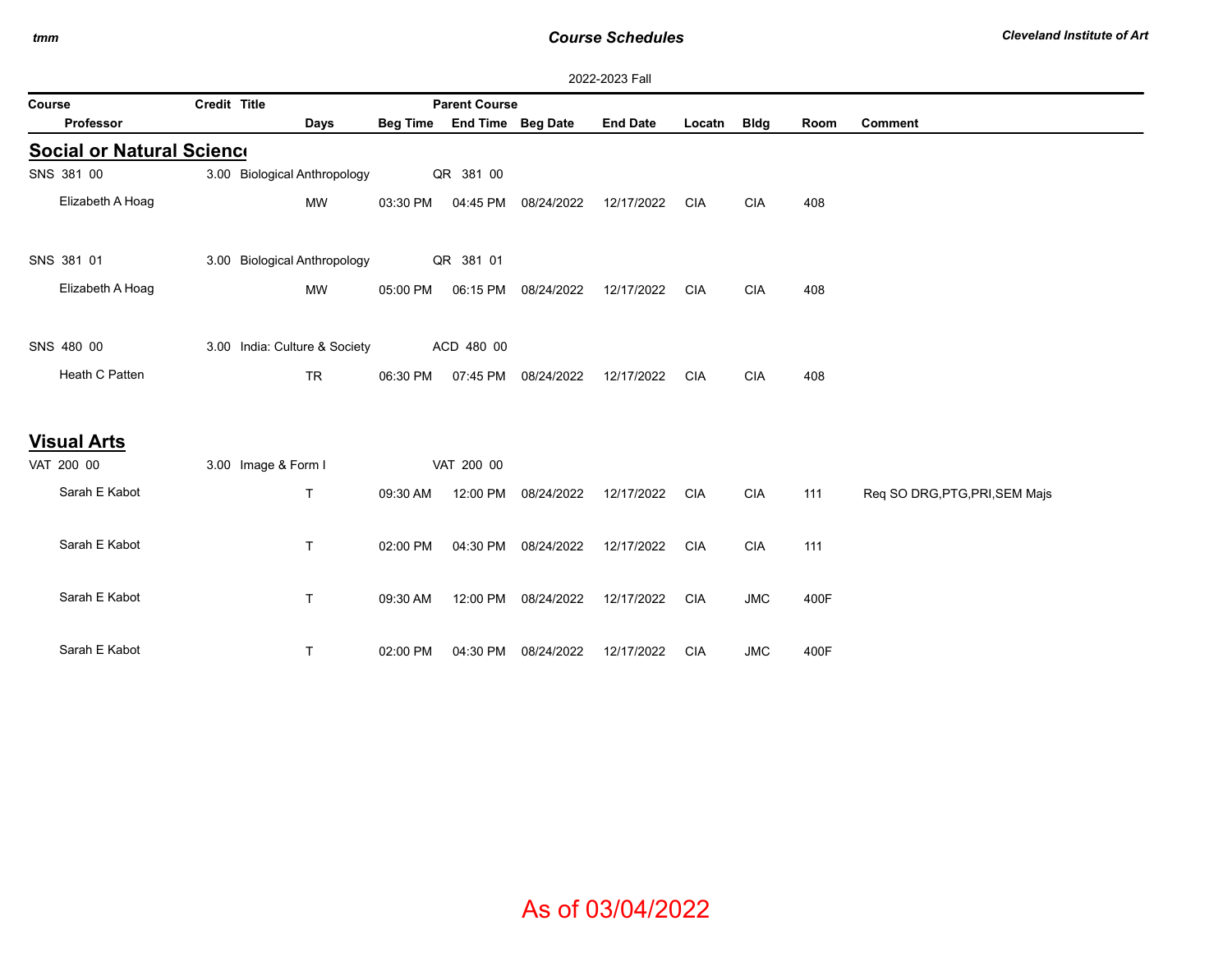## *Course Schedules*

|        |                         |                                                   |              |          |                            |                     | 2022-2023 Fall  |            |             |      |                                |
|--------|-------------------------|---------------------------------------------------|--------------|----------|----------------------------|---------------------|-----------------|------------|-------------|------|--------------------------------|
| Course |                         | Credit Title                                      |              |          | <b>Parent Course</b>       |                     |                 |            |             |      |                                |
|        | Professor               |                                                   | Days         |          | Beg Time End Time Beg Date |                     | <b>End Date</b> | Locatn     | <b>Bldg</b> | Room | <b>Comment</b>                 |
|        | <b>Visual Arts</b>      |                                                   |              |          |                            |                     |                 |            |             |      |                                |
|        | VAT 200 01              | 3.00 Image & Form I                               |              |          | VAT 200 01                 |                     |                 |            |             |      |                                |
|        | Jessica Pinsky          |                                                   | T            | 09:30 AM | 12:00 PM                   | 08/24/2022          | 12/17/2022      | <b>CIA</b> | <b>CIA</b>  | 210  | Req SO DRG, PTG, PRI, SEM Majs |
|        | Jessica Pinsky          |                                                   | T.           | 02:00 PM |                            | 04:30 PM 08/24/2022 | 12/17/2022      | <b>CIA</b> | <b>CIA</b>  | 210  |                                |
|        | Jessica Pinsky          |                                                   | T.           | 09:30 AM |                            | 12:00 PM 08/24/2022 | 12/17/2022      | <b>CIA</b> | <b>CIA</b>  | 212  |                                |
|        | Jessica Pinsky          |                                                   | T.           | 02:00 PM |                            | 04:30 PM 08/24/2022 | 12/17/2022      | <b>CIA</b> | <b>CIA</b>  | 212  |                                |
|        | VAT 300 00              | 3.00 VAT: Aesthetics, Style,& Content VAT 300 00  |              |          |                            |                     |                 |            |             |      |                                |
|        | Lane Lowe Cooper        |                                                   | $\mathsf{R}$ | 09:30 AM | 12:00 PM                   | 08/24/2022          | 12/17/2022      | <b>CIA</b> | <b>JMC</b>  | 400F | Req SR DRG, PTG, PRI, SEM Majs |
|        | Lane Lowe Cooper        |                                                   | R            | 02:00 PM | 04:30 PM                   | 08/24/2022          | 12/17/2022      | <b>CIA</b> | <b>JMC</b>  | 400F |                                |
|        | Lane Lowe Cooper        |                                                   | R            | 09:30 AM | 12:00 PM                   | 08/24/2022          | 12/17/2022      | <b>CIA</b> | <b>CIA</b>  | 210  |                                |
|        | Lane Lowe Cooper        |                                                   | R            | 02:00 PM | 04:30 PM                   | 08/24/2022          | 12/17/2022      | <b>CIA</b> | <b>CIA</b>  | 210  |                                |
|        | VAT 300 01              | 3.00 VAT: Aesthetics, Style, & Content VAT 300 01 |              |          |                            |                     |                 |            |             |      |                                |
|        | Faculty TBA Faculty TBA |                                                   | R            | 09:30 AM | 12:00 PM                   | 08/24/2022          | 12/17/2022      | <b>CIA</b> | <b>CIA</b>  | 400D | Req SR DRG, PTG, PRI, SEM Majs |
|        | Faculty TBA Faculty TBA |                                                   | R.           | 02:00 PM | 04:30 PM                   | 08/24/2022          | 12/17/2022      | <b>CIA</b> | <b>CIA</b>  | 400D |                                |